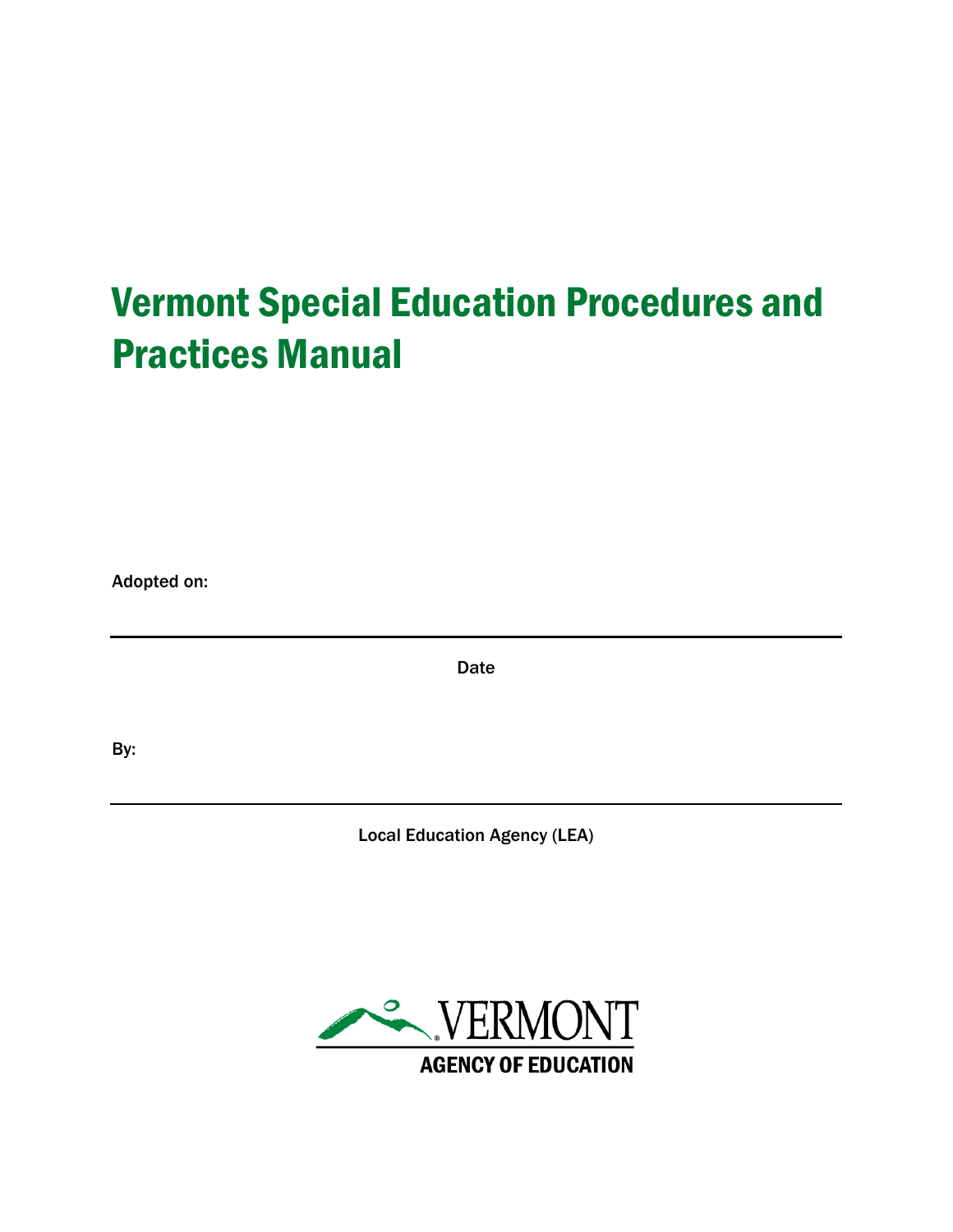# <span id="page-1-0"></span>Preface: A Note to Local Educators

As a condition of funding under the Individuals with Disabilities Education Improvement Act of 2004 (IDEA), local educational agencies (LEAs) are required to establish written policies and procedures for implementing federal special education laws. This Vermont Special Education Procedures and Practices Manual has been developed to help LEAs meet this requirement.

LEAs are encouraged to adopt these model procedures and practices as written, with the "our LEA" language throughout referring to the obligations and responsibilities that they are assuming as a function of supporting special education laws. LEAs also have the option of using this document as a baseline for developing their own policies and procedures, although any deviation from the language in this document should be reviewed by an LEA's legal counsel. Please note that adoption of this document meets the IDEA requirement to establish written policies and procedures but does not substitute for effectively implementing those policies and procedures.

The Vermont Agency of Education (AOE), in conjunction with the Vermont School Board Association, recommends that school boards adopt a policy statement which incorporates these model procedures and practices by reference, which will allow for future updates and revisions without having to go back to the local school board. The AOE recommends that any school board incorporating this manual upload a copy to their LEA's website, in accordance with the requirements of IDEA. The AOE also asks that any LEA incorporating this manual maintain a copy of their signed attestation (Appendix A), which should be made available to the AOE as needed for monitoring purposes.

LEAs who chose to not incorporate this document must ensure that their locally developed policies and procedures minimally align with the content provided in this manual. If LEAs choose to develop their own policies and procedures, the AOE strongly recommends, as best practice, that LEAs post these locally developed policies and procedures on their website.

This document may also serve as a resource for parents/guardians and as a reference tool for educators seeking to promote understanding of and compliance with special education requirements. If you have any questions about the content of this document or how to use it, please contact the AOE's Special Education Team at: [AOE.SpecialEd@vermont.gov.](mailto:AOE.SpecialEd@vermont.gov)

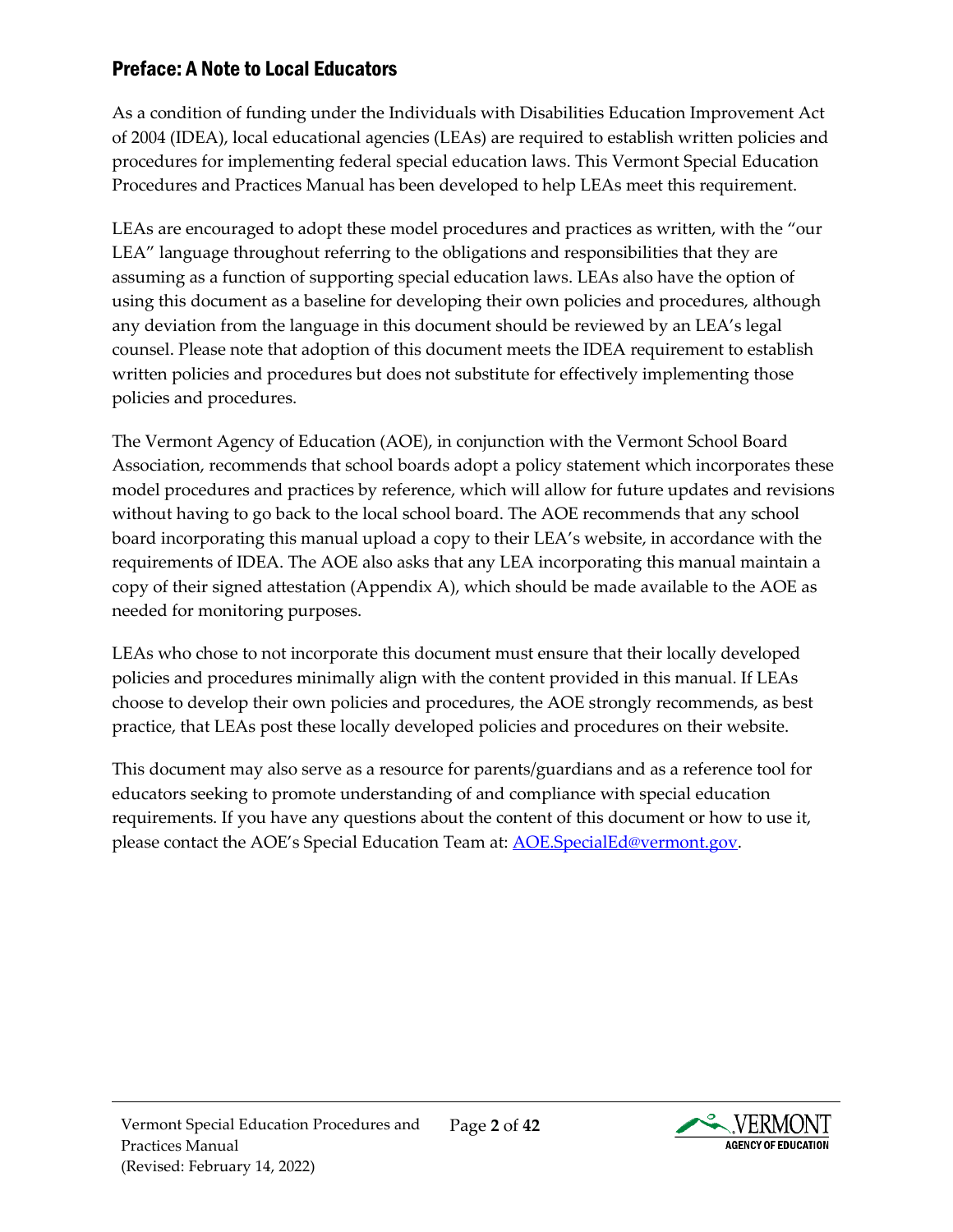# **Table of Contents**

| Model Local Educational Agency Special Education Procedures and Practices  6 |  |
|------------------------------------------------------------------------------|--|
|                                                                              |  |
|                                                                              |  |
|                                                                              |  |
|                                                                              |  |
|                                                                              |  |
|                                                                              |  |
|                                                                              |  |
|                                                                              |  |
|                                                                              |  |
|                                                                              |  |
|                                                                              |  |
|                                                                              |  |
|                                                                              |  |
|                                                                              |  |
|                                                                              |  |
|                                                                              |  |
|                                                                              |  |
|                                                                              |  |
|                                                                              |  |
|                                                                              |  |
|                                                                              |  |
|                                                                              |  |

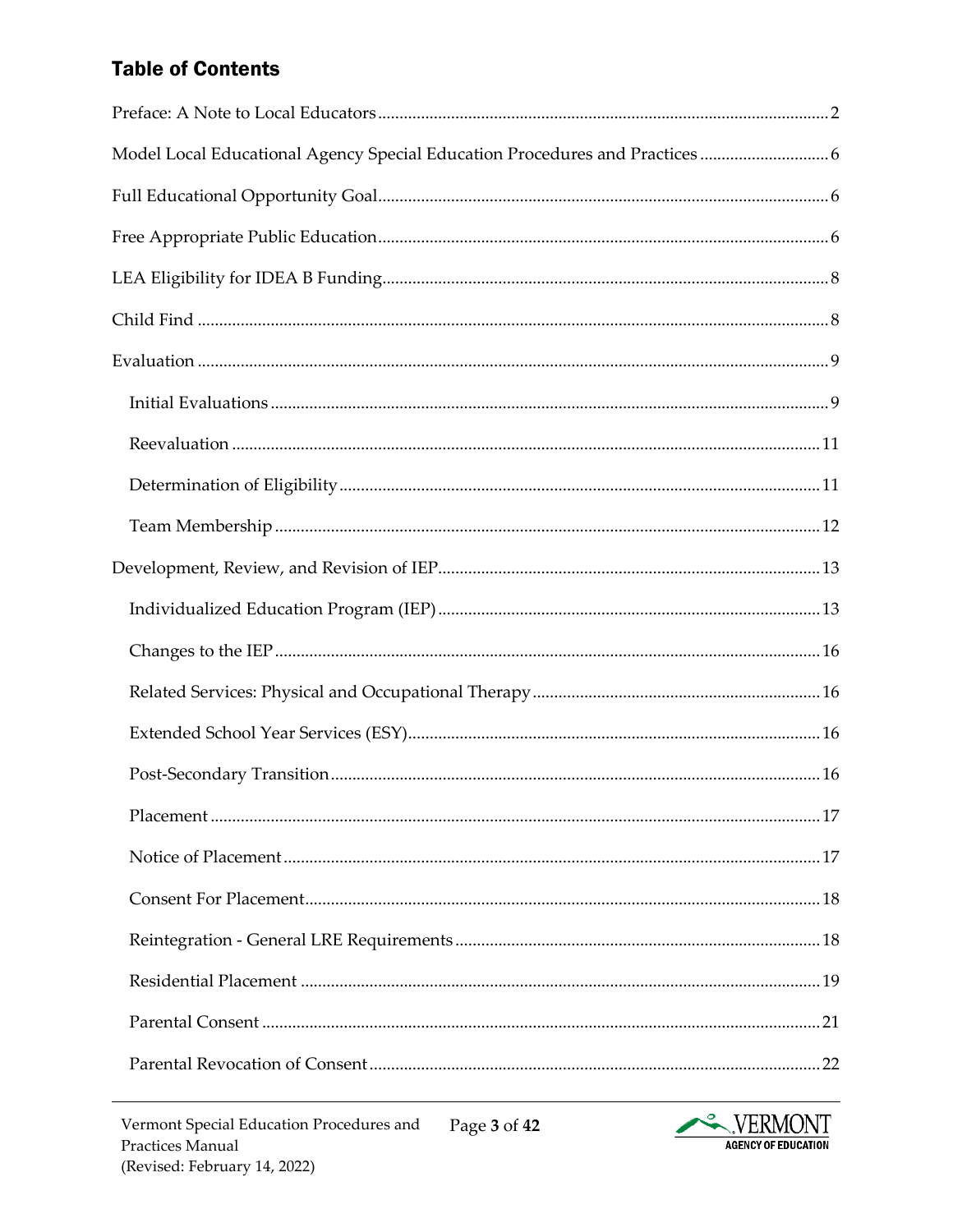| Early Childhood Special Education Eligibility from Age 3 until 6th Birthday24 |  |
|-------------------------------------------------------------------------------|--|
|                                                                               |  |
|                                                                               |  |
|                                                                               |  |
|                                                                               |  |
|                                                                               |  |
|                                                                               |  |
|                                                                               |  |
|                                                                               |  |
|                                                                               |  |
|                                                                               |  |
|                                                                               |  |
|                                                                               |  |
|                                                                               |  |
|                                                                               |  |
|                                                                               |  |
|                                                                               |  |
|                                                                               |  |
|                                                                               |  |
|                                                                               |  |
|                                                                               |  |
|                                                                               |  |
|                                                                               |  |

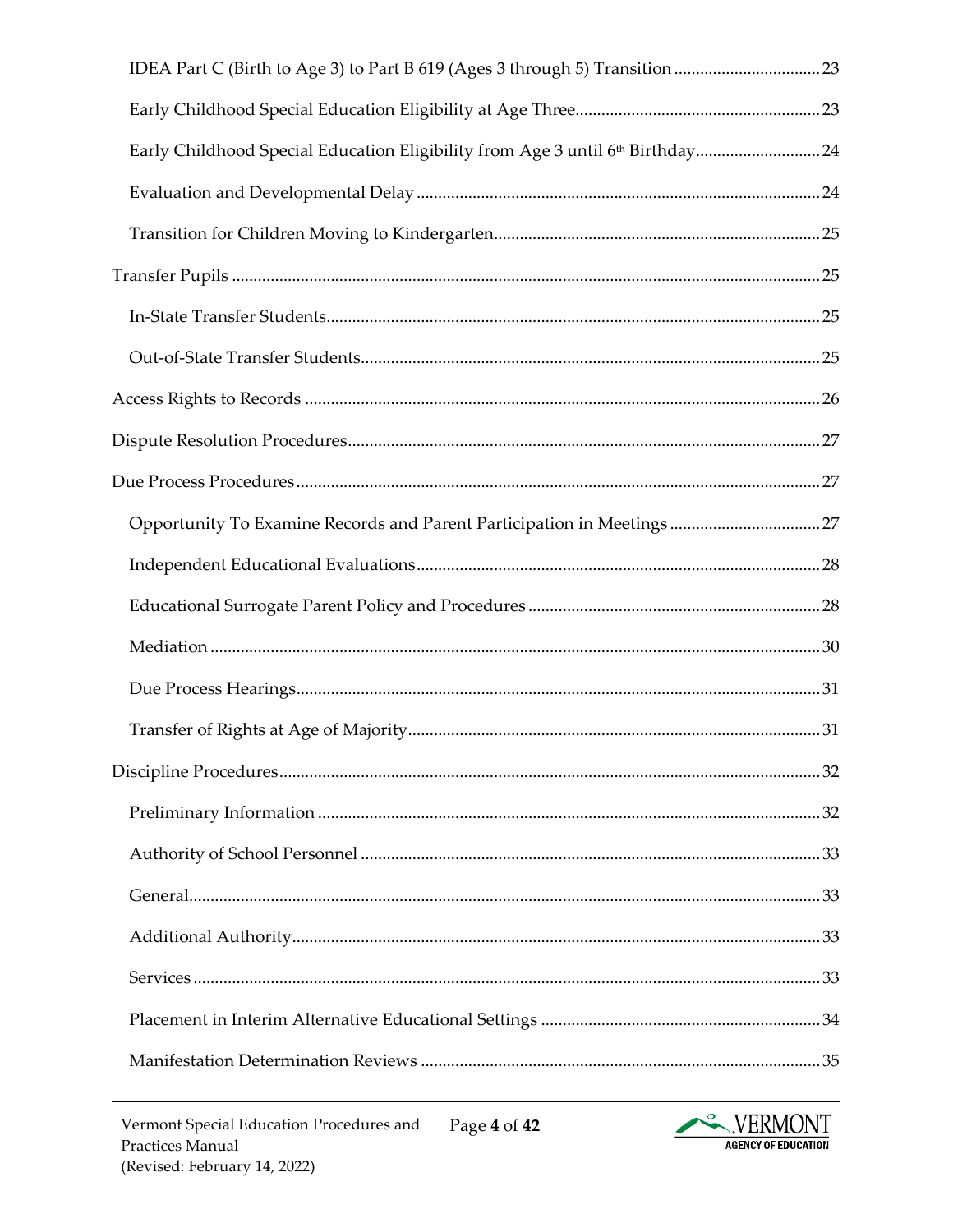| Protections for Students Not Yet Eligible for Special Education and Related Services37     |
|--------------------------------------------------------------------------------------------|
|                                                                                            |
| Confidentiality of Educational Records/Information Policy and Procedures 38                |
| Students with Disabilities Parentally Placed in Independent Schools or Home Study Programs |
|                                                                                            |
|                                                                                            |
|                                                                                            |
|                                                                                            |

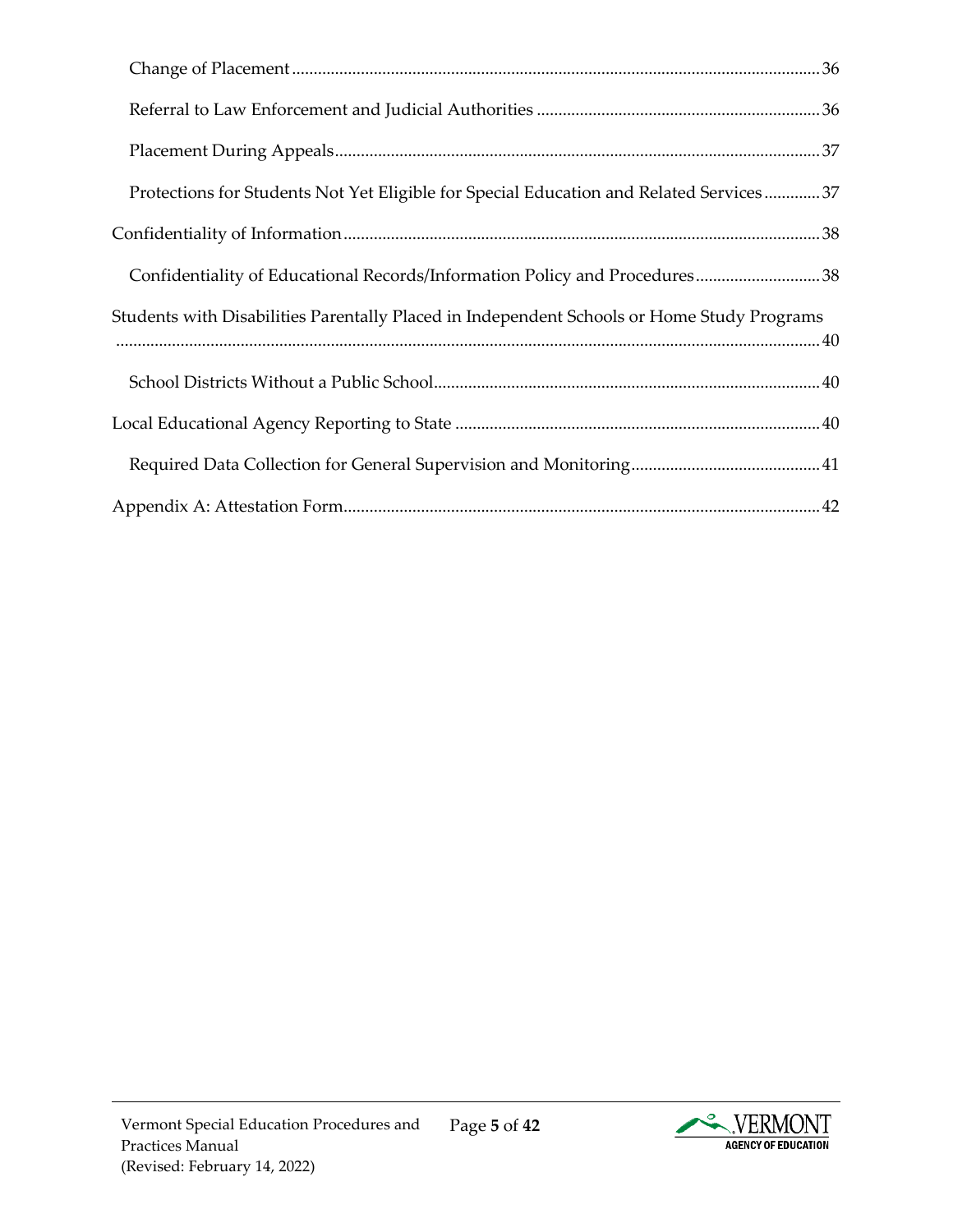# <span id="page-5-0"></span>Model Local Educational Agency Special Education Procedures and Practices

It is the responsibility of our local educational agency (LEA) to meet the needs of students with disabilities as defined in federal and state law and regulations and to provide a free appropriate public education to students in the least restrictive environment.

By adopting these model procedures and practices, our LEA describes how it fulfills the obligations under the Individuals with Disabilities Education Improvement Act of 2004 (IDEA) and the Vermont Special Education Rules 2360 series (Serving Children with Disabilities).

LEAs must develop or adopt written policies and procedures in a number of different areas, and our LEA has chosen to adopt the model procedures and practices promulgated by the Vermont Agency of Education (AOE) in order to satisfy the requirements of IDEA and the Special Education Rules 2360 Series. This document, while comprehensive, does not include every requirement set forth in the IDEA, the regulations implementing IDEA, and/or the Vermont Special Education Rules 2360 series. Our LEA recognizes its obligation to follow these laws, whether or not their provisions are restated in the Vermont Special Education Procedures and Practices Manual.

# <span id="page-5-1"></span>Full Educational Opportunity Goal

In order to meet the State of Vermont's goal of providing equitable educational opportunities to all students with disabilities, from birth through age 21, each LEA must make available to all of its students with disabilities the full variety of educational programs and services available to nondisabled students in the LEA. These include art, music, industrial arts, consumer and homemaking education, and vocational education or any program or activity in which nondisabled students participate. Each LEA must also provide supplementary aids and services determined appropriate and necessary by the student's IEP team to ensure that students with disabilities have an equal opportunity to participate in nonacademic and extracurricular services and activities.

(34 CFR §§ [300.109;](https://sites.ed.gov/idea/regs/b/b/300.109) [300.110;](https://sites.ed.gov/idea/regs/b/b/300.110) [300.201\)](https://sites.ed.gov/idea/regs/b/c/300.201)

# <span id="page-5-2"></span>Free Appropriate Public Education

Students with disabilities ages 3-21 who are eligible for special education are entitled to a Free Appropriate Public Education (FAPE) by our LEA. An eligible child/student under IDEA Part B shall be entitled to a FAPE beginning no later than the student's third birthday and continuing, unless otherwise provided, through 21 years of age [\(VTSBE 2360.2.1\)](https://education.vermont.gov/sites/aoe/files/documents/edu-series-2360-special-education-rules.pdf#page=11). This entitlement also applies to students who have been suspended or expelled from their public or independent school, have previously dropped out of school and have since re-enrolled, and students who are incarcerated. Additional information for children with disabilities ages 3 through 5 can be found in the [Dear Colleague Letter Preschool LRE \(2017\).](https://sites.ed.gov/idea/files/policy_speced_guid_idea_memosdcltrs_preschool-lre-dcl-1-10-17.pdf)

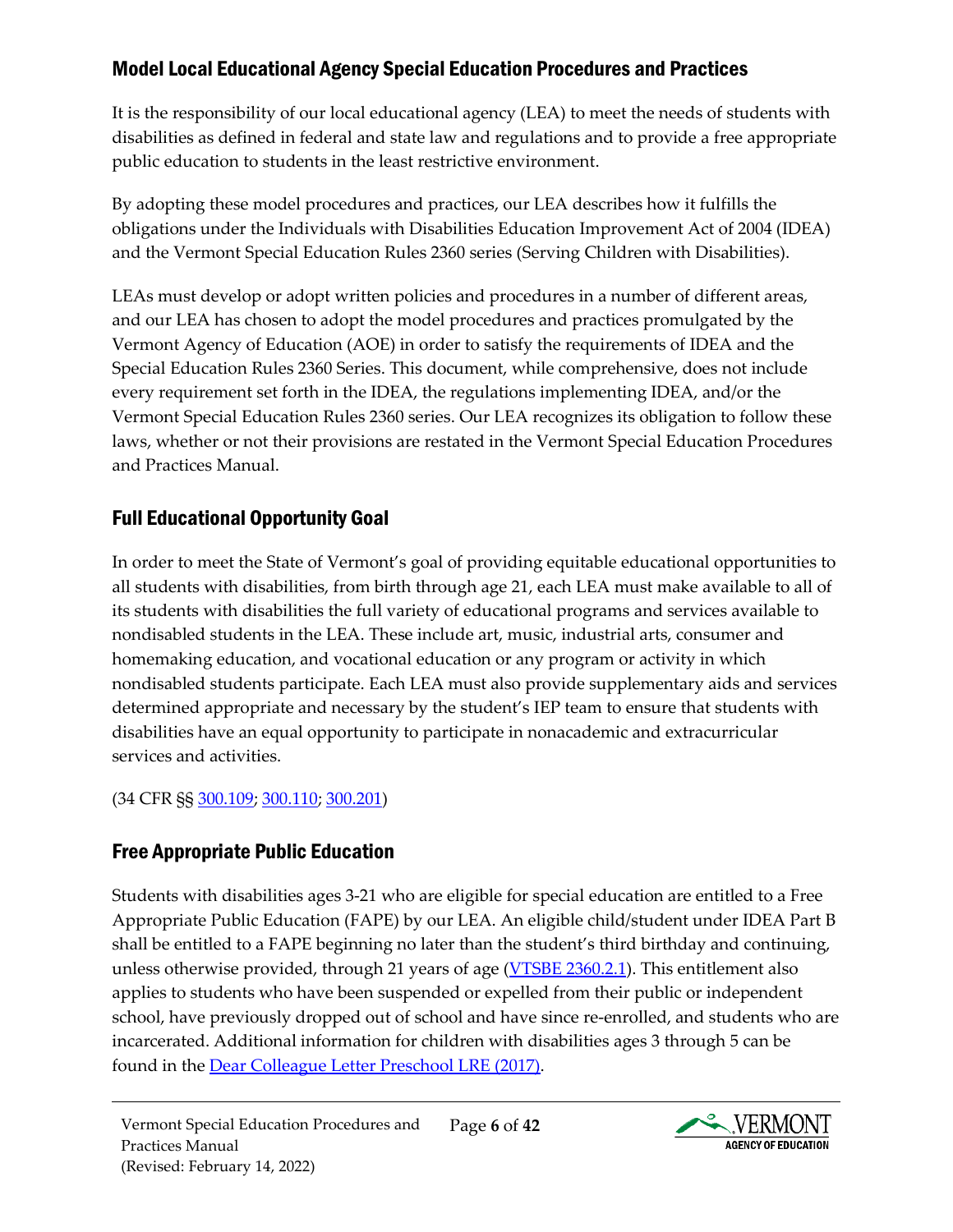A Free Appropriate Public Education means that our LEA provides:

- 1. An Individualized Education Program (IEP) written to meet the unique needs of each student regarding specially designed instruction, supports, services, and student-specific academic and non-academic goals. Those needs will be supported within the general education environment to the maximum extent appropriate, so that the student can meet the educational standards that apply to all students.
- 2. Special education and related services to all eligible students at no cost to the student's family, as required by the IEP.
- 3. Assistive technology devices and/or services to all eligible students to increase, maintain or improve the student's functional capabilities.
- 4. Instruction in the Least Restrictive Environment (LRE), which means that, to the maximum extent appropriate, the student is educated with their non-disabled peers. The use of special classes, separate schools or other removal of the student from the general education environment only occurs if the nature or severity of the student's disability is such that the student cannot be successfully educated in the general education environment with the use of supplementary aids and services. LRE means that eligible students should be taught with their peers as much as possible. LRE may look different for each student. Our LEA has its own continuum of placements, and each placement is based on student need. If the student is placed outside of the general education classroom, the IEP shall include an explanation as to why.
- 5. Accommodations, supplementary aids and services to students to support the student in the LRE. Extended School Year Services (ESY) are provided when a student's IEP Team determines, on an individual basis, that those services are necessary for the provision of FAPE. Our LEA does not limit the availability of ESY services to students with specific disabilities, nor does it limit the amount of services a student can receive. The decision to provide ESY services, and the type(s) of service(s) provided, is based on the student's need. ESY services may extend the school day, and may be offered on weekends, holidays and school vacations, as well as during the summer months.
- 6. Residential program placement. If our LEA places a student with a disability in a public or private residential program deemed necessary to provide special education and related services to a student with a disability, the program, including non-medical care and room and board, will come at no cost to the parents of the student.
- 7. Supplementary aids and services determined appropriate and necessary by the student's IEP Team, to provide nonacademic and extracurricular services and activities in the manner necessary to afford students with disabilities an equal opportunity for participation in those services and activities as provided to students without disabilities.
- 8. Access to educational programs and services. Our LEA ensures that students with disabilities served by our LEA have available to them the variety of educational programs and services available to nondisabled students served by our LEA, including art, music, proficiency-based graduation requirements, industrial arts, consumer and homemaking education, and vocational education.

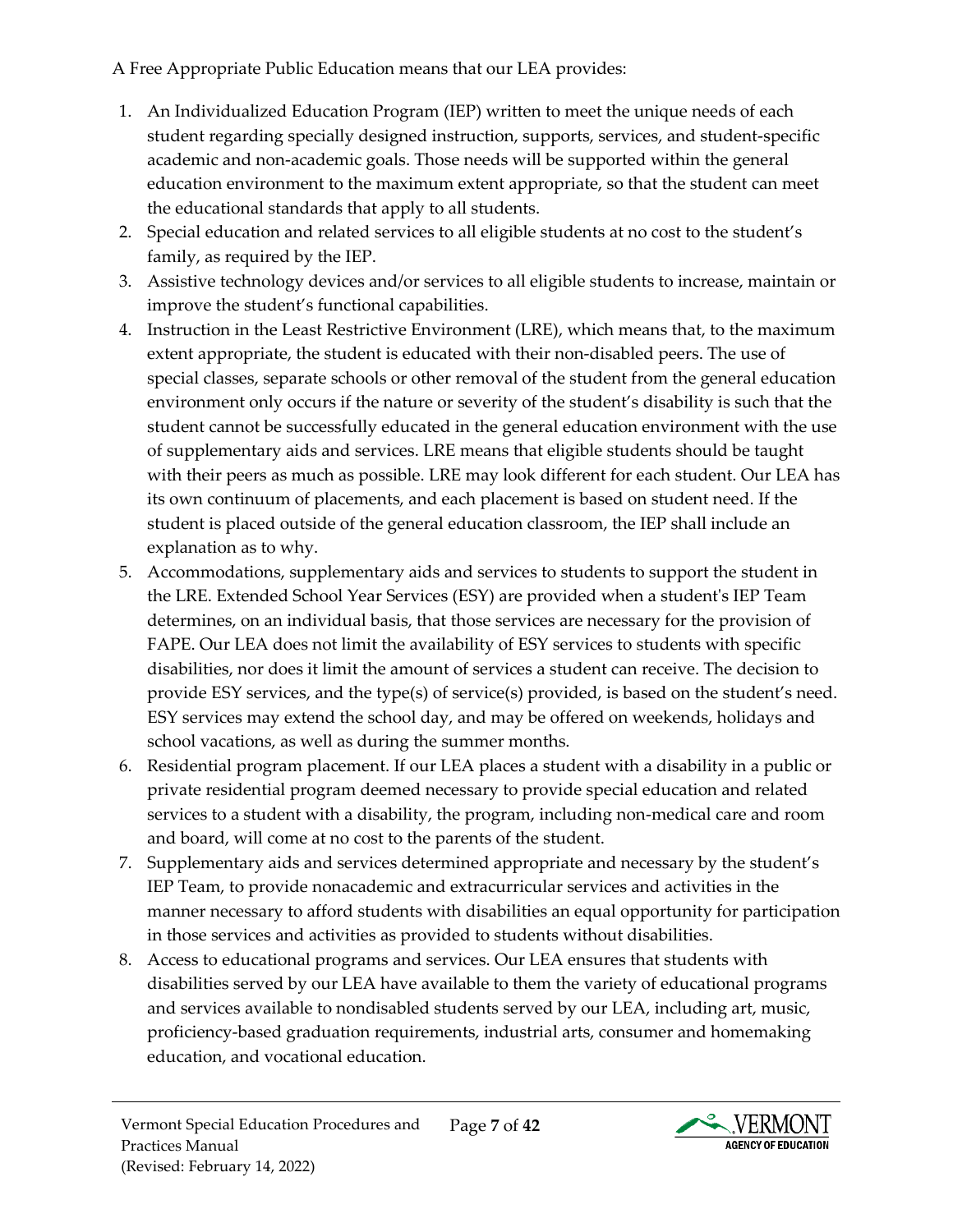- 9. Appropriate physical education services. Our LEA ensures that a student with a disability receives appropriate physical education services. Our LEA affords each student with a disability the opportunity to participate in a regular physical education program available to non-disabled students, unless the student is enrolled full time in a separate facility or needs specially designed physical education, as prescribed in the student's IEP.
- 10. Related services as determined by the IEP team, including transportation and developmental, corrective or other supportive services to assist the student from benefitting from special education including speech-language, audiology, interpreting, psychological services, occupational and physical therapy, counseling services, school health services, school nurse services, social work services, and parent counseling and training.

# <span id="page-7-0"></span>LEA Eligibility for IDEA B Funding

Our LEA will take measurable steps to recruit, hire, train and retain personnel who meet the [applicable requirements](https://sites.ed.gov/idea/regs/b/b/300.156/c) to provide special education and related services to children with disabilities [\(Section 300.156\(d\)\)](https://sites.ed.gov/idea/regs/b/b/300.156/d).

- Part 300 (Part B) Assistance to States for the Education of Children with Disabilities
- [Section 300.156 Personnel qualifications](https://sites.ed.gov/idea/regs/b/b/300.156)  $\bullet$

# <span id="page-7-1"></span>Child Find

The Individuals with Disabilities Education Act (IDEA) requires that all public schools locate, identify and evaluate (at no cost to the parent) all students suspected of having a disability from birth through age 21. Our LEA meets this requirement to identify students, which exists even if the public school is not currently providing special education services and includes students who have been advancing from grade to grade.

Our LEA locates and identifies children or students who are: homeless, migrant, in the custody of the Department for Children and Families (DCF), vulnerable adults, not enrolled in school, parentally placed in independent schools (within our LEA boundaries) and/or enrolled in a Vermont Home Study Program.

For children birth up to age 3, our LEA may fulfill its Child Find responsibility by developing and maintaining a regional agreement with a Children's Integrated Services/Early Intervention (CIS/EI) program or other entities.

Under IDEA Part B 619 (ages 3 through 5), screening may be conducted as part of child find activities in order to determine whether the child should be referred for further evaluation and may be in need of special education and related services. Parents will receive a copy of the Part [B Procedural Safeguards](https://education.vermont.gov/documents/notice-of-procedural-safeguards-rights-of-parents-of-students-with-disabilities) at the time of a child's initial referral for special education evaluation under Part B of IDEA or when the parents request a special education evaluation of their child.

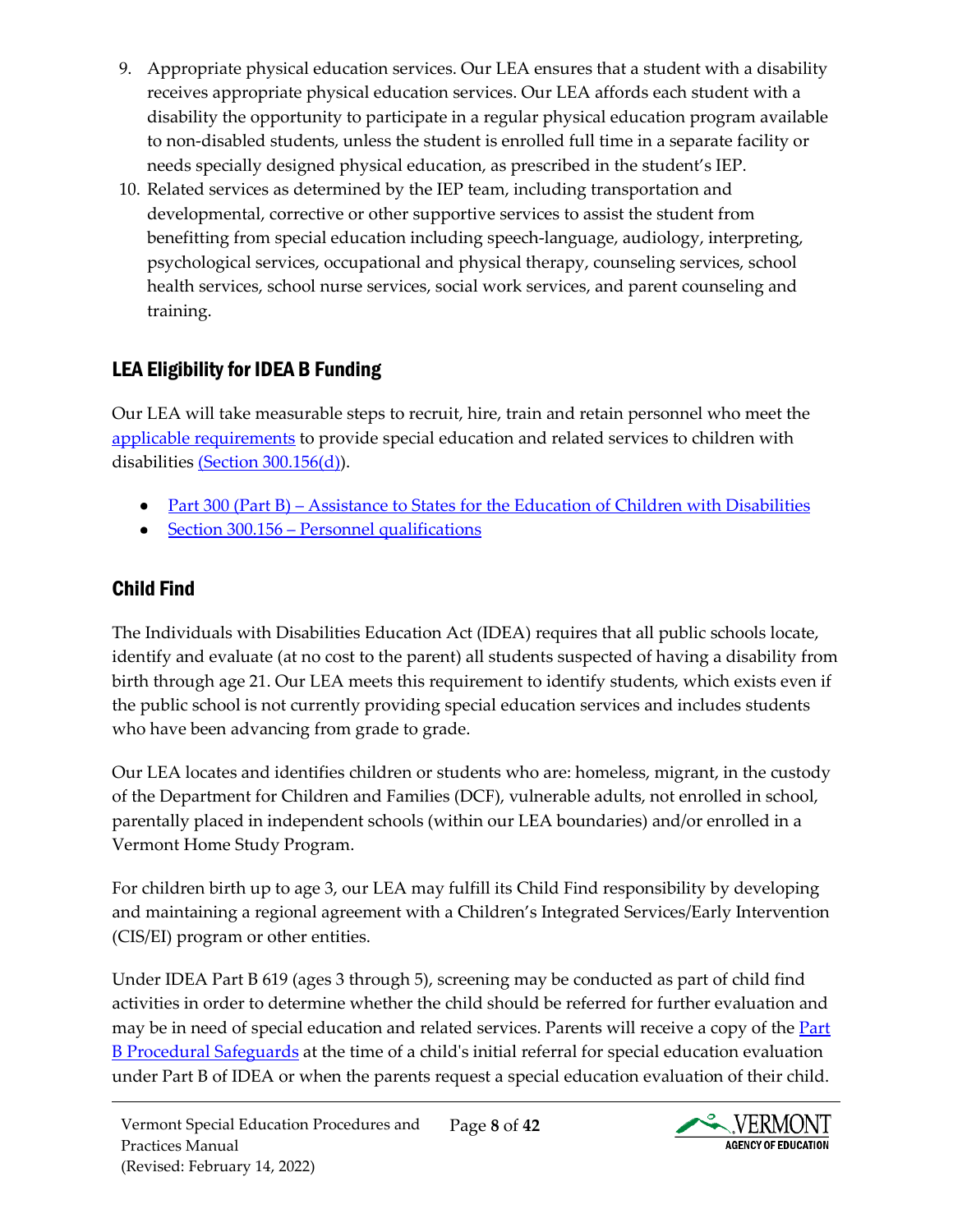There can be some confusion about the difference between screening and assessment in early childhood settings. This *infographic* on screening and assessment in early childhood settings helps illustrate key characteristics for each type of tool.

As co-lead agencies, AOE and the Agency of Human Services (AHS) have adopted procedures outlined in the Part C Interagency Agreement and are specified in regional CIS/EI and LEA agreements, to conduct screenings for children under the age of three who are suspected of having a disability and may be in need of early intervention services. For children with established diagnosed conditions set forth in **VTSBE 2360.5.5(a)(2)**, screening is not necessary because records establish that the child has a disability and is eligible for Part C services.

Screening procedures are activities that are jointly developed in regional agreements and carried out by the regional CIS/EI provider and/or our LEA to identify, at the earliest possible age, a child suspected of having a disability and in need of early intervention services. They include the administration of state-approved screening tools and methods by qualified personnel.

For students aged 3 through 21, it is our LEA's responsibility to conduct Child Find activities.

In order to implement Child Find, our LEA has developed and is implementing a Child Find System. Our LEA must provide a public notice related to Child Find. That notice shall:

- Be available in all the native languages within our LEA;
- Ensure confidentiality of all students;
- Describe the students whom our LEA is seeking to find and what will be done with the information collected;
- Contain a summary of policies and procedures that our LEA will follow (storage, disclosure to third parties, retention and destruction of information);
- Contain a description of the Family Educational Rights and Privacy Act (FERPA) and implementing regulations;
- Be advertised in a local newspaper, Front Porch Forum, radio and/or social media, local community centers, pediatrician offices, and/or on applicable websites, should the LEA choose to.

(34 CFR §§ [303.320,](https://sites.ed.gov/idea/regs/c/d/303.320) [303.21,](https://sites.ed.gov/idea/regs/c/a/303.21) [303.421,](https://sites.ed.gov/idea/regs/c/e/303.421) [303.420\(a\)\(1\)](https://sites.ed.gov/idea/regs/c/e/303.420/a/1)[/VTSBE 2360.5.3\)](https://education.vermont.gov/sites/aoe/files/documents/edu-series-2360-special-education-rules.pdf#page=37)

# <span id="page-8-0"></span>Evaluation

# <span id="page-8-1"></span>Initial Evaluations

A referral for an initial special education evaluation may come from: parents/guardians, school staff/504 team/Educational Support Team (EST), a representative from the AOE, regional Children's Integrated Services/Early Intervention programs (CIS/EI), or another Vermont state

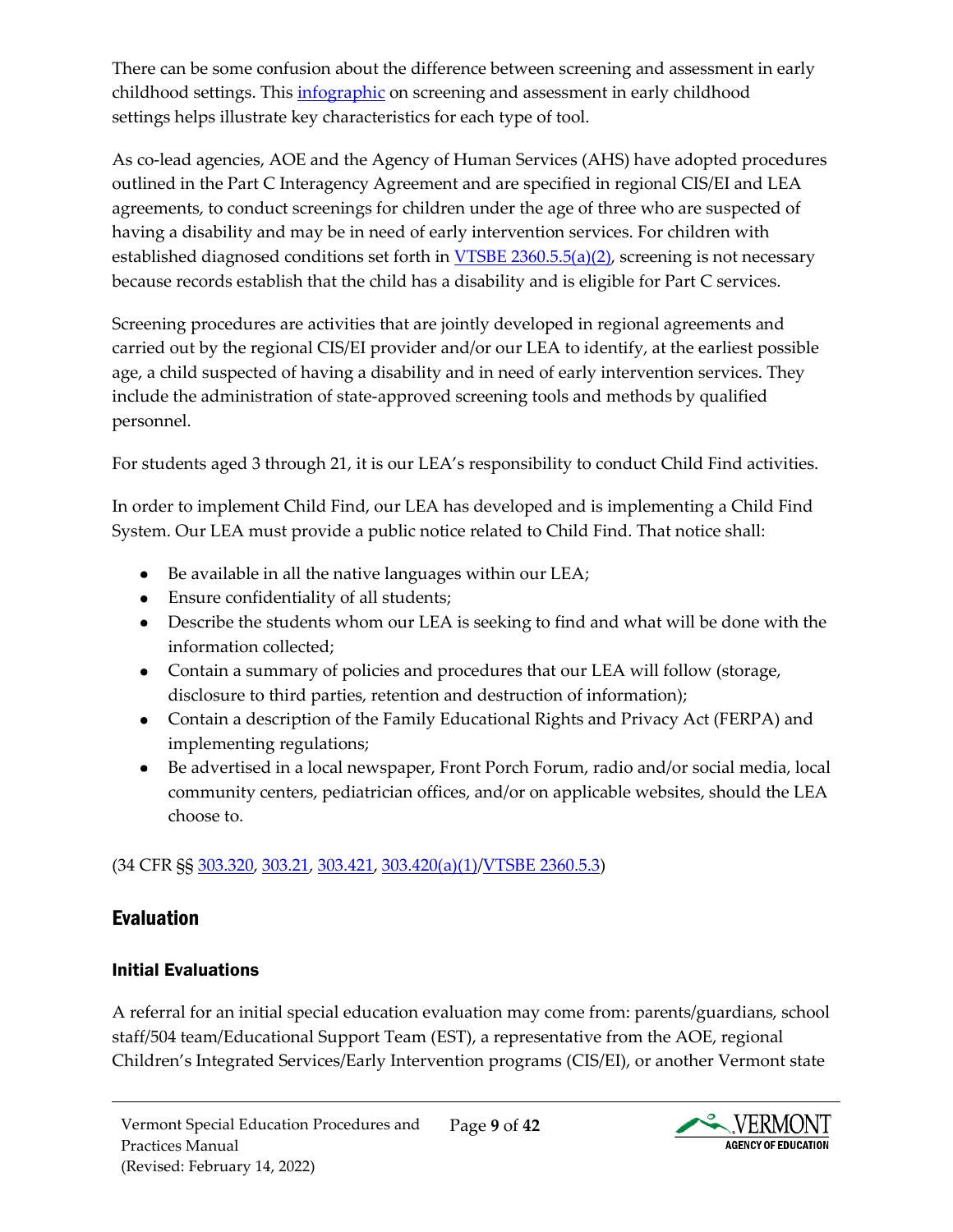agency or department (e.g., Agency of Human Services, Department for Children and Families, Department of Mental Health).

A written referral is not required, with the exception of children identified by CIS/EI as potentially eligible for Part B services at age three. Between six months and 90 days before the child's third birthday, the regional CIS/EI program must provide written notification to our LEA. The IDEA Part C to Part B Transition section contains specific and additional information on CIS/EI transition to ECSE. Our LEA will document the date on which the referral was made and by whom. Within 15 days of the referral, our LEA begins the special education evaluation process, and requests consent to initiate the evaluation from the parent/guardian or Educational Surrogate Parent (if the student is in DCF custody). Should our LEA not complete the evaluation or convene an evaluation meeting within 15 days, our LEA will provide the parent/guardian written notice including an explanation for contributing factors to the decision.

A student's participation in the school's Response to Intervention (RTI), Multi-tiered System of Supports (MTSS), Evidence-Based Interventions (EBI) or other strategies or interventions for academic and behavioral support must not cause the evaluation to be delayed or denied. Student participation in Response to Intervention (RTI) or other evidence-based interventions shall not be used by our LEA to deny a timely initial comprehensive special education evaluation for students suspected of having a disability.

If the evaluation moves forward, our LEA holds an Evaluation Planning Team (EPT) meeting. This meeting will determine which areas of concern need to be evaluated/what questions the team wants answered, which tests will be used and who will be administering the tests. The parent/guardian or Educational Surrogate will need to sign consent for any individual tests that will be administered to the student as part of the evaluation process.

The timeline for the evaluation and issued report is 60 days from date that our LEA is in receipt of the Parental Consent Form or the date on our LEA's Notice, which informs parents that it will be reviewing existing data as the sole basis for the initial evaluation.

If the evaluation is going to exceed 60 days, our LEA must inform the parents in writing. Our LEA is not permitted to delay the evaluation and issued report due to reasons specific to our LEA (e.g., our LEA can't find a speech/language pathologist to do the evaluation, the special educator is out on leave, or quantity of snow days enacted by our LEA). A delay to the evaluation and issued report must be based on conditions pertaining to the student/family (e.g., due to student/family illness or hospitalization, the student's availability for the assessment, or relocation to another LEA by the student/family). Parents must receive written notice about any delay prior to the 60-day timeline, in which our LEA must identify the expected completion date.

The IDEA includes a special rule for eligibility determination. A student must not be determined to be a student with a disability if the determinant factor for that determination is:

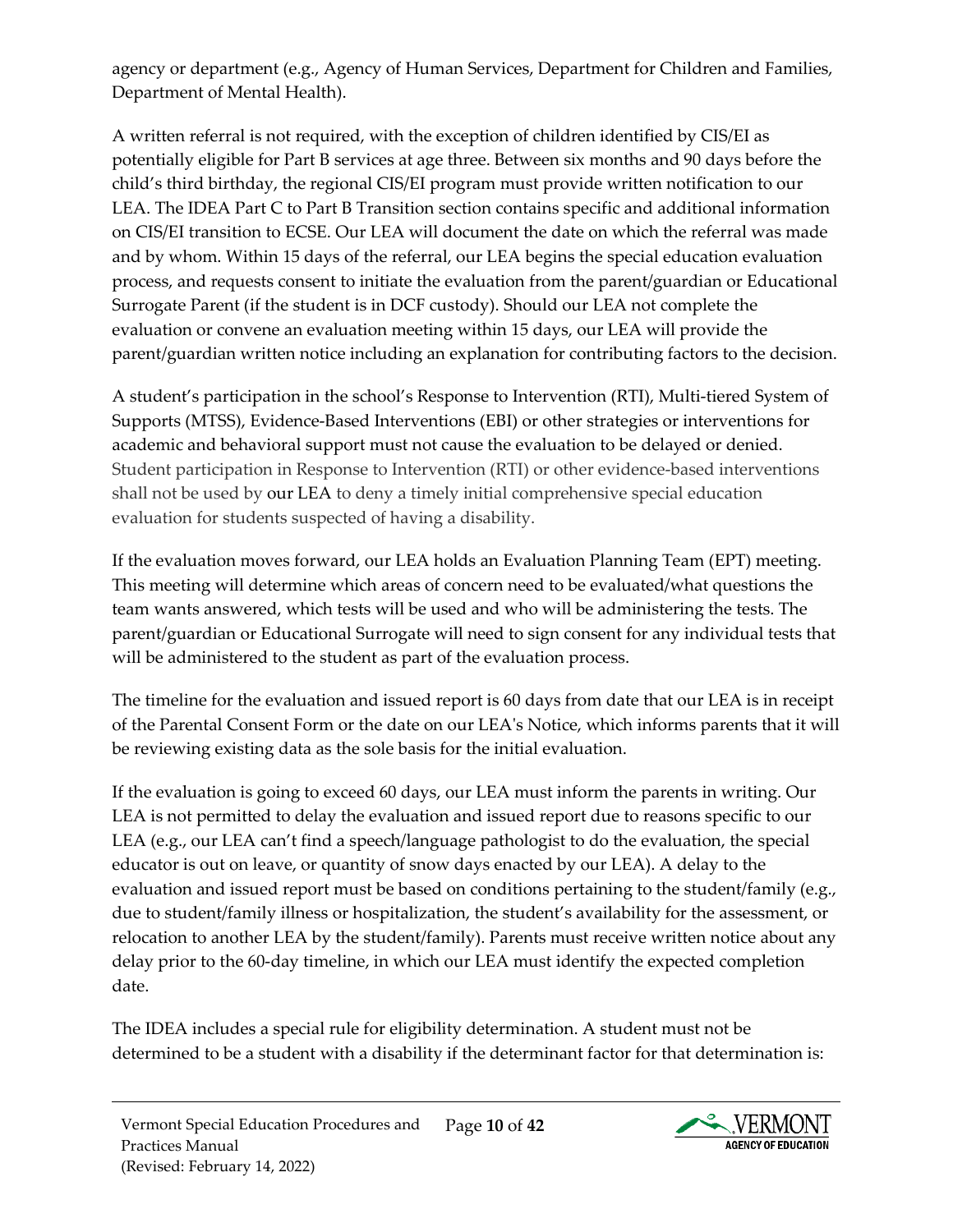- Lack of appropriate instruction in reading, including the essential components of reading instruction (as defined in section 1208(3) of the ESEA as such section was in effect on the day before the date of enactment of the Every Student Succeeds Act (December 9, 2015));
- Lack of appropriate instruction in math, or
- Limited English proficiency.

## [\(34 CFR § 300.306/](https://sites.ed.gov/idea/regs/b/d/300.306)[VTSBE 2362.2.1\)](https://education.vermont.gov/sites/aoe/files/documents/edu-series-2360-special-education-rules.pdf#page=76)

#### <span id="page-10-0"></span>Reevaluation

Every three years (or earlier if requested by the parent/guardian or teacher), students participate in a reevaluation to determine the need for continued educational and/or related service needs. If the parent/guardian and our LEA agree that a reevaluation is deemed unnecessary then they may choose to forgo the assessment.

#### [\(34 CFR § 300.303/](https://sites.ed.gov/idea/regs/b/d/300.303)[VTSBE 2362.2.3\)](https://education.vermont.gov/sites/aoe/files/documents/edu-series-2360-special-education-rules.pdf#page=79)

#### <span id="page-10-1"></span>Determination of Eligibility

Every evaluation will include three sections (or gates):

- 1. Disability Determination: The team must determine what questions they want answered. The answers will help to determine if the student meets the eligibility criteria for one of the 13 special education disability categories:
	- Autism spectrum disorder (ASD);
	- Deaf/blind (DB);
	- Developmental delay\* (DD);
	- Emotional disturbance (ED);
	- Hearing loss (HL);
	- Intellectual disability (ID);
	- Multiple disabilities (MD);
	- Other health impairment (OHI);
	- Including, but not limited to [Long COVID;](https://sites.ed.gov/idea/files/ocr-factsheet-504-20210726.pdf)
	- Orthopedic impairment (OI);
	- Specific learning disability (SLD);
	- Speech/language impairment (SLI);
	- Traumatic brain injury (TBI);
	- Visual impairment (VI).

\*developmental delay is the only special education disability category that applies for ages 3 through 5.

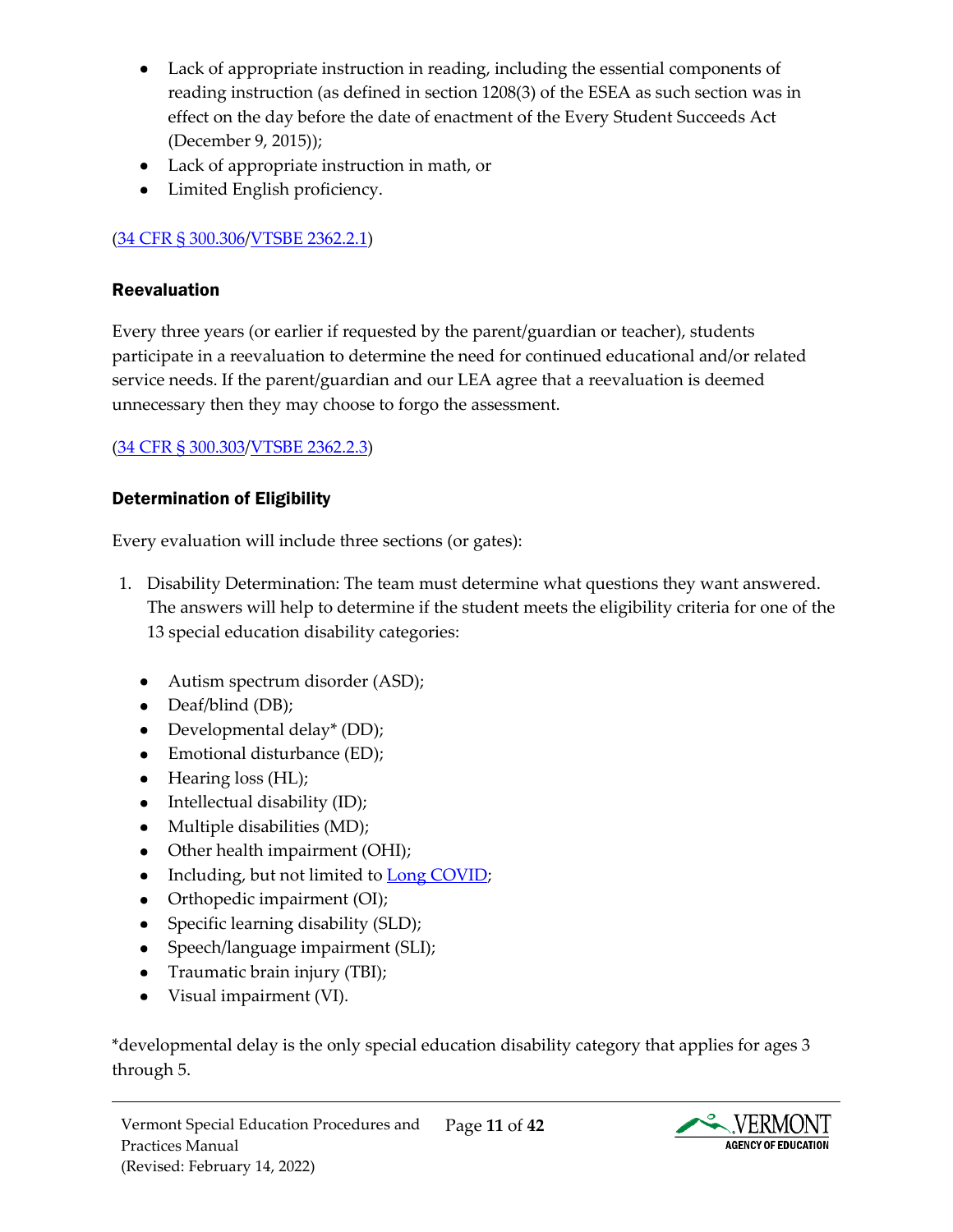- 2. Adverse Effect: If the student has a disability, how does it impact the student's ability to learn? The answers will determine which academic areas are being affected (e.g., math calculation, basic reading, oral expression, written expression and/or functional skills). Adverse effect begins with age 6 evaluations and does not apply for ages 3 through 5.
- 3. Need for Special Education: Once the disability has been identified and the determination of how it impacts the student's education is described, the team must determine if the student requires specially designed instruction to benefit from their educational program Specially designed instruction means adapting the content, methodology, or delivery of instruction as appropriate to the needs of an eligible student under the IDEA:
	- a. To address the unique needs of the student resulting from the student's disability; and
	- b. To ensure access of the student to the general curriculum, so that the student can meet the educational standards within the jurisdiction of the public agency that apply to all students.

# [\(34 CFR §§ 300.8\)](https://sites.ed.gov/idea/regs/b/a/300.8)

Once special education eligibility has been determined, the team must then meet again (or continue after the eligibility meeting) to write an Individualized Education Program (IEP). The IEP is designed to reflect the results from the evaluation and developed to enable the student to progress in the general education curriculum.

## <span id="page-11-0"></span>Team Membership

A team is formed after the referral for an evaluation or during a reevaluation. Team members who are familiar with the student (e.g., teachers, parents/guardians) gather to develop the evaluation plan. The Evaluation Planning Team (EPT) will discuss the student's strengths and needs and will determine which areas should be evaluated. The IEP team is responsible for the development, implementation and progress monitoring of each eligible student's IEP.

Participants for an evaluation team or IEP team may include many of the same participants:

- 1. LEA representative: This may be the principal, special educator, special education director or someone else appointed by our LEA. This person must be knowledgeable about the curriculum and resources and must be qualified to make a final decision if consensus isn't met.
- 2. Parent(s), a legal guardian or an educational surrogate parent if the student is an unaccompanied youth or in DCF custody.
- 3. General education teacher: This is generally the student's classroom teacher, but may have been a previous year's teacher.
- 4. Person who can interpret the evaluation results: This may be a special educator, a speech/language pathologist or school psychologist.

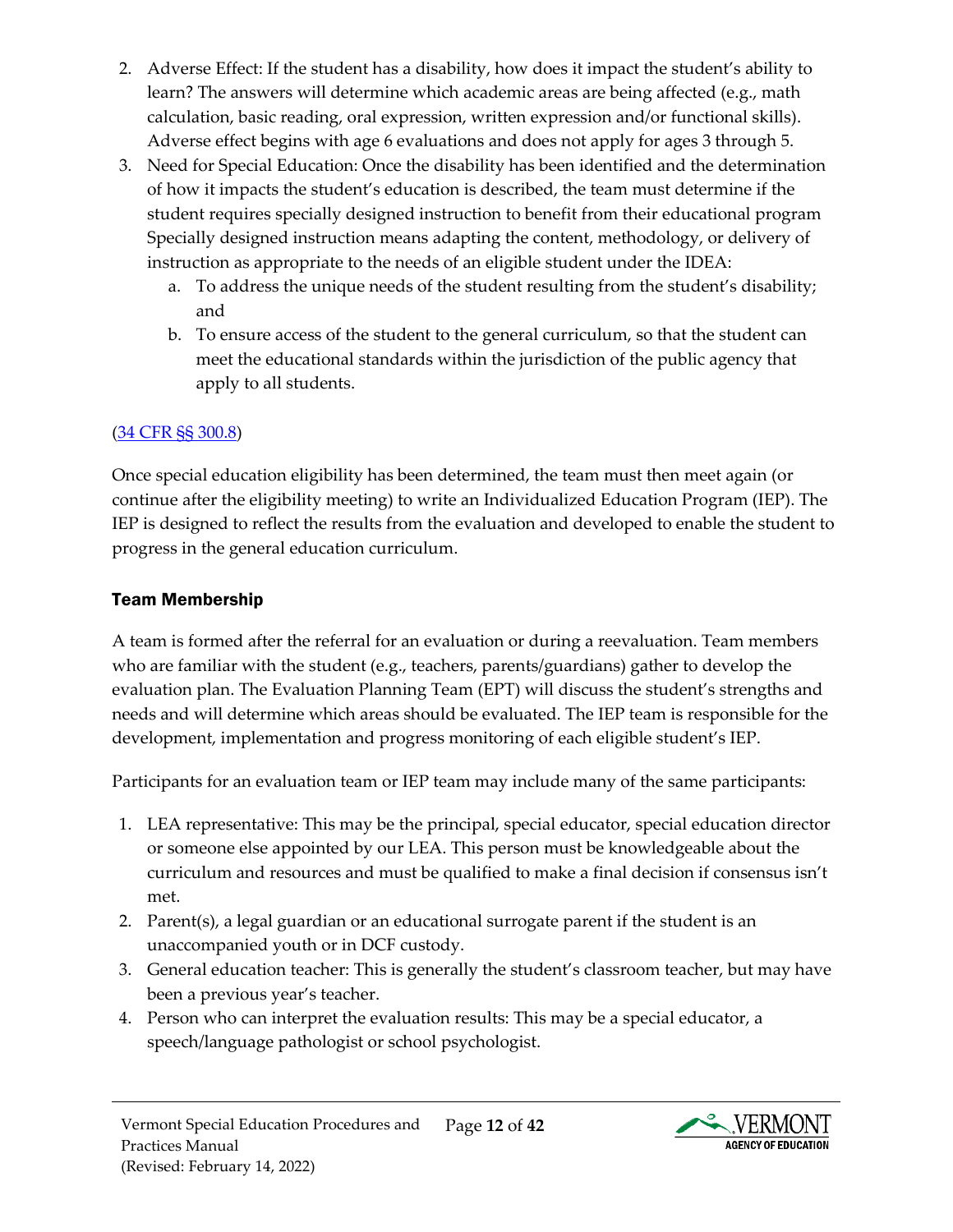- 5. Special educator or service provider: This can also include an occupational therapist, adaptive PE teacher or speech/language pathologist.
- 6. The student may be invited if appropriate. As students get older, it may be in their best interest to include them in meetings so they can advocate for what they feel they need. Adult students without guardianships must be included.
- 7. If the student has a Specific Learning Disability (SLD), then an additional team member who is qualified to conduct diagnostic examinations will be in attendance. This may be a school psychologist, special educator or reading teacher.
- 8. If the student was previously served under CIS/EI, the parent can request that an invitation be extended to the Part C staff to support a smooth transition.
- 9. Others possible team members: Parents may bring family members or advocates, and may request medical professionals, audiologists or others to participate as well. Schools may choose to invite others as well (e.g., job coach or paraeducator for Post-Secondary Transition Services; outside agencies such as Developmental Services, Adult Mental Health and/or Vocational Rehabilitation staff).

Team members may be excused from a meeting if the parent/guardian and our LEA representative agree in writing and if that team member is not needed (e.g., the math teacher may not need to be in attendance if math is not going to be discussed). If, however, the team member is required and needs to be excused from the meeting (with the written agreement with the parent/guardian and LEA representative), then the team member must submit an update/provide input in writing prior to the meeting.

When making any decisions during an evaluation meeting or an IEP meeting, all parties strive for consensus. It is best that decisions are made together with everyone in agreement. If there is not agreement between the team members, then it is the responsibility of our LEA representative to make the final decision. If they disagree with the LEA's decision, the parent/guardians have the right to pursue alternative dispute resolution procedures through mediation, due process or through an administrative complaint.

# <span id="page-12-0"></span>Development, Review, and Revision of IEP

# <span id="page-12-1"></span>Individualized Education Program (IEP)

An IEP is a written plan for a student who is eligible for special education. An IEP Team develops and implements the IEP. The IEP is reviewed and revised at least every year, more frequently if needed. A student's first IEP is developed within 30 days of their special education eligibility meeting.

For a preschool age child, the IEP shall address how the student's disability affects their access to and active participation in age-appropriate activities within the LRE. The IEP present levels of performance, goals, and objectives shall align with the following early childhood outcome areas:

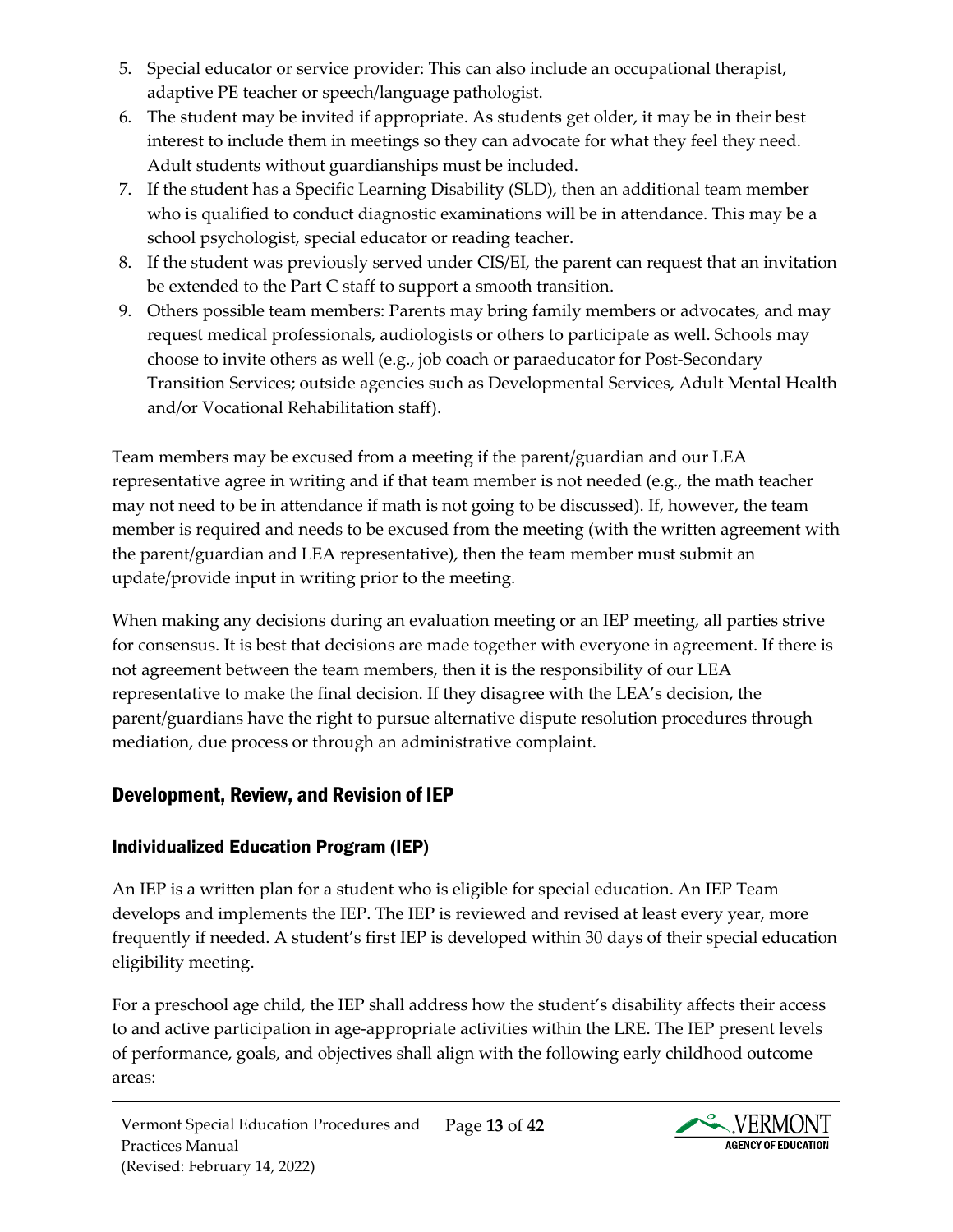- Positive social and emotional skills and relationships;
- Acquisition and use of and knowledge and skills; and
- Taking appropriate action to meet the student's need.

Each IEP must have the following components:

- 1. The current levels of achievement, strengths and needs of the student (this may be both academic and social/emotional/behavioral), as well as a description of the student's current functional performance.
- 2. Input from the parent.
- 3. A statement of any individual accommodations in the administration of State, district-wide or local assessments of student achievement.
- 4. Academic, developmental (age appropriate) and functional goals and objectives that are measurable, with projected dates of accomplishment. Goals should be written to reflect the expectation that they will be completed within a year of being articulated.
- 5. Goals which enable the student to participate in the general education curriculum (or for preschool students, participate in activities) with non-disabled peers.
- 6. A way of providing progress reporting of annual goals to the student's parents as often as progress reporting is provided to the parents of the student's non-disabled peers.
- 7. A list of services (including special education, related services, supplementary aids and services, and Extended Year Services (ESY)) that the student is entitled to receive, under their IEP. Services must contain:
	- A description of services (e.g., math intervention, speech language skill development, behavior support);
	- The location of services (e.g., general education classroom, speech room, gym);
	- The provider of the services (e.g., title, not name of a specific person);
	- Service frequency and duration (e.g., how many days per week and for how long);
	- The size of the group receiving the service (e.g., 1:1, small group, large group).
- 8. A list of accommodations and/or modifications needed by the student (e.g., does the student require extra time to take tests? Does the student need tests read to them? Does the student need to complete fewer math problems or be pre-taught the vocabulary prior to the lesson?).
- 9. Additional considerations as needed. These could include, but are not limited to:
	- Language needs if the student's first language is not English;
	- Braille instruction if the student is blind/visually impaired;
	- Communication needs if the student has a hearing loss (e.g., does the student need an interpreter or instruction in sign language);
	- Assistive technology devices or services (e.g., speech-to-text software, audio books);
	- Behavioral supports/interventions (e.g., does the student need a behavioral interventionist or a behavior plan?);

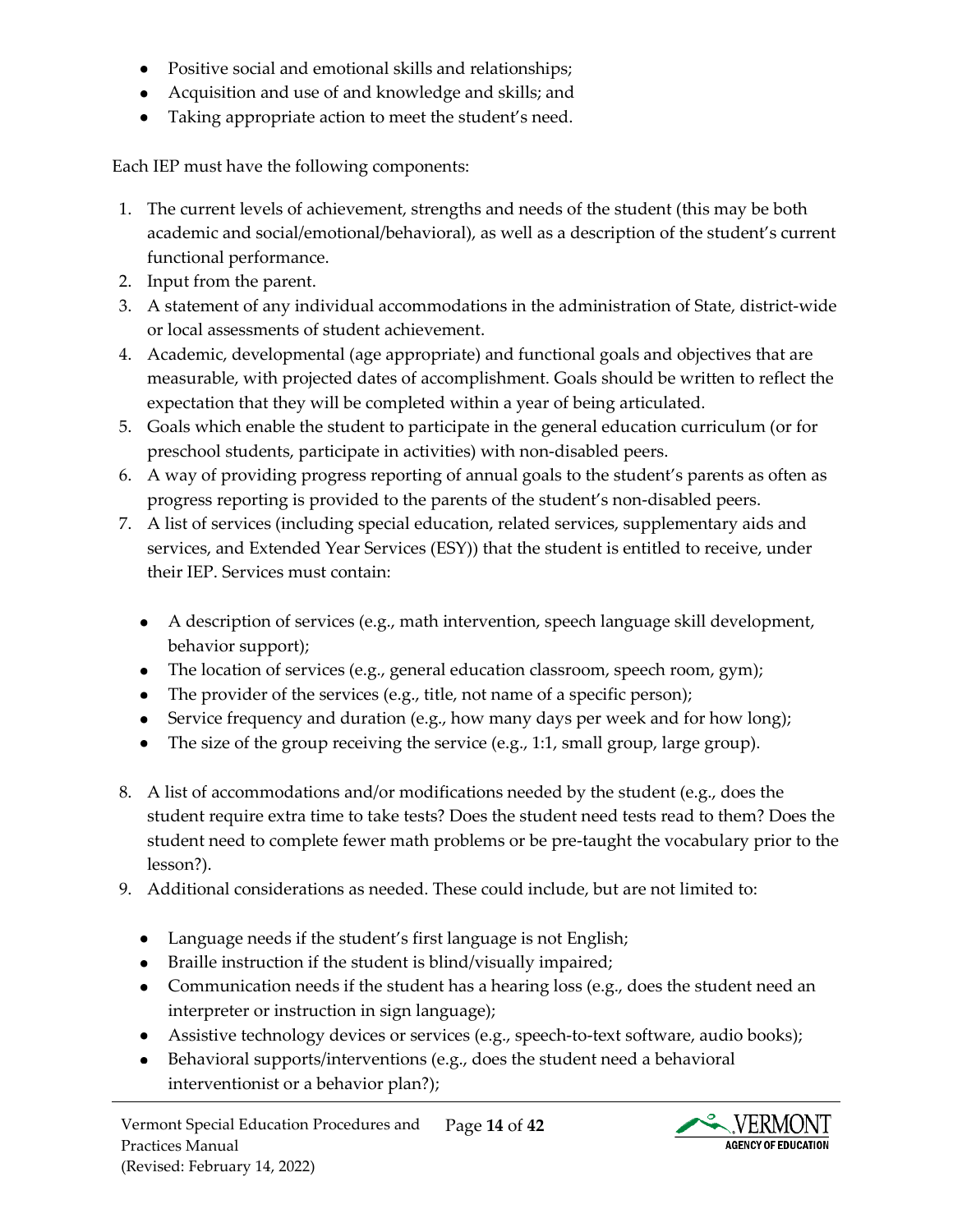- Social skills, anger management, conflict resolution (e.g., this may be instruction or support from staff in the classroom);
- Supplementary aids and services program modifications or supports, or supports for school staff who will be working with the student, to support the following outcomes:
	- o Make progress toward IEP goals;
	- o Make progress in the general education curriculum;
	- o Participate in extra-curricular activities;
	- o Be educated in the Least Restrictive Environment (LRE) (e.g., shortened assignments, planned seating on the bus, 1:1 support, frequent breaks, specific instruction/training for staff working with the student, oral tests, interpreters during basketball practices, or facilitating play);
	- o A device or service that is necessary for the student to receive FAPE.

Every year, the IEP is reviewed and revised to determine if the student is making progress toward the goals as outlined. The team revises the IEP based on data indicating student progress. Information that is included in the revised IEP includes:

- Progress or lack of progress toward the student's IEP goals;
- Progress or lack of progress in the general education curriculum;
- The results if there are any new evaluations, as applicable;
- New information from the parents/guardians (e.g., new family dynamics/divorce or new baby, behaviors at home, new medication, new student interest/activity);
- The student's anticipated needs for the next year (e.g., will the student need increased or decreased services based on progress?);
- Determination of the student's placement, including a description and related rationale as to how much the student will be taught with their peers in the general education classroom;
- Information regarding any accommodations that the student will receive for state or LEA wide or local assessments, an explanation as to why the assessment as generally provided is not appropriate, and a determination about how the student will be assessed;
- Discuss/determine if the student needs Extended School Year Services (ESY).

Our LEA will make the student's IEP available to each general education teacher, special education teacher, related service provider and other service provider who is responsible for its implementation. Further, teachers and providers will be made aware of their specific responsibilities related to IEP implementation as well as the specific accommodations, modifications and supports as outlined in each student's IEP.

## [\(34 CFR § 300.324/](https://sites.ed.gov/idea/regs/b/d/300.324)[VTSBE 2363.6\)](https://education.vermont.gov/sites/aoe/files/documents/edu-series-2360-special-education-rules.pdf#page=95)

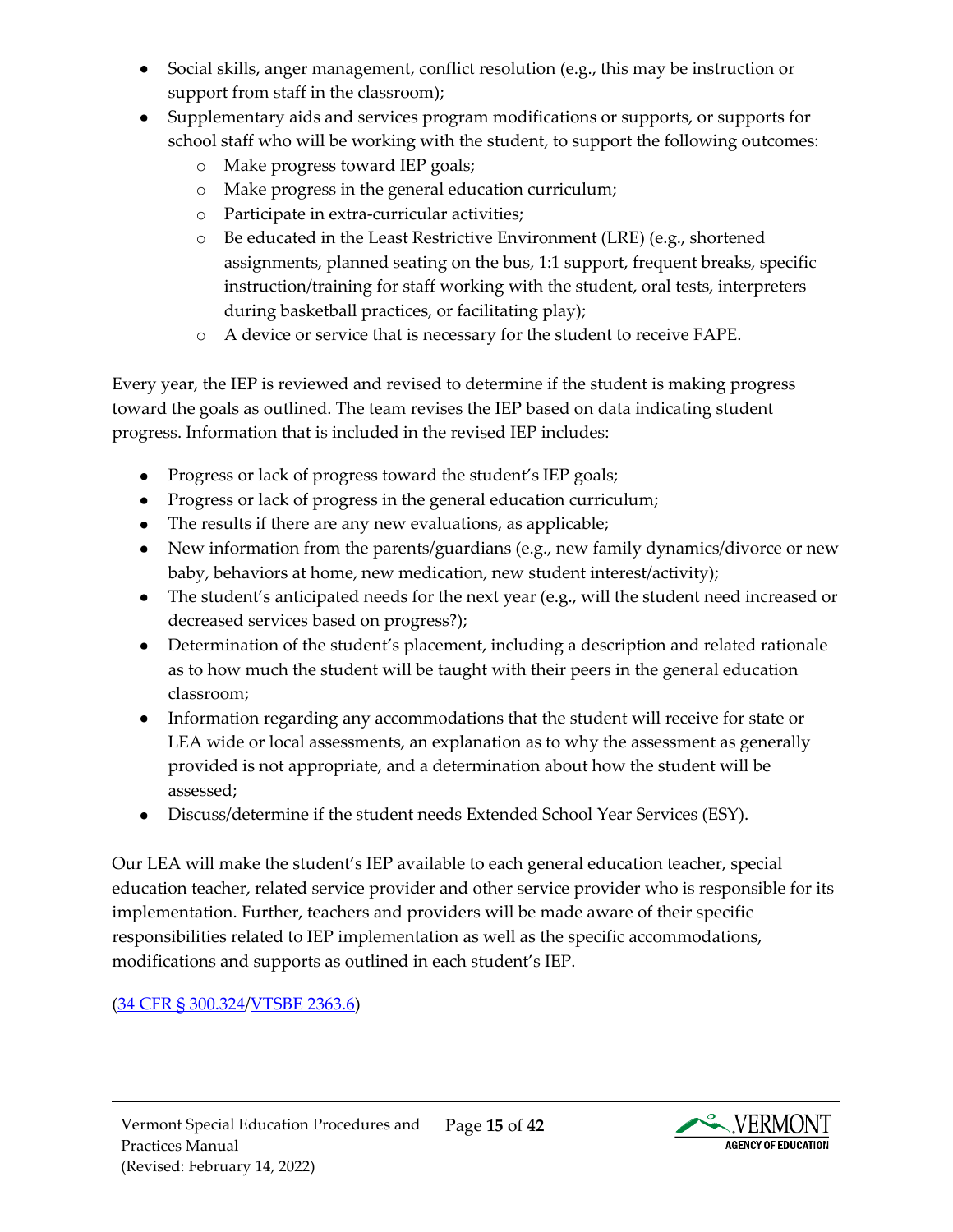#### <span id="page-15-0"></span>Changes to the IEP

Periodically, the IEP Team may make some changes to the student's goals or the services between annual reviews. Sometimes changes between annual reviews may be facilitated without holding an in-person/virtual meeting, in which case the parent/guardian must agree in writing to not hold the meeting. Generally, in the absence of a meeting, the student's case manager will make the change in the IEP and send out a new copy to the team.

## [\(34 CFR § 300.324/](https://sites.ed.gov/idea/regs/b/d/300.324)[VTSBE 2363.6\)](https://education.vermont.gov/sites/aoe/files/documents/edu-series-2360-special-education-rules.pdf#page=95)

#### <span id="page-15-1"></span>Related Services: Physical and Occupational Therapy

Our LEA ensures related services are provided in accordance with the IEP. Related services are the developmental, corrective and other supportive services required to assist a student with a disability in benefitting from special education, including speech-language pathology, audiology services, interpreting services, psychological services, physical therapy, occupational therapy, counseling services (including rehabilitation counseling services), orientation, transportation and mobility services, medical services as defined in this section, parent counseling and training, school health services, school nurse services, school social work, assistive technology services, appropriate access to recreation (including therapeutic recreation), other appropriate developmental or corrective support services, and other appropriate support services including the early identification and assessment of disabling conditions in students as described in [VTSBE Rule 2360.2.16.](https://education.vermont.gov/sites/aoe/files/documents/edu-series-2360-special-education-rules.pdf#page=21)

## <span id="page-15-2"></span>Extended School Year Services (ESY)

Some students with IEPs require Extended School Year Services. However, IEP eligibility does not guarantee ESY services. Not all students with disabilities are eligible for ESY services.

The IEP Team determines whether the ESY services are necessary for the provision of FAPE. In Vermont, this decision is based on:

- If the student needs ESY to allow the student an opportunity to reach their educational goals;
- If there is significant regression during vacations that students are not regaining quickly;
- If the student's disability presents a danger of substantial regression;
- If the student's post-secondary transition goals require continued programming beyond the school year;

#### <span id="page-15-3"></span>Post-Secondary Transition

The postsecondary transition plan begins during the first IEP revision after the student turns 16. This means that the IEP Team must begin planning for the student at age 15 or earlier. The first transition plan must be complete, include all 8 elements of Indicator 13, and include the

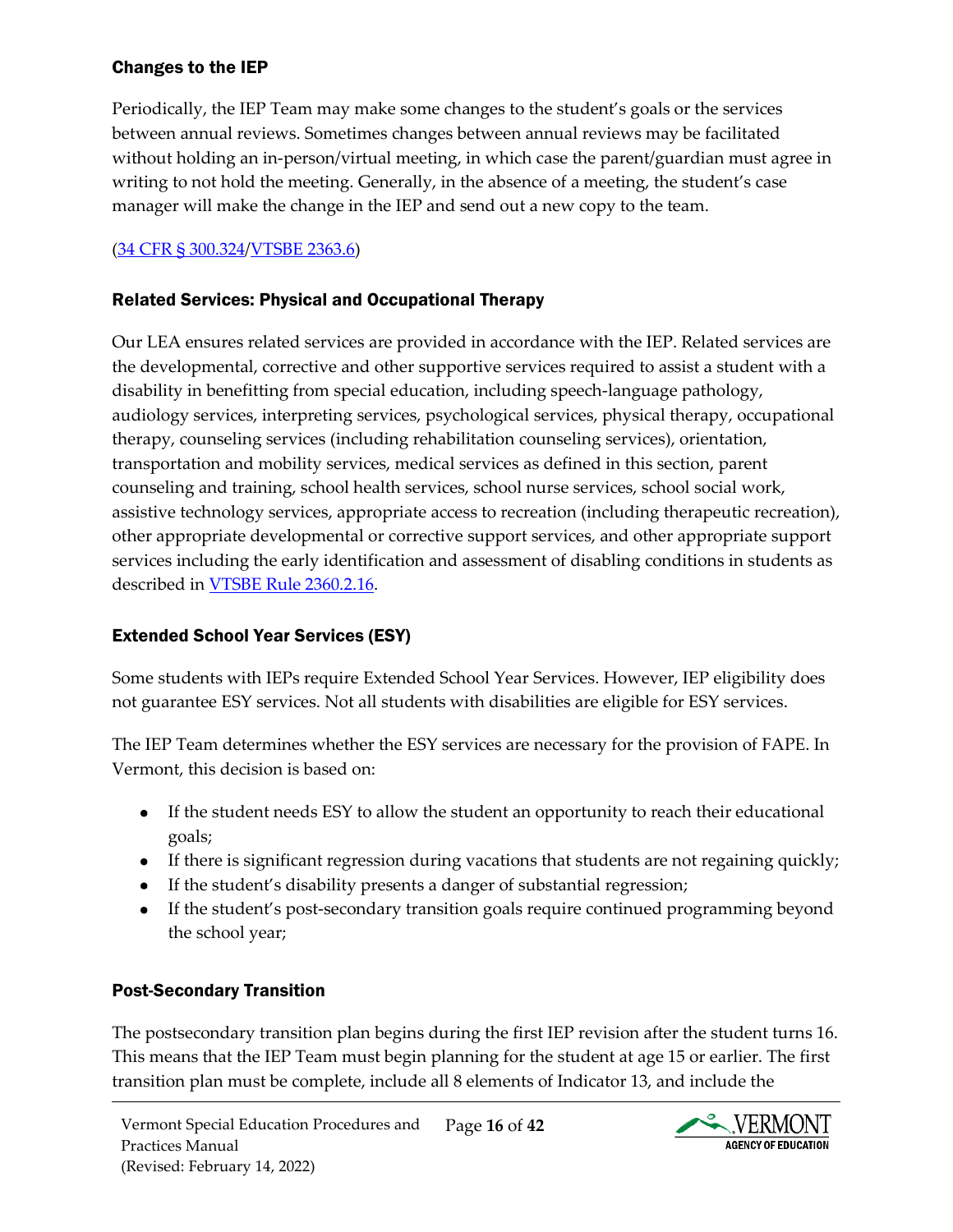following domain areas: education/training, employment, and independent living (as applicable).

When developing the plan, the IEP Team will use age-appropriate transition assessments, including, but not limited to: academic achievement, college/career readiness inventories, student preferences and interests. As outlined in the Vermont [IEP post-secondary transition](https://education.vermont.gov/documents/edu-individualized-education-program-post-secondary-transition-plan-template)  [plan template,](https://education.vermont.gov/documents/edu-individualized-education-program-post-secondary-transition-plan-template) the assessments must delve into identifying information about that student's strengths, needs, preferences and interests. Other agencies may attend the transition meeting if they will be involved or paying for services after the student graduates. Examples of these agencies include Vocational Rehabilitation, Developmental Services, Department of Mental Health and Designated Agencies.

When a student nears graduation, our LEA will write a Summary of Performance for that student. It will be based on the student's unique needs and will include academic achievement, functional performance and recommendations on how to assist the student in meeting their post-secondary goals. Please see the Sample Summary of Performance Plan on th[e Vermont](https://education.vermont.gov/documents/sample-summary-of-performance-exit-report) [AOE website](https://education.vermont.gov/documents/sample-summary-of-performance-exit-report) for info on the Summary of Performance.

#### $(YTSBE 2362.2.4(g)(i))$

#### <span id="page-16-0"></span>Placement

Our LEA ensures that the educational placement for students with disabilities (i.e., the provision of special education and related services) is determined by the IEP Team based on the student's individual circumstances and individual needs, and not based on the student's disability category.

Our LEA ensures an evaluation is conducted before special education and related services are provided to a student with a disability, and that an educational placement is provided to implement each student's IEP. The IEP Team makes placement decisions. The placement is based upon and implements the student's IEP, is determined at least annually, and in uniformity with the least restrictive environment provisions described below.

(34 CFR § 300.116[/VTSBE 2364.3,](https://education.vermont.gov/sites/aoe/files/documents/edu-series-2360-special-education-rules.pdf#page=105) [34 CFR §§ 300.301\(a\),](https://sites.ed.gov/idea/regs/b/d/300.301/a) [300.114,](https://sites.ed.gov/idea/regs/b/b/300.114) [300.115,](https://sites.ed.gov/idea/regs/b/b/300.115) [300.116,](https://sites.ed.gov/idea/regs/b/b/300.116) [300-117,](https://sites.ed.gov/idea/regs/b/b/300.117) [300.116\(b\)\)](https://sites.ed.gov/idea/regs/b/b/300.116/b)

## <span id="page-16-1"></span>Notice of Placement

Our LEA provides notice of a student's educational placement, following the development of the IEP, and a copy of the IEP and notice is given to the student's parent(s).

(34 CFR § 300.503)

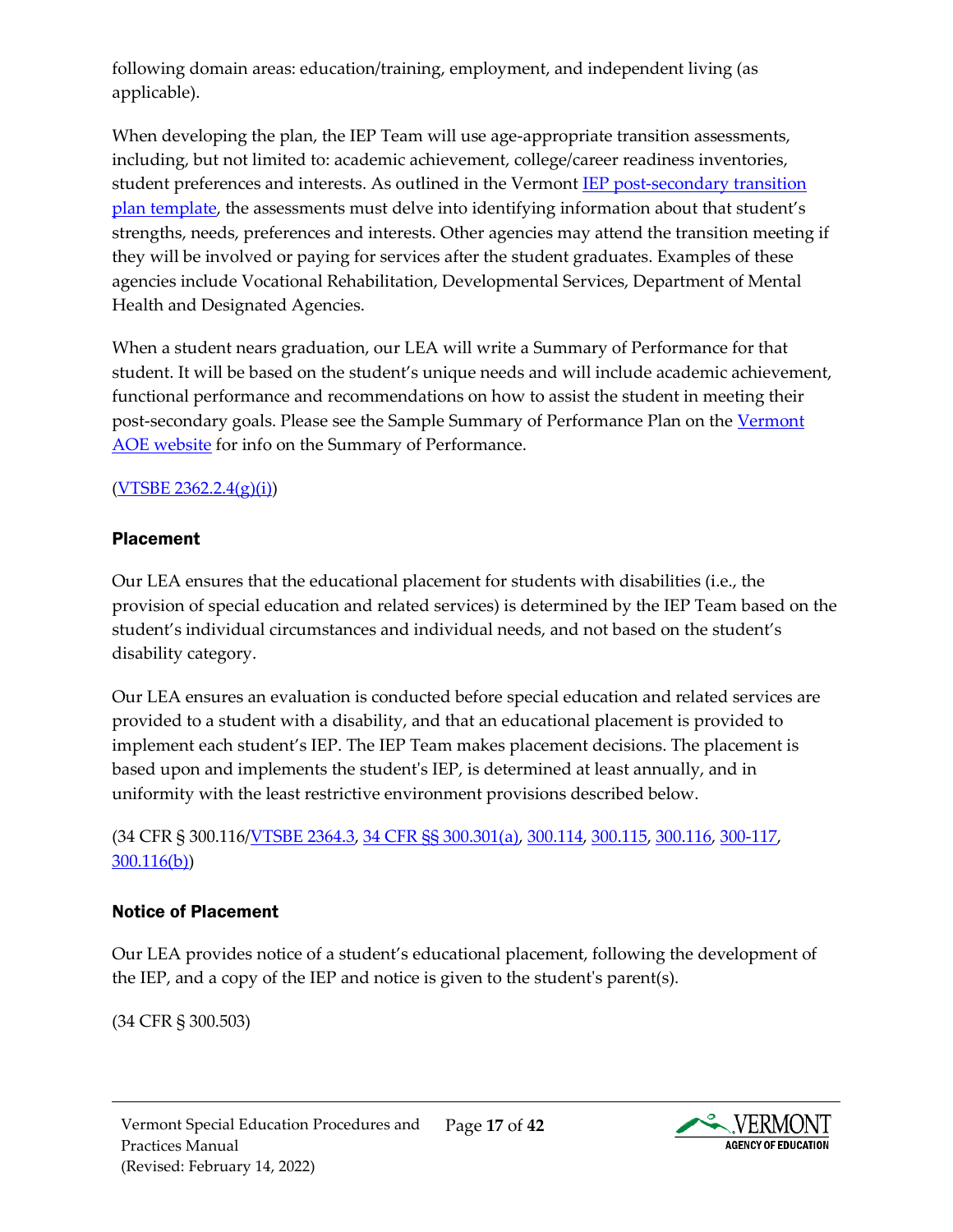#### <span id="page-17-0"></span>Consent For Placement

Our LEA obtains informed and written parental consent prior to the initial provision of special education and related services to a student with a disability in a program providing special education and related services.

Reasonable efforts to obtain informed consent from the parent for the initial provision of special education and related services to the student are made by our LEA. If the parent of a student fails to respond or refuses to consent to services, our LEA cannot provide special education or related services, and cannot use mediation or due process procedures to obtain agreement or a ruling that the services may be provided to the student.

If the parent of the student refuses to consent to the initial provision of special education and related services, or the parent fails to respond to a request to provide consent for the initial provision of special education and related services, our LEA will not be considered to be in violation of the requirement to make available FAPE to the student for the failure to provide the student with the special education and related services for which our LEA requests consent. Our LEA is not required to convene an IEP team meeting or develop an IEP for the student for the special education and related services for which our LEA requests such consent.

#### [\(34 CFR § 300.300\(b\)\)](https://sites.ed.gov/idea/regs/b/d/300.300/b)

#### <span id="page-17-1"></span>Reintegration - General LRE Requirements

Our LEA ensures that to the maximum extent appropriate, students with disabilities have the right to be educated with their non-disabled peers. Least Restrictive Environment (LRE) is not necessarily a location, so much as it is a determination around how the student can receive an appropriate education, while also meeting their unique needs, in light of their circumstances. Schools generally have multiple options (often referred to as the continuum of services and/or placements) for LRE, including:

- The general education classroom with their peers (i.e., inclusion);
- The general education classroom with additional supports and/or services;
- A combination of education provided in the general education classroom and in a separate/special education classroom;
- Full time special education classroom;
- Independent schools;
- Tutorials;
- Residential settings;
- Homebound/hospitalized settings.

Additionally, a child/student may receive early childhood special education (ECSE) services in a state-approved public or private prequalified universal prekindergarten (UPK) program. Our LEA may, but is not required to, provide ECSE services outside of our LEA, even if the student

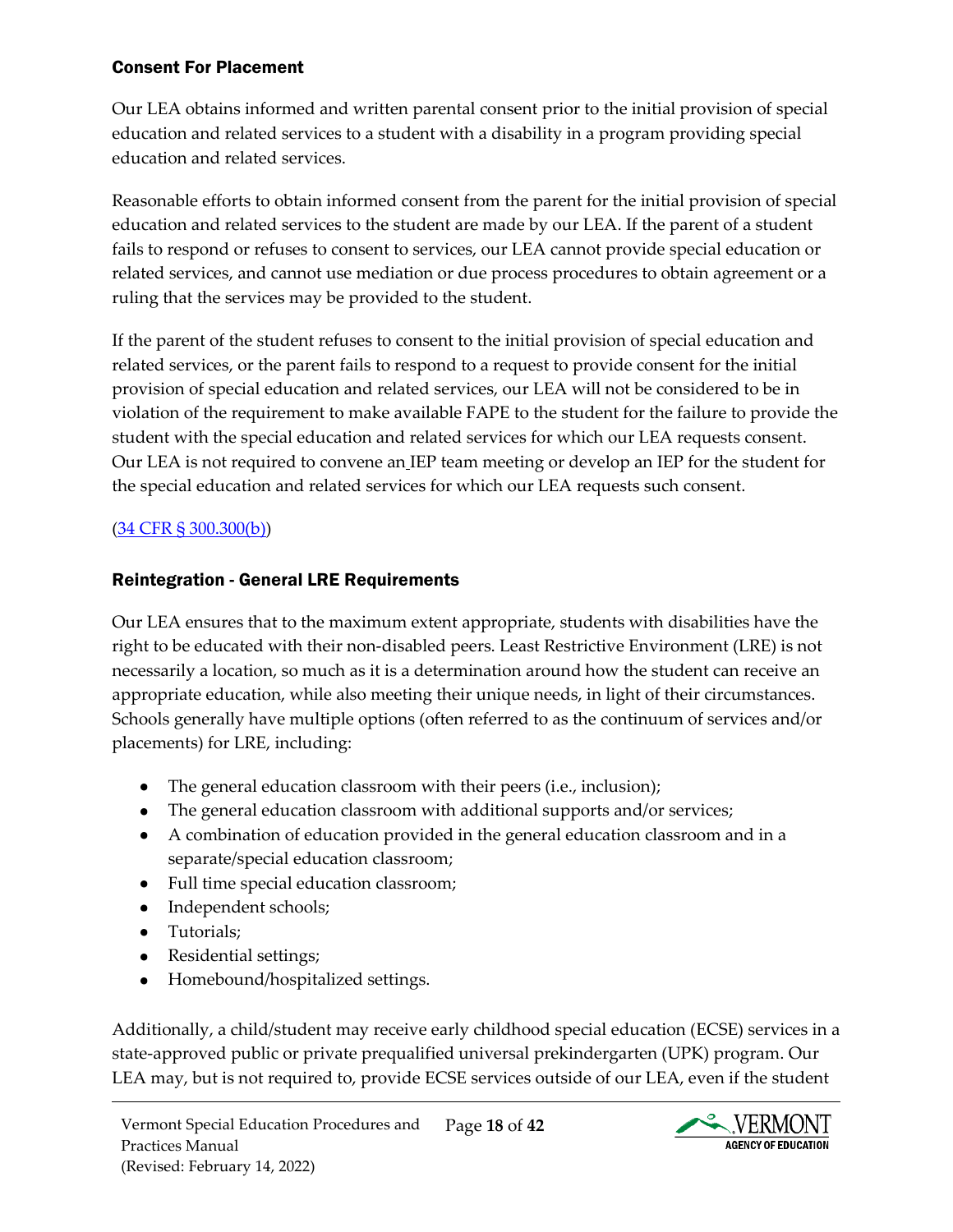is enrolled in an UPK program outside of our LEA. All public and private UPK programs shall adhere to applicable federal and state laws including, but not limited to: IDEA Part B, Section 504 of the Rehabilitation Act of 1973, the Americans with Disabilities Act (ADA), Title VII of the Civil Rights Act of 1964, Vermont's Act 166 of 2014, VTSBE Rule Series 2600, and the Vermont Agency of Human Services (AHS) Child Development Division (CDD) licensing regulations. For students who are enrolled in public or private UPK programs and receive ECSE services, the UPK program shall allow access to ECSE service providers and permit announced and unannounced visits by representatives of Agency of Education, AHS and our LEA staff.

Each student's LRE is differentiated dependent upon the student's needs. Some benefits of inclusion include:

- Students have the opportunity to learn from each other;
- Students can build and maintain relationships;
- Students eligible for special education are not considered different or "other" by their peers;
- Students have access to the same instruction as their peers, although it may be modified to meet their needs;
- Students benefit from the resources available in the classroom.

Special classes, separate schooling or other removal of students with disabilities from the general educational environment shall occur only if the nature or severity of the student's disability is such that education in general classes with the use of supplementary aids and services cannot be achieved satisfactorily.

Pursuant to [16 V.S.A § 2959b,](https://legislature.vermont.gov/statutes/section/16/101/02959) the IEP Team may consider the cost of the provision of special education or related services to the student if:

- 1. The IEP has been developed with the parents in accordance with Rules 2363;
- 2. The IEP Team has determined that the student's placement contained in the IEP is appropriate for the student;
- 3. Each of the options under consideration by the IEP Team for fulfilling the requirements of the student's IEP would constitute a free appropriate public education in the least restrictive environment for the student; and
- 4. The funding mechanism for the special education service was not used to deny a free appropriate public education to the student.

## [\(34 CFR § 300.114/](https://sites.ed.gov/idea/regs/b/b/300.114)[VTSBE 2364.1,](https://education.vermont.gov/sites/aoe/files/documents/edu-series-2360-special-education-rules.pdf#page=104) [34 CFR § 300.324\(a\)\(4\)-\(6\)\)](https://sites.ed.gov/idea/regs/b/d/300.324)

## <span id="page-18-0"></span>Residential Placement

At any time, a parent/guardian or IEP Team member may request that the IEP Team consider sending a student to a residential placement. Once that request has been made, the Secretary of Education must be informed in writing. The Secretary may establish a Residential Review Team

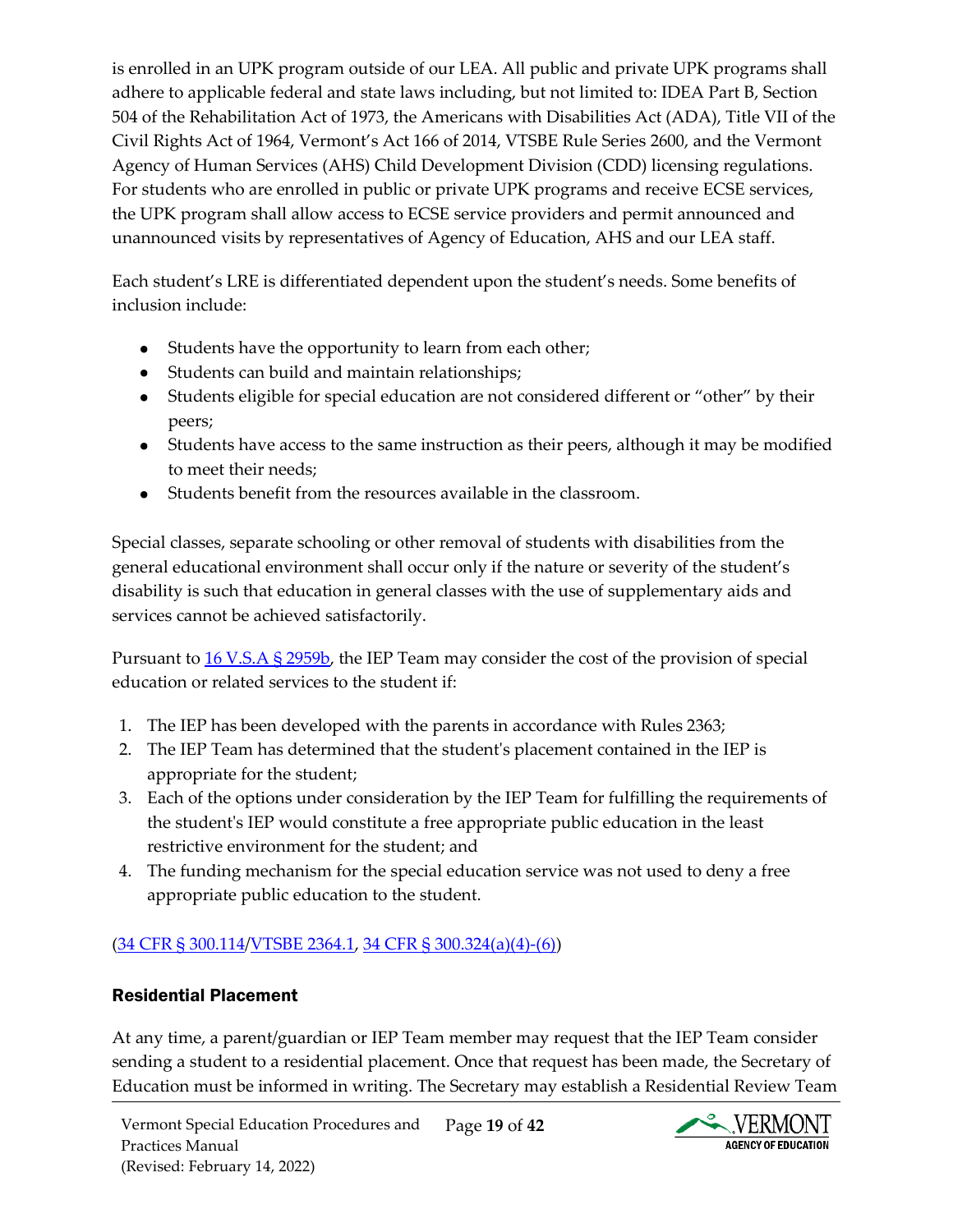to consider the request to investigate the need for a residential placement. In addition, the IEP Team is provided with technical assistance (by either the Residential Review Team or a designated member) regarding the need for residential placement, alternatives to residential placement and alternative cost-effective residential facilities.

The Residential Review Team has 30 days to investigate the residential request. The Residential Review Team may:

- Advise the IEP Team on alternatives to residential placement;
- Review the IEP to consider whether the student can be educated in a less restrictive environment;
- Assist our LEA in locating cost effective and appropriate residential facilities;
- Request, but not require, the development of a new IEP if alternatives to residential placement are appropriate;
- Offer mediation to resolve disputes relating to the need for residential placement;
- Provide notice in writing to the IEP team if/when it determines that residential placement (or a particular placement) is not appropriate and reasons for the conclusions.

If the Residential Review Team recommends that the student is not in need of a residential placement, the Secretary may request a due process hearing.

The Secretary of Education has the authority to waive the above procedures not otherwise inconsistent with law for emergency placements for administrative efficiency.

If the Residential Review Team/designee discovers that the rules of LRE determinations have not been followed, it may require our LEA to submit a plan of correction.

If the IEP Team selects a more costly residential placement than has been identified by the Residential Review Team (e.g., other available, appropriate, cost-effective alternatives/ residential facilities were previously identified), then our LEA's reimbursement for the residential facility shall be based on the less costly placement. Our LEA has the right to appeal that decision to the state Board of Education.

If/when the IEP Team places a student at a residential facility, it shall be at no cost to the parent/guardian.

The Agency of Education shall maintain a current list that identifies residential facilities, which may include: approved disability categories, approval status in the host state, costs for tuition and other services, and other information as deemed relevant and appropriate.

If the Residential Review Team recommends that a residential placement may be funded by another state agency (i.e., not placed by our LEA), the Residential Review Team/designee and IEP Team shall work with the other state agency in a timely manner in accordance with the Interagency Agreement.

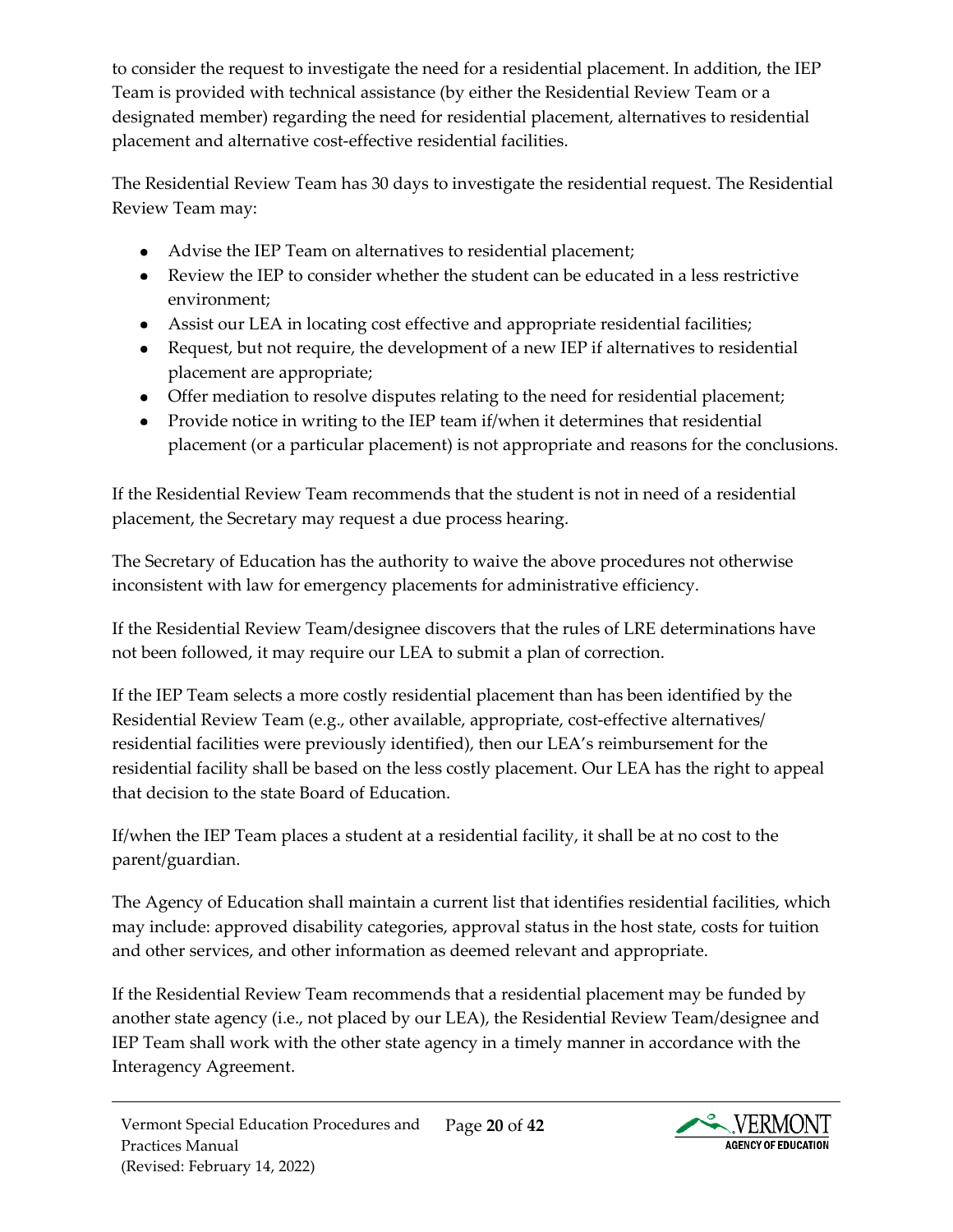Any time a student attends a residential placement (either placed by the IEP team or another state agency), the IEP will be amended to include goals and objectives that are designed to reintegrate the student back into the public-school placement. The IEP will also include a description of how those goals and objectives will support the student into returning to a less restrictive placement.

# <span id="page-20-0"></span>Parental Consent

Our LEA ensures the educational rights of parents and adult students to consent to the provision of special education services under federal [\(34 CFR § 300.300\)](https://sites.ed.gov/idea/regs/b/d/300.300) and state [\(](https://education.vermont.gov/sites/aoe/files/documents/edu-series-2360-special-education-rules.pdf#%5B%7B%22num%22%3A227%2C%22gen%22%3A0%7D%2C%7B%22name%22%3A%22Fit%22%7D%5D)[VTSBE](https://education.vermont.gov/sites/aoe/files/documents/edu-series-2360-special-education-rules.pdf#page=110) [2365.1.3\)](https://education.vermont.gov/sites/aoe/files/documents/edu-series-2360-special-education-rules.pdf#page=110) regulations.

Informed parental consent shall be required:

- 1. Before conducting an initial evaluation or reevaluation which consists of more than a review of existing data.
- 2. Before the initial provision of special education and related services. Consent for initial evaluation may not be construed as consent for initial provision of special education services.

Consent, where given:

- 1. Shall be after the parent has been fully informed of all information relevant to the activity for which consent is sought, in his or her native language, or other mode of communication.
- 2. Shall be in writing and shall indicate that it is given voluntarily with the knowledge that it may be revoked at any time, with the understanding that the revocation is not retroactive.

Parental consent is not required:

- 1. Before reviewing existing data as part of an evaluation or a reevaluation;
- 2. Before administering a test or other evaluation that is administered to all students unless, before administration of that test or evaluation, consent is required of parents of all students; or
- 3. Before a reevaluation, if our LEA can demonstrate that it has taken reasonable measures to obtain consent and the parent failed to respond.

If the parents of a student refuse consent for an initial evaluation or a reevaluation which includes the gathering of new information:

- 1. Our LEA may continue to pursue these evaluations by seeking mediation, using due process or reviewing existing data.
- 2. Our LEA may decide not to pursue the evaluation and shall document its justification for doing so in the student's record.

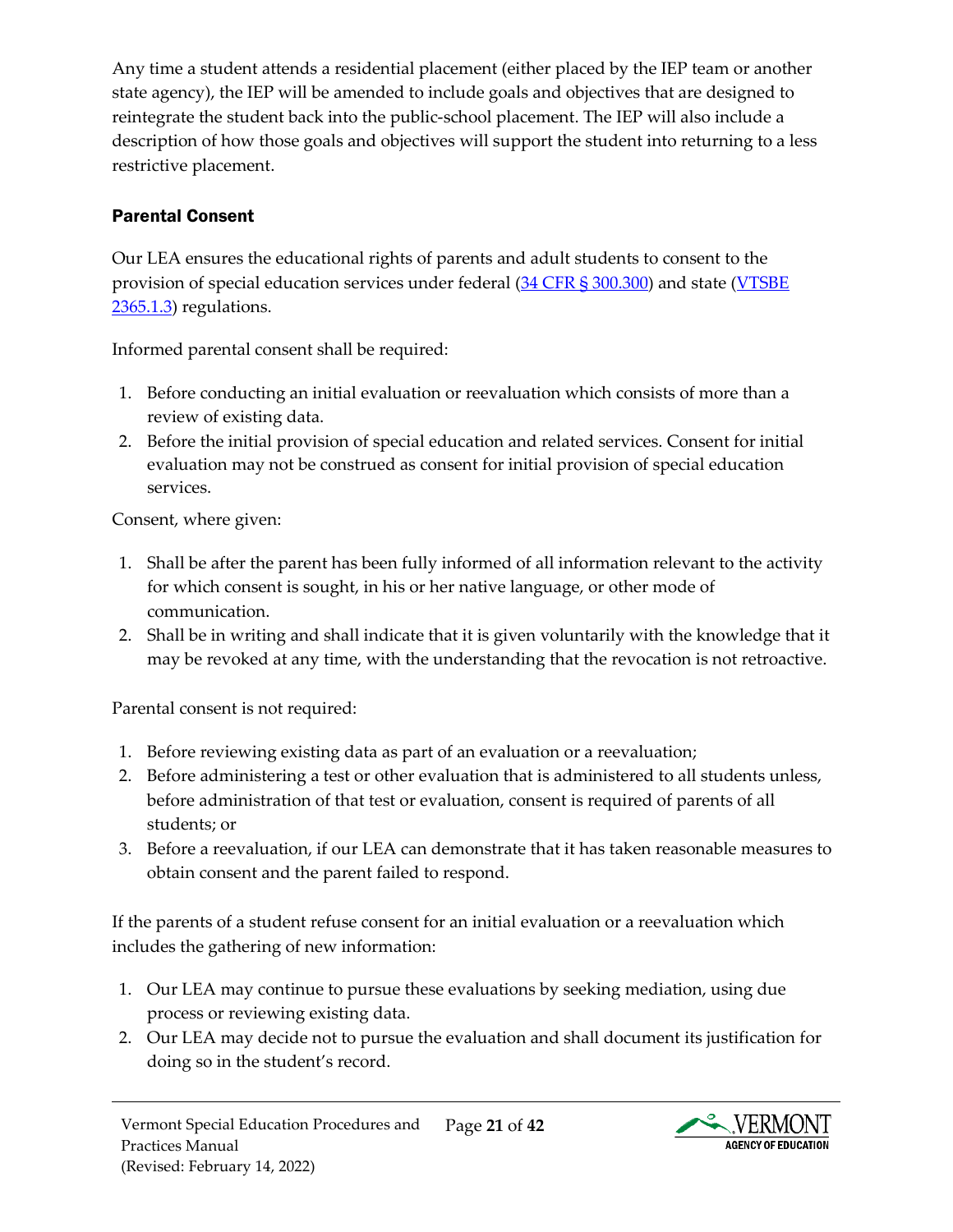- 3. If the parent of a student enrolled in public school or seeking to be enrolled in public school does not provide consent for initial evaluation, or the parent fails to respond to a request to provide consent, our LEA may pursue the initial evaluation of the student by utilizing mediation or due process. The public school shall not have violated its obligation to locate, identify, and evaluate students suspected of being students with disabilities if it declines to pursue an evaluation to which a parent has failed to consent.
- 4. Except as otherwise provided in regulations, our LEA may not use a parent's refusal to consent to an initial evaluation to deny the parent or student any LEA service, benefit or activity outside of special education.

## [\(34 CFR § 300.300/](https://sites.ed.gov/idea/regs/b/d/300.300/b)[VTSBE 2365.1.3\)](https://education.vermont.gov/sites/aoe/files/documents/edu-series-2360-special-education-rules.pdf#page=110)

#### <span id="page-21-0"></span>Parental Revocation of Consent

Our LEA ensures the educational rights of parents and adult students to revoke their consent to the provision of special education services under federal  $(\S 300.9(c)1-2)$  $(\S 300.9(c)1-2)$  $(\S 300.9(c)1-2)$  and state  $(\S 2363.8(e))$ regulations.

If, at any time after the initial provision of special education and related services, the parent of a student revokes consent in writing for the continued provision of special education and related services, our LEA:

- 1. Will stop providing special education and related services to the student, but, before doing so, will provide prior written notice.
- 2. Will not use special education dispute resolution procedures, including mediation and due process, to obtain agreement or a ruling that the services may be provided to the student.
- 3. Is not considered to be in violation of the requirement to make FAPE available to the student because of the failure to provide the student with further special education and related services.
- 4. Is not required to convene an IEP team meeting or develop an IEP for the student for further provision of special education and related services.
- 5. Is not required to amend the student's education records to remove any reference to the student's receipt of special education and related services because of the revocation of consent.

#### Procedures:

- 1. Our Local Education LEA has/will adopt a written procedure for parents and adult students to revoke their consent to special education services and the written documentation must indicate the date of revocation. Our LEA will also include the date our LEA received the written revocation of consent form should it be presented to our LEA following the date the revocation was indicated to start.
- 2. Our LEA shall provide written notice to the parent that it is ceasing the provision of special education services and may not continue to provide special education and related services.

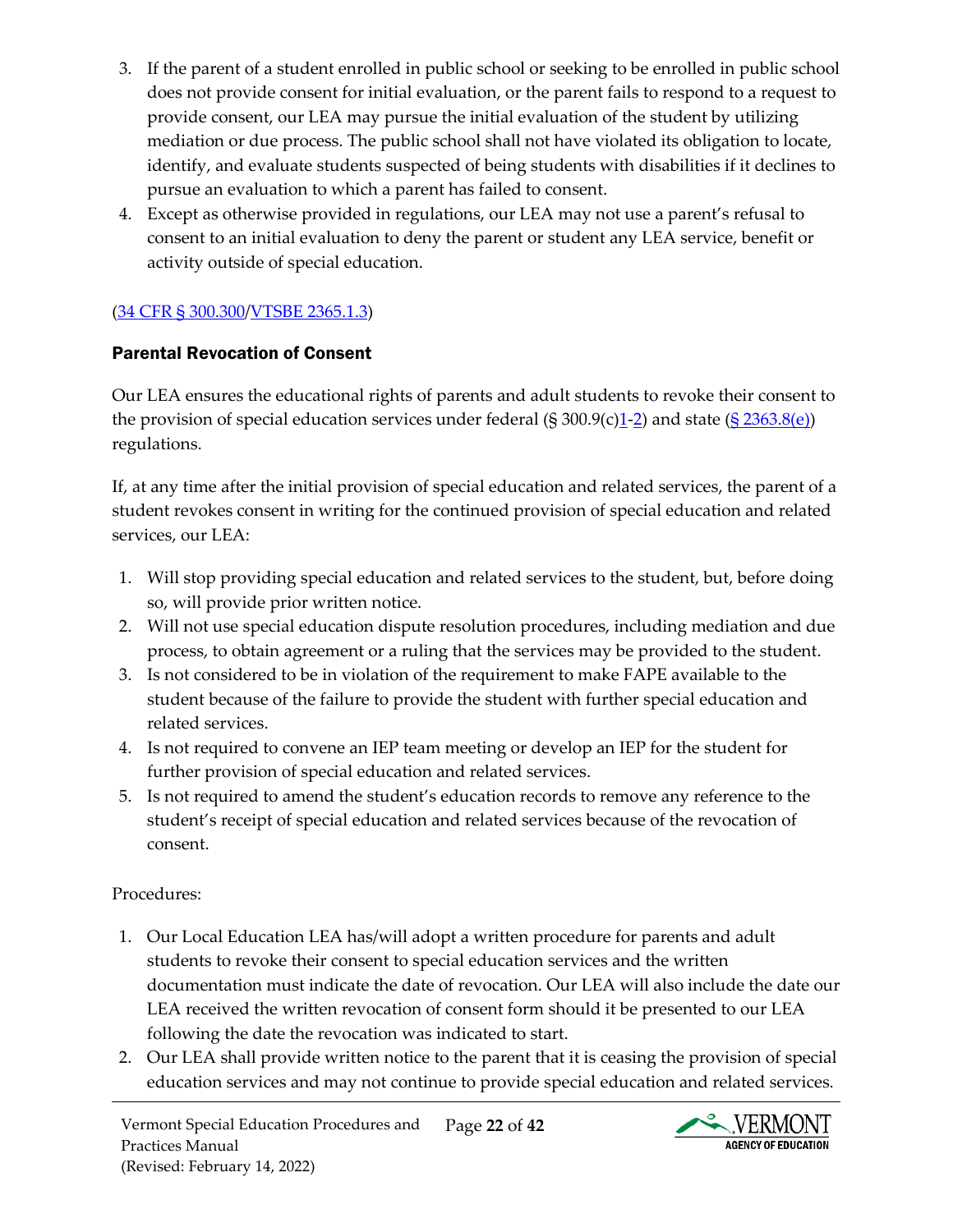- 3. Our LEA may not use due process procedures or mediation to obtain an agreement or a ruling that allows the special education and related services be provided to the student.
- 4. Our LEA will not be considered in violation of the requirement of a free, appropriate public education for failure to provide the student with the special education and related services because the parent has withdrawn their consent to such services.
- 5. Our LEA is not responsible for convening an IEP Team meeting to review or develop an IEP for the student after date of the revocation of consent.
- 6. Our LEA is not required to amend the student's educational records or to remove any references to the student's receipt of special education and related services prior to the date of the revocation of consent.
- 7. Our LEA shall inform the parent that any referral for future special education and related services will be treated as an initial referral for a special education eligibility evaluation.

# $(34 \text{ CFR } $ 300.9 \text{(c)} \frac{(1-2)}{\text{VTSBE } 2363.8 \text{(e)}})$  $(34 \text{ CFR } $ 300.9 \text{(c)} \frac{(1-2)}{\text{VTSBE } 2363.8 \text{(e)}})$  $(34 \text{ CFR } $ 300.9 \text{(c)} \frac{(1-2)}{\text{VTSBE } 2363.8 \text{(e)}})$  $(34 \text{ CFR } $ 300.9 \text{(c)} \frac{(1-2)}{\text{VTSBE } 2363.8 \text{(e)}})$

# <span id="page-22-0"></span>IDEA Part C (Birth to Age 3) to Part B 619 (Ages 3 through 5) Transition

IDEA requires 100% of the children enrolled in Part C who are eligible for Part B to have Part B early childhood special education services in place by each child's third birthday.

This transition for children and their families as they leave Part C should be seamless, so they have timely access to appropriate services. With a transition plan and supports in place, families can move smoothly from one program or system to another, or among services within a program or system. [Local structures, policies, agreements,](https://ectacenter.org/topics/transition/stateex.asp) personnel development processes, and other mechanisms must be in place within our LEA in order to support the transition process.

[Form 6B](https://education.vermont.gov/sites/aoe/files/documents/edu-form-6b-idea-part-c-to-part-b-transition.pdf) is a required Vermont Agency of Education form. It is as a guidance tool for Part B eligibility determination and a parent information and consent form. This document is to be completed by our LEA with the family during the transition meeting(s). Depending on the family and student's needs, the transition meeting may be several meetings. Therefore, Form 6B should be seen as a document that is completed over a period leading to the student's third birthday and possible implementation of the ECSE IEP by the student's third birthday. The  $C$  to **B** Transition module provides more information.

# <span id="page-22-1"></span>Early Childhood Special Education Eligibility at Age Three

Only our LEA can determine the eligibility of a 3-year-old to receive ECSE services. Part C/EI can decide if a child is potentially eligible for ECSE services based on requirements in  $2360.5.10(c)$  and present this evidence to our LEA. It is up to our LEA to consider and review all evidence presented by Part C/EI to determine the child's ECSE services eligibility.

A meeting notice of the initial IEP meeting will be sent to their CIS/EI Part C Coordinator or designee at the request of the parent.

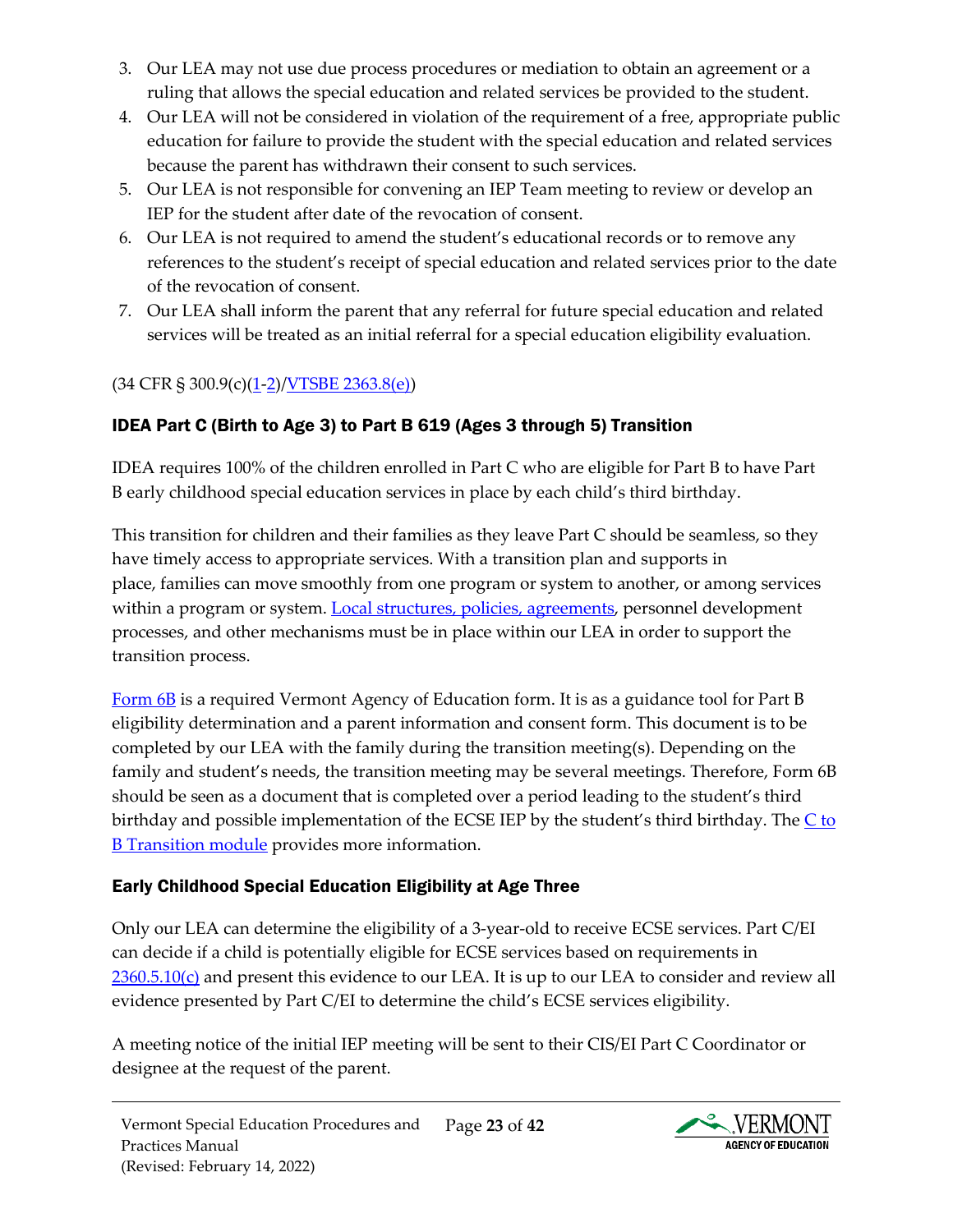- 1. If our LEA determines the child eligible for early childhood special education services, an IEP must be developed and implemented by the child's third birthday [\(2360.5.10\)](https://education.vermont.gov/sites/aoe/files/documents/edu-series-2360-special-education-rules.pdf#%5B%7B%22num%22%3A107%2C%22gen%22%3A0%7D%2C%7B%22name%22%3A%22Fit%22%7D%5D). This will help ensure a seamless and effective transition for children with disabilities from Part C/EI to Part B ECSE within our LEA. The required components for an ECSE IEP are listed in [Rule 2363.7.](https://education.vermont.gov/sites/aoe/files/documents/edu-series-2360-special-education-rules.pdf#%5B%7B%22num%22%3A201%2C%22gen%22%3A0%7D%2C%7B%22name%22%3A%22Fit%22%7D%5D) For all children who transition from CIS/EI Part C to Part B ECSE, the IEP Team must consider the Individualized Family Service Plan (IFSP)/One Plan content when developing the initial IEP. This includes the natural environments statement. Form 5: the [ECSE \(Ages 3 through 5\) IEP template](https://education.vermont.gov/documents/edu-form-5-early-childhood-special-education-ecse-ages-3-through-5-iep) is another important form in this process.
- 2. The IEP Team must develop the ECSE IEP prior to the end of our school year so that the child's IEP is in place at the beginning of the following school year. Furthermore, if the child is to receive uninterrupted services during the summer months, the IEP Team must determine the date when the child's services will begin.

## <span id="page-23-0"></span>Early Childhood Special Education Eligibility from Age 3 until 6th Birthday

Essential Early Education (EEE) is IDEA Part B Early Childhood Special Education (ECSE) services for children ages three through five, inclusive. Special education and related services are provided by our LEA to ensure children receive age-appropriate services within inclusive environments to the fullest extent possible. Decisions on a child's environment are made individually by the IEP Team, including family members, and should be considered after our LEA determines special education and related services. For 3 through 5-year-olds, the family home is another appropriate environment.

A child age three years through five years shall be eligible for ECSE services if the child meets criteria set forth in Part C [Rule 2361.2.](https://education.vermont.gov/sites/aoe/files/documents/edu-series-2360-special-education-rules.pdf#%5B%7B%22num%22%3A135%2C%22gen%22%3A0%7D%2C%7B%22name%22%3A%22Fit%22%7D%5D)

## <span id="page-23-1"></span>Evaluation and Developmental Delay

Developmental delay is determined through a comprehensive evaluation as measured by at least two appropriate assessment measures, one of which must be a standardized diagnostic instrument. Other measures may include, but are not limited to, observation of a student's function across daily routines and settings, interview with teachers, family and/or caregivers, review of ongoing assessment, and, if warranted, a functional behavior assessment.

To meet developmental delay criteria a student must demonstrate at least one of the following. Please note that using standard deviations is recommended over percentage delay:

- a 40% delay in one or more developmental domains;
- A 25% delay in two or more developmental domains;
- A 2.0 standard deviation at, or below the mean (2nd percentile) in one or more developmental domains; or
- A 1.5 standard deviation at, or below the mean (7th percentile) in two or more developmental domains.

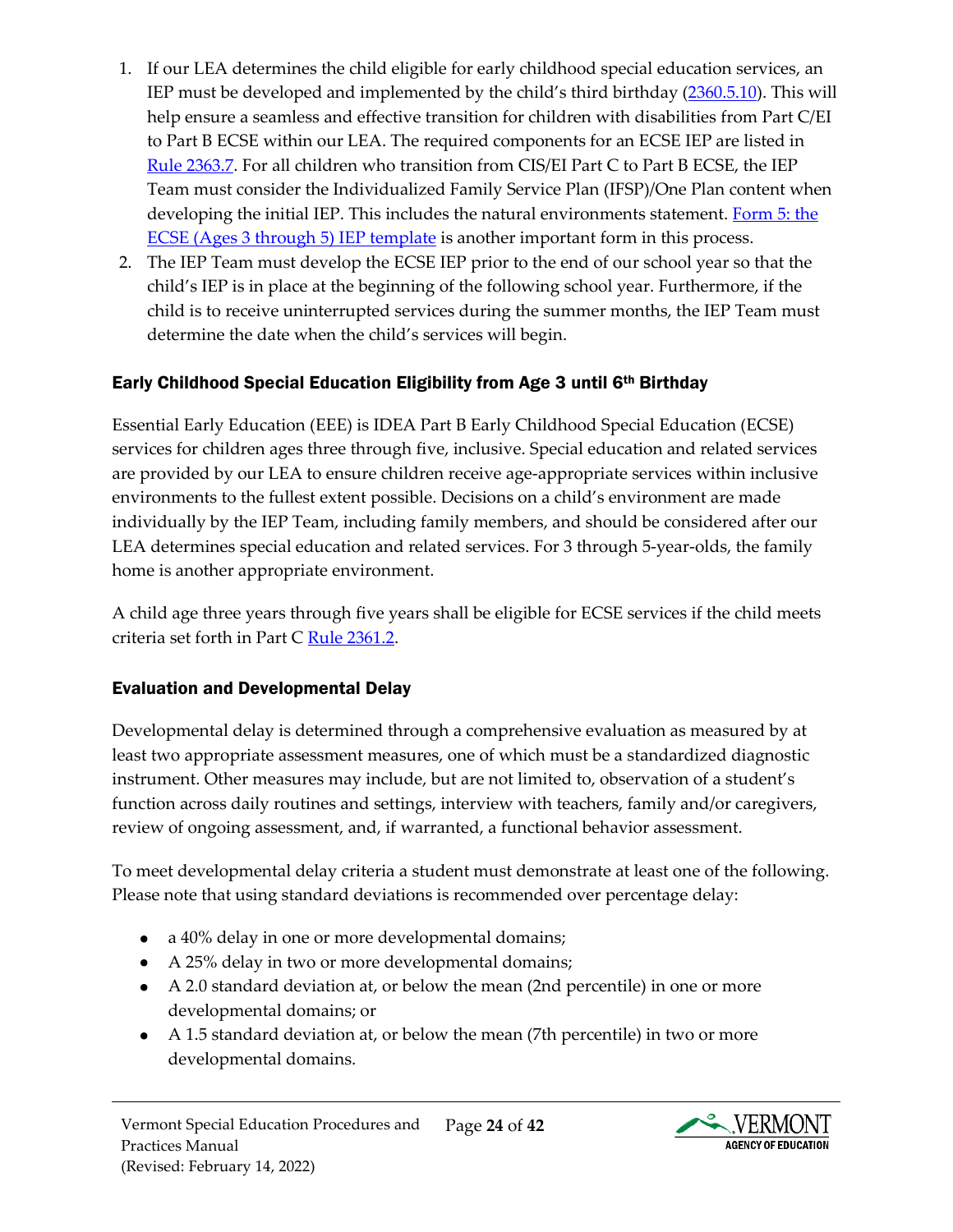Developmental Domains are defined as:

- Speech and language development, including receptive and/or expressive communication, articulation, fluency and/or voice;
- Adaptive development (self-help skills);
- Social or emotional development;
- Physical development, including gross or fine motor skills; or
- Cognitive skills such as perception, memory, processing and reasoning.

The administration of any assessments shall be in compliance with the evaluation requirements set forth in [Rule 2362.2.1.](https://education.vermont.gov/sites/aoe/files/documents/edu-series-2360-special-education-rules.pdf#%5B%7B%22num%22%3A159%2C%22gen%22%3A0%7D%2C%7B%22name%22%3A%22Fit%22%7D%5D)

If the EPT has determined the student eligible to receive special education and related services an IEP shall be written within 30 days of the eligibility determination.

#### <span id="page-24-0"></span>Transition for Children Moving to Kindergarten

Our LEA will comply with [Rule 2361.4](https://education.vermont.gov/sites/aoe/files/documents/edu-series-2360-special-education-rules.pdf#%5B%7B%22num%22%3A139%2C%22gen%22%3A0%7D%2C%7B%22name%22%3A%22Fit%22%7D%5D) regarding how our LEA will support an IEP Team and children moving to kindergarten.

# <span id="page-24-1"></span>Transfer Pupils

#### <span id="page-24-2"></span>In-State Transfer Students

If a student moves to our LEA who was previously eligible for special education services, or who was being evaluated for special education in another Vermont LEA, we will either adopt the student's existing IEP, or develop a new IEP for the student. If our LEA develops a new IEP for the student, we will implement their existing IEP to the greatest extent possible until that time. In the absence of exceptional circumstances, a student's IEP services shall commence within one week of their enrollment.

#### [\(34 CFR § 300.323\(e\)\)](https://sites.ed.gov/idea/regs/b/d/300.323/e)

To make this transition as smooth as possible, both the previous and new LEA will have to take reasonable steps to send and receive all relevant documents in a timely fashion.

[\(34 CFR §§ 300.124,](https://sites.ed.gov/idea/regs/b/b/300.124) [300.101\(b\)\)](https://sites.ed.gov/idea/regs/b/b/300.101/b)

## <span id="page-24-3"></span>Out-of-State Transfer Students

If a student eligible for special education services in another state moves into our LEA midschool year, our LEA, in consultation with the student's parent(s), shall provide a FAPE to that student, including services comparable to those described in the student's former IEP. This arrangement will continue until our LEA conducts an evaluation to determine initial eligibility in Vermont, and if eligible, until we develop and adopt a new IEP.

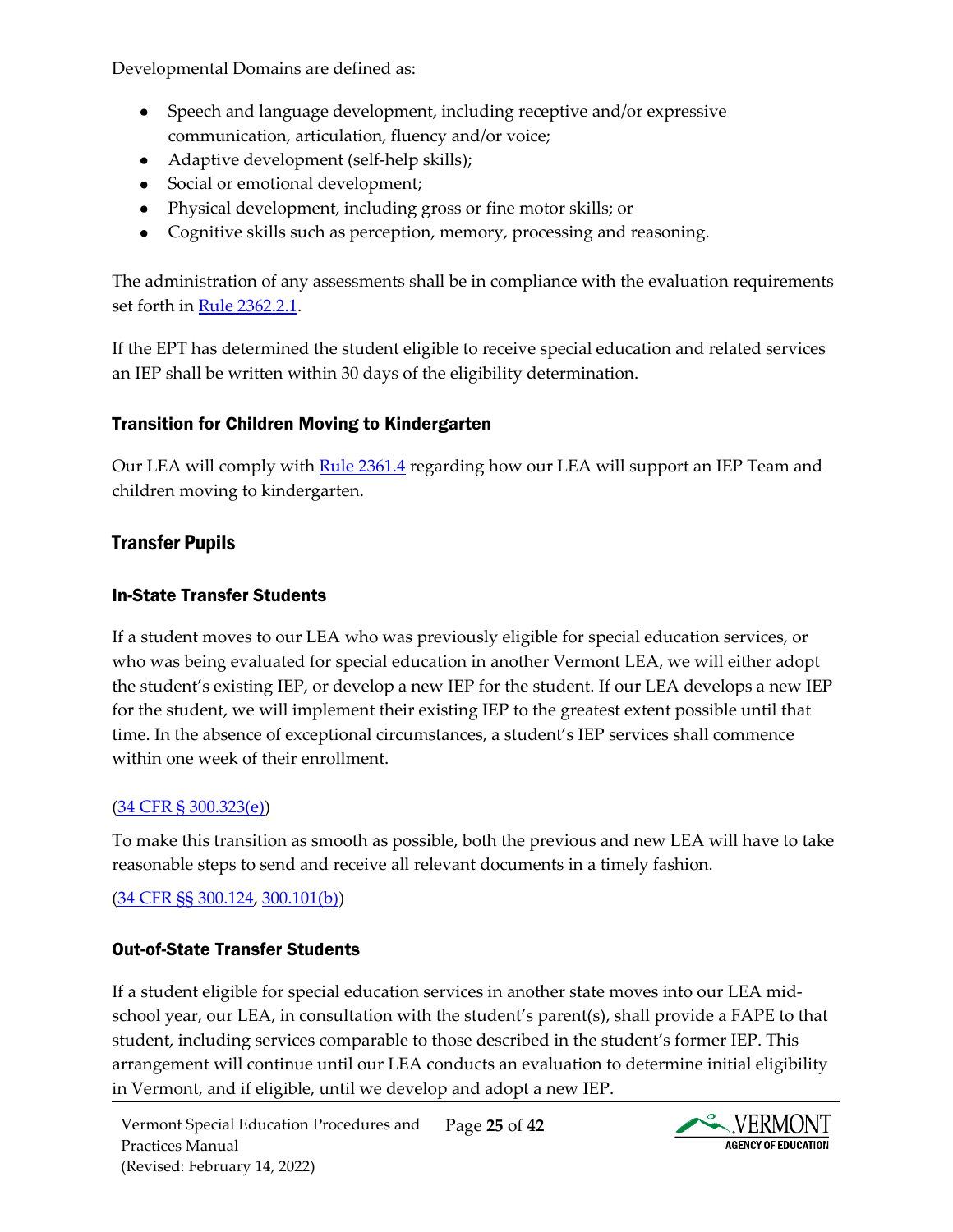When a student eligible for special education transfers from another state to our LEA within the same school year, our LEA will conduct an evaluation as soon as possible to determine eligibility and, if appropriate, develop, adopt and implement a new IEP. Documentation of the evaluation shall include the evaluation's expected completion date, should it differ from the original expected date of completion.

To facilitate the transition of a student, the previous LEA and our LEA shall take reasonable steps to promptly send and receive, in accordance with the provisions of the Family Education Rights and Privacy Act (FERPA), the student's records, including the IEP, supporting documents, and any other records relating to the student's special education and related services. This rule may not be interpreted to limit either the previous LEA or our LEA's responsibilities pursuant to VTSBE Rule [2365.2.12](https://education.vermont.gov/sites/aoe/files/documents/edu-series-2360-special-education-rules.pdf#page=140) and [2365.2.13.](https://education.vermont.gov/sites/aoe/files/documents/edu-series-2360-special-education-rules.pdf#page=140)

[\(34 CFR § 300.323\(e\),](https://sites.ed.gov/idea/regs/b/d/300.323/e) [34 CFR § 300.323\(f\),](https://sites.ed.gov/idea/regs/b/d/300.323/f) [34 CFR § 300.323\(g\)\)](https://sites.ed.gov/idea/regs/b/d/300.323/g)

# <span id="page-25-0"></span>Access Rights to Records

Our LEA ensures a parent's rights to inspect and review any education records relating to their students that are collected, maintained or used by our LEA under the IDEA.

# [\(34 CFR § 300.612/](https://sites.ed.gov/idea/regs/b/f/300.612)[VTSBE 2365.2.2\)](https://education.vermont.gov/sites/aoe/files/documents/edu-series-2360-special-education-rules.pdf#page=136)

Procedures:

Our LEA will comply with a parent's request to inspect and review their student's educational records without unnecessary delay:

- Before any meeting regarding an IEP; or
- Before any administrative complaint, mediation, resolution session, due process hearing or expedited hearing.
- In no case will records be provided more than 45 days after the parents' request has been made;
- Our LEA may charge a fee for copies if the fee does not prevent the parent(s) from exercising their right to review and inspect records;
- Our LEA has a process to record access to records, limit records to only a student's parent(s), and to provide location and types of records maintained upon request by parent(s);
- Our LEA has a procedure for parents to request amendment of educational records.

Our LEA must provide a procedure and an opportunity for a hearing for a parent or adult student to challenge information in the educational records that is inaccurate, misleading, or otherwise in violation of the privacy or other rights of the student.

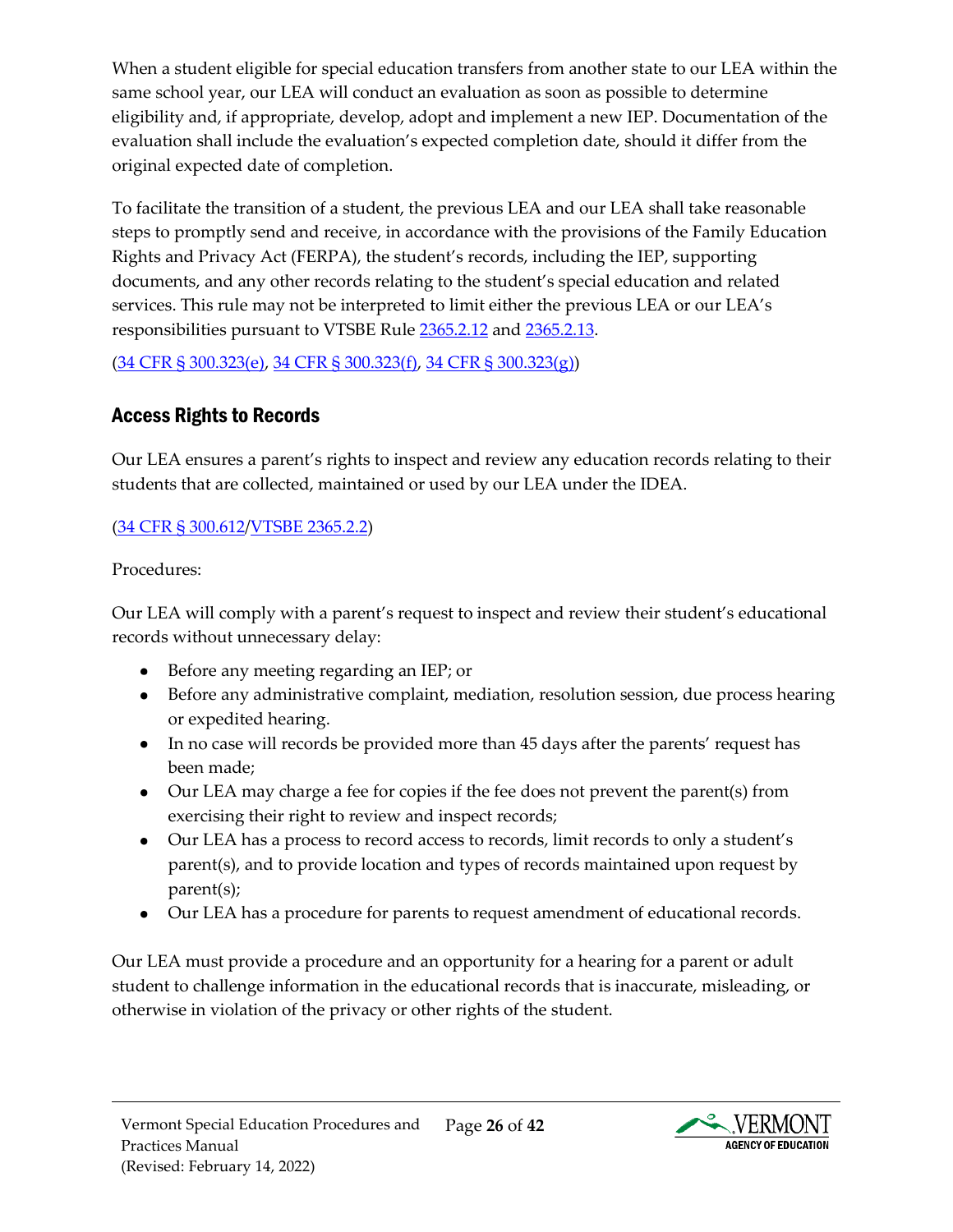## <span id="page-26-0"></span>Dispute Resolution Procedures

The AOE provides dispute resolution processes and procedures for parents of students with disabilities and LEAs.

Our LEA's policy is to ensure parents are made aware of their rights to dispute resolution options by providing parents with a copy of their notice of procedural safeguards at least annually, as well as upon initial referral for special education, upon parent request for evaluation, upon request, and not later than the date on which the decision to take disciplinary action against a student eligible for special education is made.

# <span id="page-26-1"></span>Due Process Procedures

#### <span id="page-26-2"></span>Opportunity To Examine Records and Parent Participation in Meetings

The parents of a student with a disability are afforded, in accordance with the policies in the section of this document titled Confidentiality of Information, an opportunity to:

- Inspect and review all education records with respect to the identification, evaluation, and educational placement of the student and the provision of a free appropriate public education to the student, and:
- Participate in meetings with respect to the identification, evaluation, and educational placement of the student and the provision of a free appropriate public education to the student.

Our LEA will provide parents of students with disabilities notification to ensure they have the opportunity to participate in meetings. The term "meeting" in this policy does not include informal or unscheduled conversations involving public agency personnel and conversations on issues such as teaching methodology, lesson plans or coordination of service provision. A meeting also does not include preparatory activities that LEA personnel engage in to develop a proposal or response to a parent proposal that will be discussed at a later meeting.

The IEP Team, which includes the parent, makes decisions on the educational placement of the student. In implementing this policy, our LEA uses procedures consistent with the policies described above.

If neither parent can participate in a meeting in which a decision is to be made relating to the educational placement of their student, our LEA uses other methods to ensure their participation, including individual or conference telephone calls or video conferencing. A placement decision may be made by the IEP Team without the involvement of the parent if our local educational agency is unable to obtain the parent's participation in the decision. In this case, our LEA must have a record of its attempt to ensure parent involvement.

#### (34 CFR §§ 300.501, [300.322\(e\)\)](https://sites.ed.gov/idea/regs/b/d/300.322/e)

Vermont Special Education Procedures and Practices Manual (Revised: February 14, 2022) Page **27** of **42**

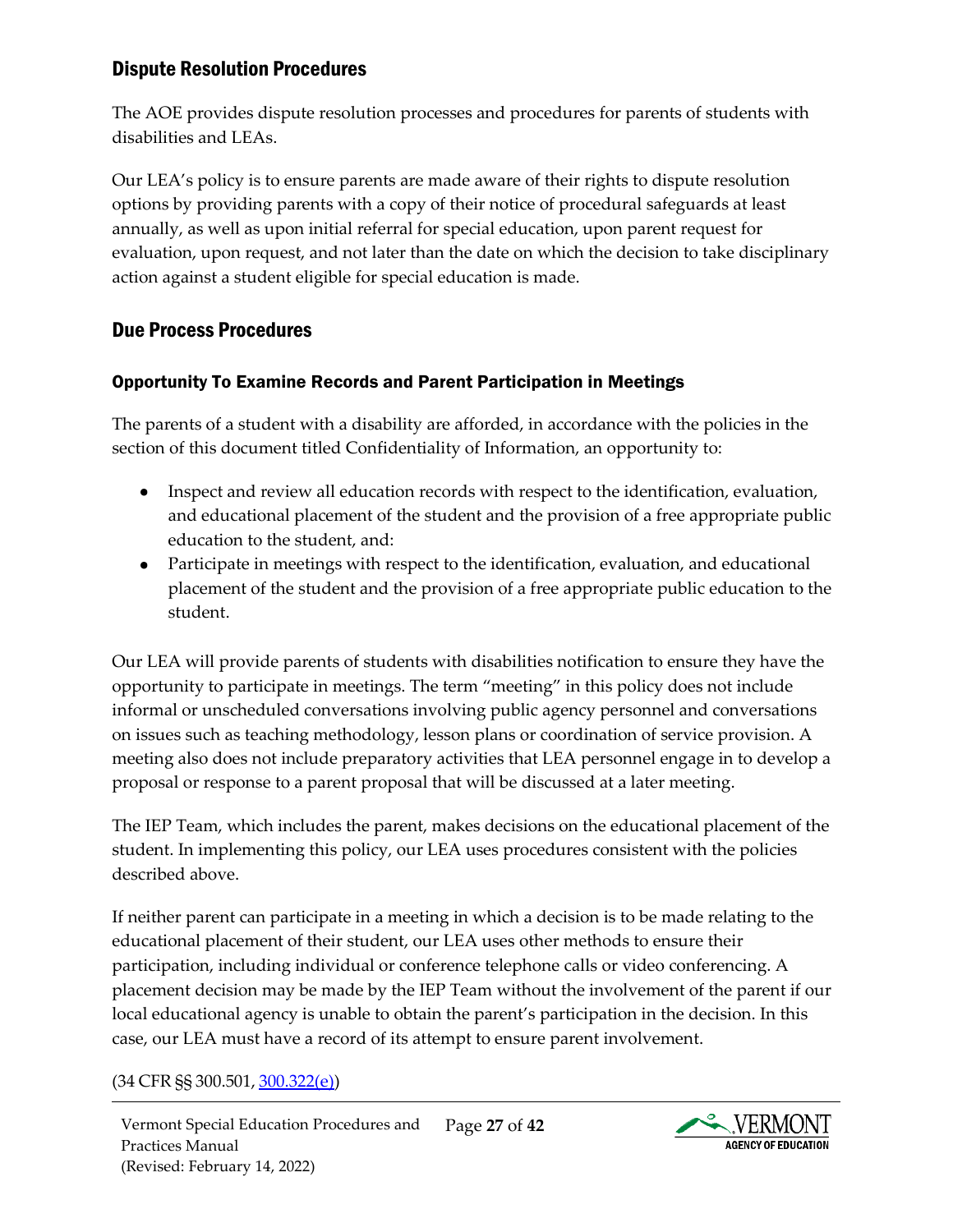#### <span id="page-27-0"></span>Independent Educational Evaluations

Parents or adult students have the right to ask for an independent evaluation if they don't agree with the results of the evaluation that was obtained by our LEA. The independent evaluation:

- Is conducted by a qualified examiner who is not employed by our LEA;
- Is at no cost to the parent;
- May be requested one time for each evaluation completed by our LEA if the parent disagrees.

After the parent/guardian requests the evaluation, our LEA must (without unnecessary delay) either initiate a hearing to show that the evaluation was appropriate or ensure that the independent evaluation is at no cost to the parent.

Our LEA is required to provide parents information about where they may obtain the independent evaluation including location of the evaluation and the qualification of the examiner (the qualifications must be the same as the criteria that our LEA uses). If our LEA criteria is not met for the independent evaluation, our LEA may call for mediation or a due process hearing. Parents are not required to tell our LEA why they want an independent evaluation.

Parents have the right to pay for their own independent evaluation, which may be presented as evidence at a hearing. Our LEA must consider the results of the parent/guardian's evaluation (if it meets our LEA's criteria) and make decisions based on the provisions of FAPE. If a hearing officer orders an independent evaluation, it must be at no cost to the parent.

## [\(34 CFR § 300.502\)](https://sites.ed.gov/idea/regs/b/e/300.502)

## <span id="page-27-1"></span>Educational Surrogate Parent Policy and Procedures

It is the policy and responsibility of our LEA to ensure that the educational rights of children and students are protected under federal  $(S\,300.519)$  and state (VTSBE 2369\*) regulations regarding the identification and appointment of an educational surrogate parent to children and students either receiving special education services or being evaluated for special education eligibility. This includes children and students in the state's foster care system, homeless youth without a parent to reside with, and when the parents of a child/student are not known or cannot be located (unaccompanied youth).

*\*Under the new rules, will be listed as VTSBE 2368)*

## Procedures:

1. The Department for Children and Families (DCF) caseworker, our LEA or other appropriate entity shall identify children/students eligible for an educational surrogate parent.

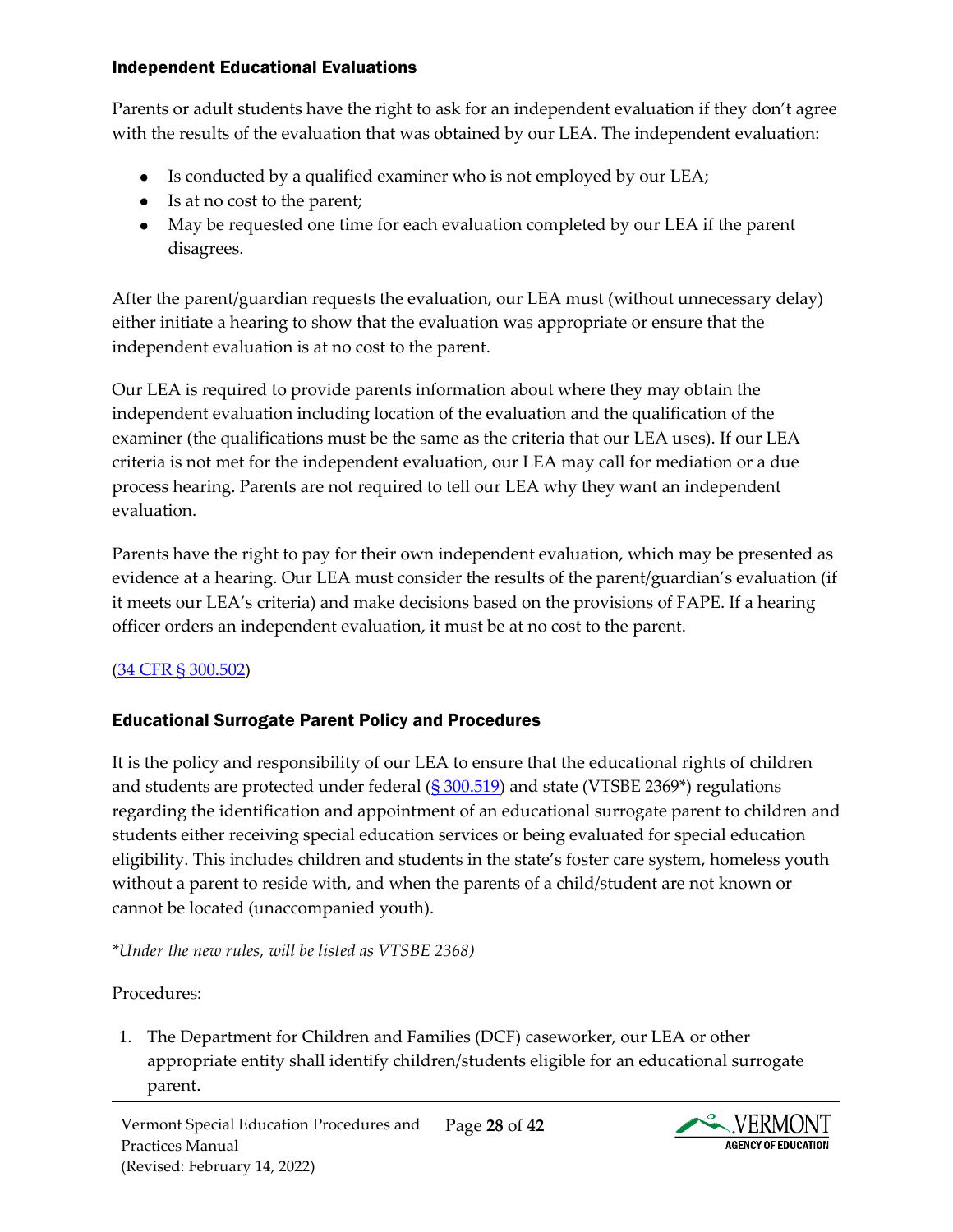- 2. The responsible LEA or designated individual shall submit to the Vermont Agency of Education (AOE) a prescribed intake form requesting an educational surrogate parent be appointed to a student eligible, or being evaluated for, special education services.
	- To be eligible for an educational surrogate parent, the student must be in state custody, a homeless student without a parent residing with them or an unaccompanied youth (McKinney-Vento Act).
	- A student in conditional state custody, on a Section 504 Plan or being evaluated for Section 504 Plan, is not eligible to have an educational surrogate parent appointed to them.
	- A copy of the current prescribed intake form may be obtained by emailing [AOE.SpecialEd@vermont.gov.](mailto:AOE.SpecialEd@vermont.gov)
- 3. The intake form allows for the referring agency, LEA, or other entity to recommend an educational surrogate to the AOE. If a recommendation cannot be determined, it should be noted on the intake form and the AOE will attempt to locate an individual to be appointed.
- 4. The Vermont Secretary of Education, or their designee (the Vermont Educational Surrogate Parent Program), shall assign an individual to act as the educational surrogate parent. The educational surrogate parent may represent the student in all matters related to:
	- The identification, evaluation and educational placement of a student; and:
	- The provision of a Free Appropriate Public Education to the student.
- 5. The Vermont Educational Surrogate Parent Program shall make reasonable efforts to ensure the assignment of an educational surrogate parent within 30 days after the appropriate entity has determined a student requires an educational surrogate parent and the entity has submitted the required intake form to **AOE.SpecialEd@vermont.gov**.
- 6. Before making the appointment, the Vermont Educational Surrogate Parent Program shall assure that the individual appointed as the educational surrogate parent:
	- Has no personal or professional interest that conflicts with the interests of the child/student to whom they are assigned;
	- Has the knowledge and skills to ensure adequate representation of the student;
	- Is not an employee of the AOE the student's LEA, or any other agency involved in the education or care of the student.
		- o In the case of a student who is an unaccompanied youth, appropriate staff of the emergency shelter, transitional shelter, independent living programs or street outreach programs may be appointed as a temporary educational surrogate parent by the Vermont Educational Surrogate Parent Program.
- 7. Our LEA shall inform the Vermont Educational Surrogate Parent Program of any current status, or future changes in status, that would create a conflict of interest for the educational surrogate parent, as described in parts above.

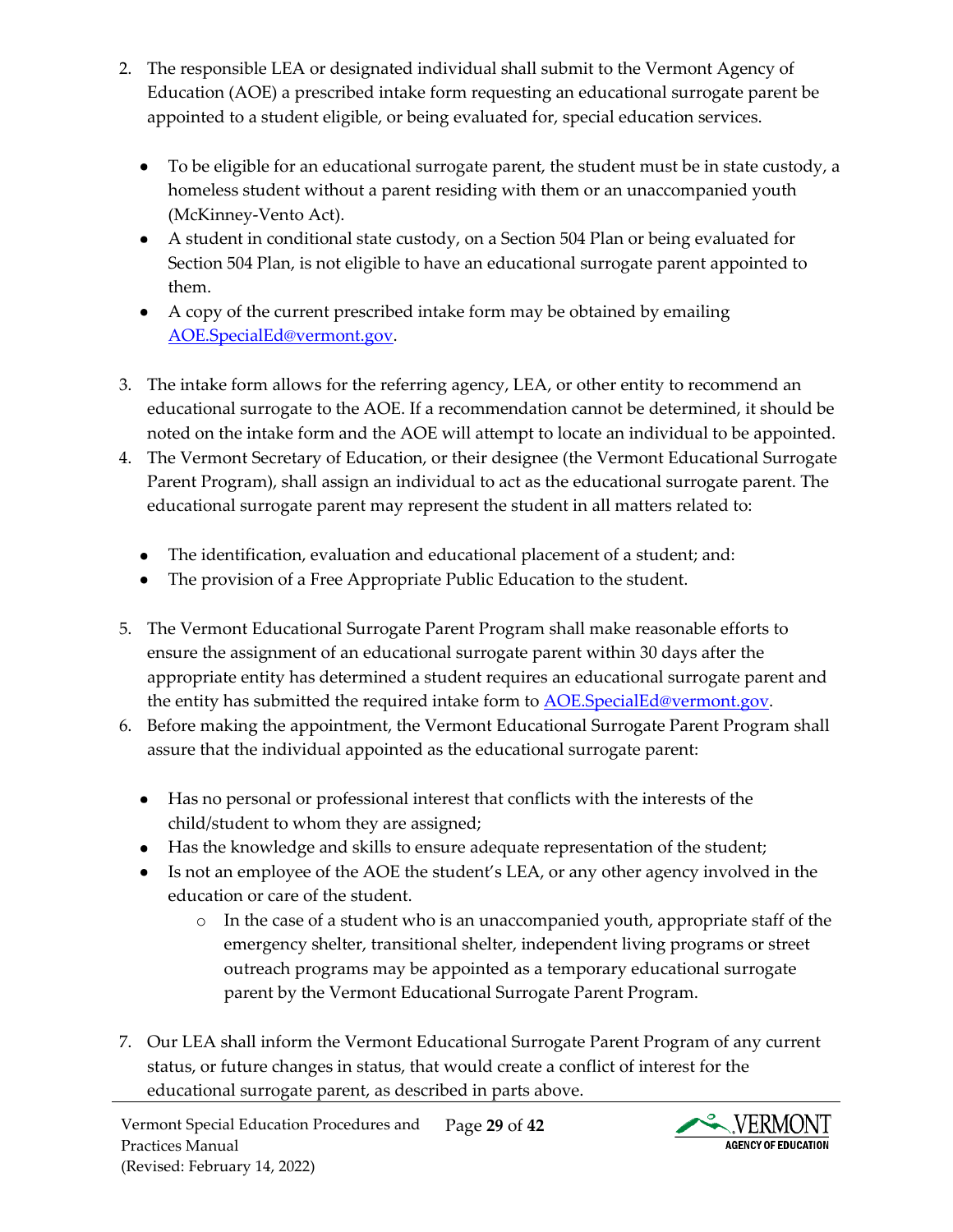- 8. Copies of the appointment letters will be provided by the Vermont Educational Surrogate Parent Program to the educational surrogate parent, the referring entity, and to the special education administrator for the responsible LEA unless otherwise determined by our LEA.
- 9. All letters of appointment as the educational surrogate parent must be maintained by our LEA for inspection upon request of the Vermont Agency of Education Monitoring Team or any other agency/legal entity with a legitimate interest in the student's special education programming and services.
- 10. Our LEA shall ensure that the special education documents for the student shall identify the educational surrogate parent as the individual serving the role of the parent in meetings of the Individual Education Program Team, the Evaluation Planning Team and on the current Individualized Education Program for the student.
- 11. The educational surrogate parent shall be afforded the same rights as a parent to inspect or receive copies of any LEA information that would assist them in their role as the educational surrogate parent and would enable them to advocate for a Free Appropriate Public Education to the student for whom they are assigned.

## [\(34 CFR § 300.519\)](https://sites.ed.gov/idea/regs/b/e/300.519)

#### <span id="page-29-0"></span>Mediation

Our LEA may file a request for mediation to resolve a special education dispute, or our LEA and the parents may file a joint request for mediation. Our LEA assures that the use of mediation requested by our LEA will be only used if parents participate voluntarily and will not be used to deny or delay a parent's right to file a due process request or right to a due process hearing. Our LEA will not request mediation to obtain an agreement from the parent to provide special education and related services to the student if the parent has revoked consent for special education.

If the parties resolve the dispute or a portion of the dispute through the mediation process, the parties must execute a legally binding agreement. The agreement is reduced to writing, signed by the parties and a copy is given to each party. The agreement states that all discussions that occurred during mediation are confidential and may not be used as evidence in any hearing or civil proceeding. The agreement is legally binding upon the parties and is enforceable in circuit court. The agreement is signed by a representative of our LEA who has the authority to bind our LEA.

The mediation system is voluntary on the part of the parties and our LEA will not use it to deny or delay a parent's right to a hearing on the parent's due process complaint, or to deny any other rights afforded under the IDEA and state special education rules.

Additional notes:

Mediation sessions are not recorded unless both parties and the mediator agree;

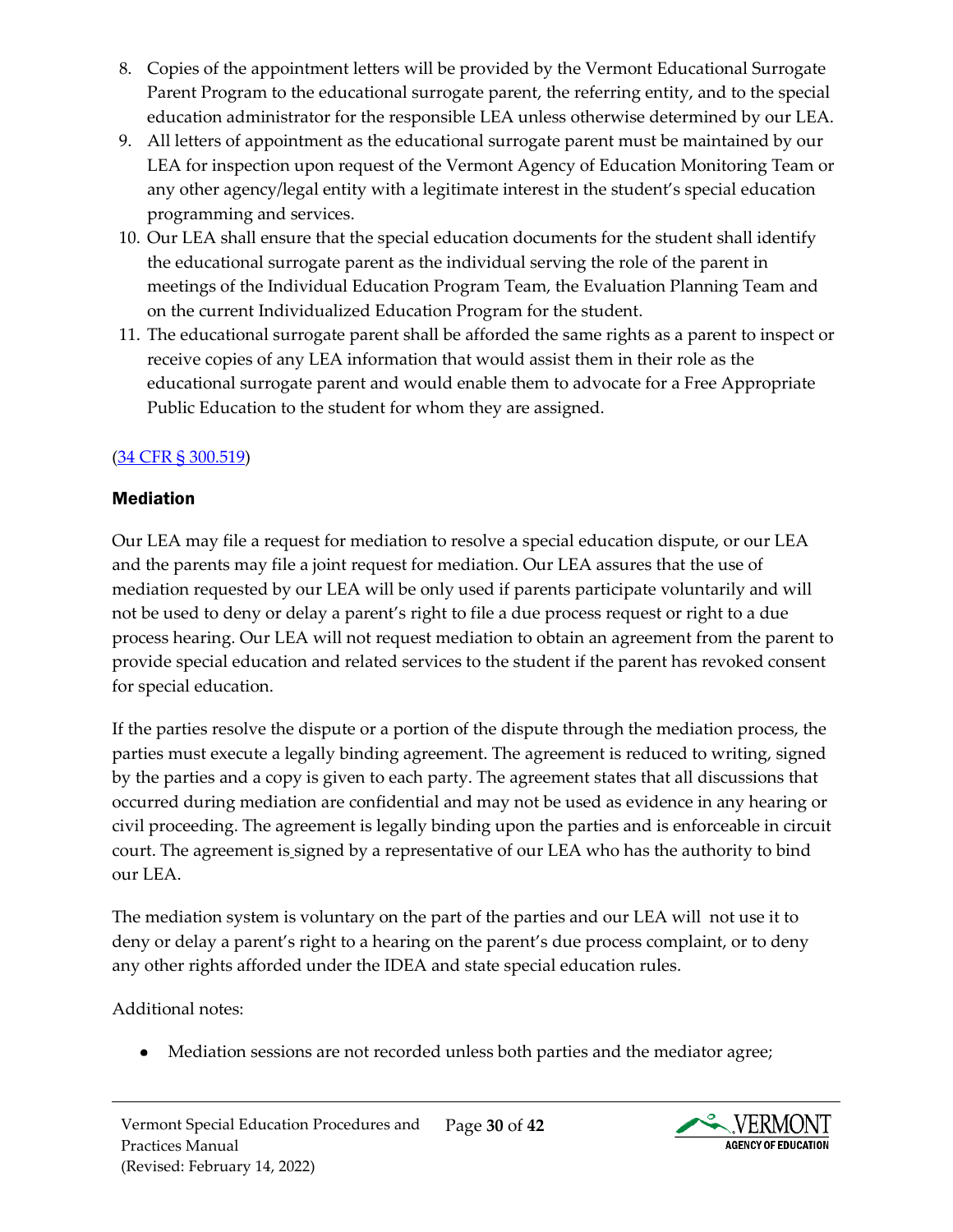- Our LEA may be represented by two individuals, unless the parties agree to additional representatives;
- Our LEA may withdraw from mediation at any time; and
- Our LEA may recess a mediation session to consult advisors, if present, or to consult privately with the mediator.

#### [\(34 CFR § 300.506\)](https://sites.ed.gov/idea/regs/b/e/300.506)

#### <span id="page-30-0"></span>Due Process Hearings

Our LEA ensures that while an LEA or a parent may file a due process complaint on any matter regarding the identification, evaluation or placement of a student or the provision of a free appropriate public education, our LEA will not use due process procedures or mediation to order or obtain and agreement or a ruling that services may be provided to the student if the parent has revoked consent for the provision of special education and related services.

Procedures

- Our LEA will request a due process in accordance with **VTSBE 2365.1.6.2**;
- Our LEA will not raise issues at the due process hearing that were not raised in the complaint;
- our LEA will respond in good faith to make a complete response to requests for the voluntary production of information as soon as practical;
- Our LEA will provide parents with a copy of the Procedural Safeguards Notice.

[Link to Vermont Agency of Education information on Mediation, Due Process, and](https://education.vermont.gov/student-support/vermont-special-education/resources-for-families/dispute-resolution#due-process)  [Administrative Complaints](https://education.vermont.gov/student-support/vermont-special-education/resources-for-families/dispute-resolution#due-process)

[Link to Vermont Special Education Rules \(section 2365.1.6\) on Due Process Complaint](https://education.vermont.gov/sites/aoe/files/documents/edu-series-2360-special-education-rules.pdf#%5B%7B%22num%22%3A239%2C%22gen%22%3A0%7D%2C%7B%22name%22%3A%22Fit%22%7D%5D)  **[Procedures](https://education.vermont.gov/sites/aoe/files/documents/edu-series-2360-special-education-rules.pdf#%5B%7B%22num%22%3A239%2C%22gen%22%3A0%7D%2C%7B%22name%22%3A%22Fit%22%7D%5D)** 

[Link to Vermont Special Education Rules \(section 2365.1.6.7\) regarding scheduling of resolution](https://education.vermont.gov/sites/aoe/files/documents/edu-series-2360-special-education-rules.pdf#%5B%7B%22num%22%3A247%2C%22gen%22%3A0%7D%2C%7B%22name%22%3A%22Fit%22%7D%5D)  [session, mediation, prehearing conference, and due process hearing](https://education.vermont.gov/sites/aoe/files/documents/edu-series-2360-special-education-rules.pdf#%5B%7B%22num%22%3A247%2C%22gen%22%3A0%7D%2C%7B%22name%22%3A%22Fit%22%7D%5D)

(34 CFR §§ [300.507,](https://sites.ed.gov/idea/regs/b/e/300.507) [300.508,](https://sites.ed.gov/idea/regs/b/e/300.508) [300.510\)](https://sites.ed.gov/idea/regs/b/e/300.510)

# <span id="page-30-1"></span>Transfer of Rights at Age of Majority

Our LEA affords rights of privacy to students similar to those afforded to parents, taking into consideration the age of the student and type or severity of disability.

Please note:

1. The rights of parents regarding education records under FERPA transfer to the student at age 18.

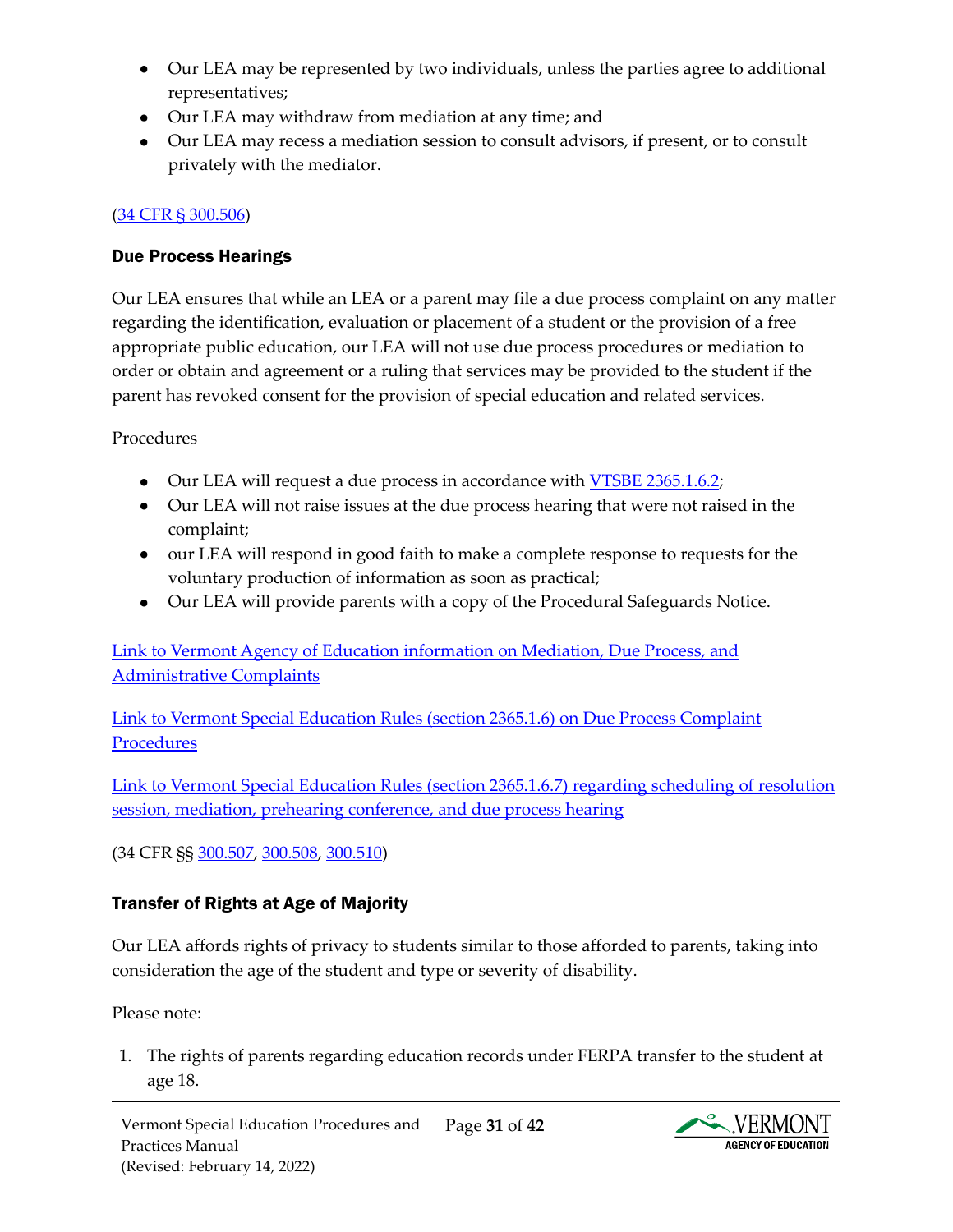- 2. Our LEA provides notice of transfer of rights to both the student and their parents.
- 3. If the rights accorded to parents under Part B of the IDEA are transferred to a student who reaches the age of majority (age 18 in Vermont), the rights regarding education records also transfer to the student.
- 4. Once a student reaches the age of 17, the IEP must include a statement that the student has been informed regarding this transfer of rights.
- 5. When a student with a disability reaches the age of 18, unless he or she has been determined to be incompetent as defined by state law, our LEA transfers the rights of parents under the IDEA to the individual adult student.

## [\(34 CFR § 300.520/](https://sites.ed.gov/idea/regs/b/e/300.520)[VTSBE 2365.1.12\)](https://education.vermont.gov/sites/aoe/files/documents/edu-series-2360-special-education-rules.pdf#page=134)

## <span id="page-31-0"></span>Discipline Procedures

## <span id="page-31-1"></span>Preliminary Information

- 1. Multi-Tiered System of Supports:
	- Vermont state statues (16 VSA § 2902) mandate that each public school shall develop and maintain a tiered system of academic and behavioral supports.
	- The tiered systems of behavioral supports shall be designed to provide the necessary supports promptly and to identify and respond to students in need of support for emotional or behavioral challenges, including individualized behavioral supports.
	- The school will provide all students with a continuum of evidence-based positive behavioral practices that promote social and emotional learning, including traumasensitive programming, that are both school-wide and focused on specific students or groups of students.
- 2. Equity:
	- Our LEA takes actions to prevent significant disproportionality for students of all races and ethnicities in special education.
	- Federal law requires that our LEA corrects this disproportionality when it does occur.

## 3. Act 35 of 2021:

- Act 35 of 2021 is intended to reduce the incidence of suspension and expulsion in public schools and ensure that, where disciplinary exclusion is necessary, it is applied equitably across Vermont school systems.
- Effective September 10, 2021, suspension and expulsion of students under eight years old is banned, except in the very rare occurrences when the student poses an imminent harm or danger to others in the school.

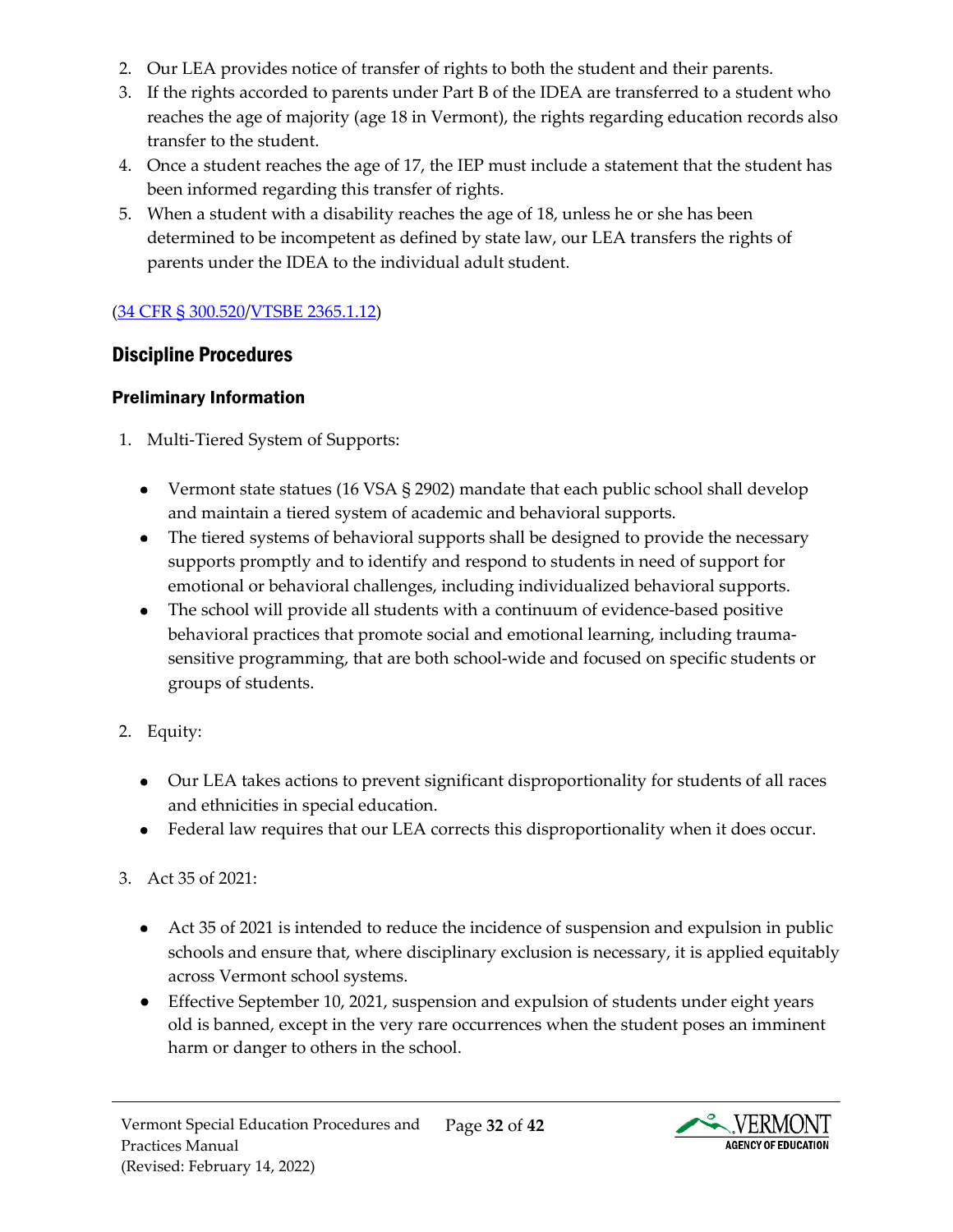#### <span id="page-32-0"></span>Authority of School Personnel

School personnel will consider any unique circumstances on a case-by-case basis when determining whether a change in placement is appropriate for a student with a disability who violates the school's code of student conduct. Those determinations will be consistent with the discipline procedures of the Individuals with Disabilities Education Act (IDEA).

# <span id="page-32-1"></span>General

The school principal or their designee, in consultation with the student's special education case manager, are authorized to remove a student with a disability who violates a code of student conduct from the student's current placement to an appropriate interim alternative educational setting (IAES) for not more than ten consecutive school days (to the extent those alternatives are applied to students without disabilities). The principal/designee, in consultation with the student's special education case manager, may also remove the student for additional period of not more than ten consecutive school days in that same school year for separate incidents of misconduct, as long as those removals do not constitute a change in placement (see section titled change of placement below).

After a student with a disability has been removed from their placement for ten school days in the same school year, the school will provide services for any subsequent days of removal to the extent required under the services section of this policy.

# <span id="page-32-2"></span>Additional Authority

Only in some circumstances shall disciplinary procedures for students with disabilities be applied in the same manner and for the same duration as the procedures would be applied to students without disabilities. School personnel in consultation with the special education administrator shall make those decisions.

## <span id="page-32-3"></span>**Services**

A student with a disability who is removed from their current placement shall:

- Continue to receive educational services so as to enable them to continue to participate in the general education curriculum (although in another setting) and to progress toward meeting the goals set out in their IEP, and:
	- o Receive, as appropriate, a functional behavioral assessment and behavioral intervention services and modifications, which are designed to address the behavior violation so it does not recur.
	- o These services may be provided in an interim alternative educational setting.

The school is not required to provide services during periods of removal to a student with a disability who has been removed from their current placement for ten school days or less in one

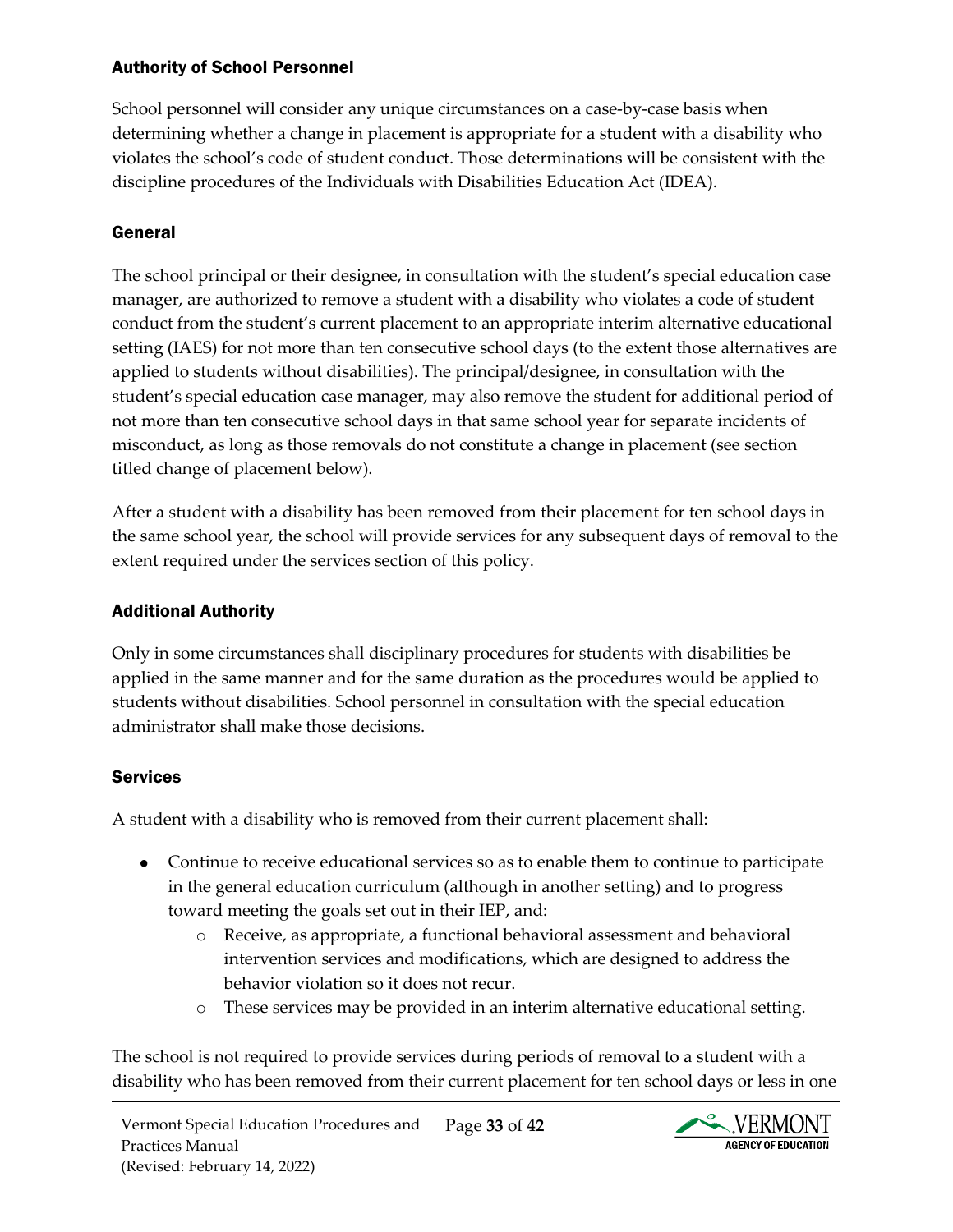school year if services are not provided to students without disabilities who have been similarly removed.

After a student with a disability has been removed from their current placement for ten school days in the same school year, school personnel, in consultation with the student's special education case manager, will determine the extent to which services are needed and, if any, the location in which those services will be provided.

However, if the removal is for more than ten consecutive school days or is a change of placement, it is the student's IEP Team that will determine appropriate services and the location in which services will be provided.

(34 CFR [§ 300.530,](https://sites.ed.gov/idea/regs/b/e/300.530) [300.536\)](https://sites.ed.gov/idea/regs/b/e/300.536)

## <span id="page-33-0"></span>Placement in Interim Alternative Educational Settings

School personnel are authorized to remove a student with a disability to an interim alternative educational setting for not more than 45 school days without regard to whether the behavior is determined to be a manifestation of the student's disability if:

- The student carries a weapon to or possesses a weapon at school, on school premises, or to or at a school function under the jurisdiction of the state or a local educational agency.
- The student knowingly possesses or uses illegal drugs, or sells or solicits the sale of a controlled substance, while at school, on school premises, or at a school function under the jurisdiction of the state or a local educational agency, or:
- The student has inflicted serious bodily injury upon another person while at school, on school premises, or at a school function under the jurisdiction of the state or a local educational agency.

The IEP Team determines the interim alternative educational setting and the appropriate services to be provided. A student placed in an interim alternative educational setting:

- Continues to receive educational services to enable the student to continue to participate in the general curriculum, although in another setting, and to progress toward meeting the goals set out in the student's IEP, and:
- If the behavior is not a manifestation of the student's disability, the student receives (as appropriate) a functional behavioral assessment, behavioral intervention services and modifications, that are designed to address the behavior violation so that it does not recur.
- If the behavior is a manifestation of the student's disability, the student receives either:
	- o A functional behavior assessment, unless our LEA had conducted a functional behavioral assessment before the behavior that resulted in the change of placement occurred, and implemented a behavioral intervention plan, or:

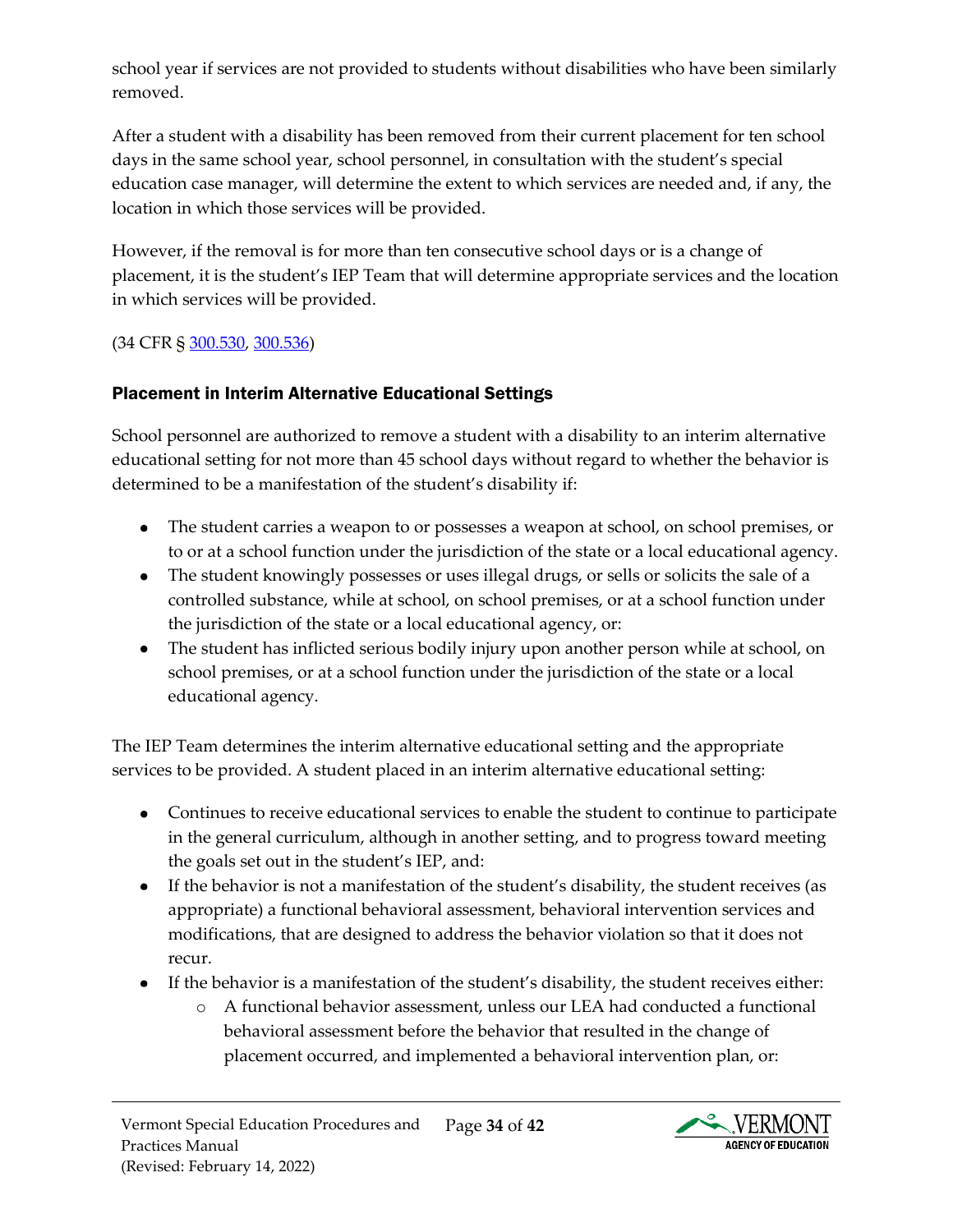o If a behavioral intervention plan already has been developed, a review of the behavioral intervention plan, and modifications to it (as necessary) to address the behavior.

On the date on which the decision is made to place the student in an interim alternative educational setting or to make a removal that constitutes a change of placement for violating a code of conduct, our LEA notifies the parents of that decision and provides the parents a procedural safeguards notice.

When our LEA determines that maintaining the current placement of a student with a disability is substantially likely to result in injury to the student or others, the LEA may request an expedited due process hearing to change the student's placement to an appropriate interim alternative educational setting for not more than 45 school days. The request for a due process hearing may be repeated if our LEA believes that returning the student to the original placement is substantially likely to result in injury to the student or others.

# (34 CFR §§ [300.530,](https://sites.ed.gov/idea/regs/b/e/300.530) [300.530\(g\),](https://sites.ed.gov/idea/regs/b/e/300.530/g) [300.530\(h\),](https://sites.ed.gov/idea/regs/b/e/300.530/h) [300.531,](https://sites.ed.gov/idea/regs/b/e/300.531) [300.532\)](https://sites.ed.gov/idea/regs/b/e/300.532)

## <span id="page-34-0"></span>Manifestation Determination Reviews

Within 10 school days of any decision to change the placement of a student with a disability because of a violation of a code of student conduct, our LEA, the parent, and relevant members of the student's IEP Team (as determined by the parent and our local educational agency) review all relevant information in the student's file, including the student's IEP, any teacher observations and any relevant information provided by the parents.

The conduct is determined to be a manifestation of the student's disability if our local educational agency, the parent and relevant members of the student's IEP Team determine that either:

- The conduct in question was caused by, or had a direct and substantial relationship to, the student's disability, or
- The conduct in question was the direct result of our LEA's failure to implement the IEP.

If our LEA, the parent, and relevant members of the student's IEP Team determine the conduct in question was the direct result of our LEA's failure to implement the IEP, we will take immediate steps to remedy those deficiencies.

If the conduct was a manifestation of the student's disability, the IEP Team returns the student to the placement from which the student was removed unless the student has been placed in an interim alternative educational setting or the parent and local educational agency agree to a change of placement as part of the modification of the behavioral intervention plan, and either:

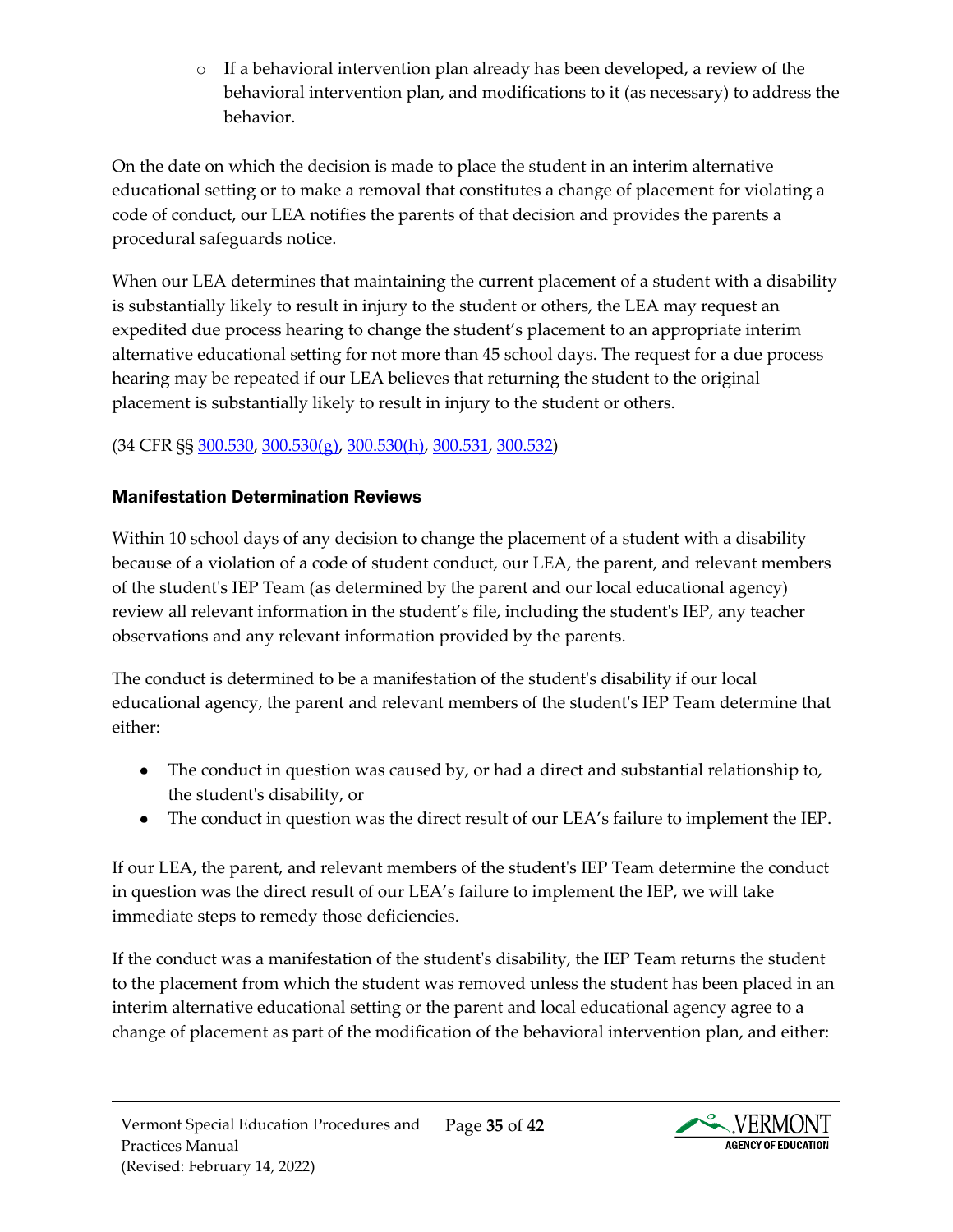- Conducts a functional behavioral assessment, unless our LEA had conducted a functional behavioral assessment before the behavior that resulted in the change of placement occurred, and implements a behavioral intervention plan for the student, or
- If a behavioral intervention plan already has been developed, the IEP Team reviews the behavioral intervention plan, and modifies it, as necessary, to address the behavior.

If the conduct was not a manifestation of the student's disability, the student receives (as appropriate):

- A functional behavioral assessment and behavioral intervention services and modifications that are designed to address the behavior violation so that it does not recur, and
- Educational services to enable the student to continue to participate in the general education curriculum, although in another setting, and to progress toward meeting the goals set out in the student's IEP.

## <span id="page-35-0"></span>Change of Placement

The following events constitute a change in educational placement for students with disabilities:

- The removal is for more than ten consecutive school days, or:
- The student has been subjected to a series of removals that constitute a pattern:
	- o Because the series of removals total more than ten cumulative school days in a school year, or:
	- o Because the student's behavior is substantially similar to their behavior in previous incidents that resulted in the series of removals that, taken cumulatively, have been determined to have been a manifestation of the student's disability, and:
	- o Because of additional factors such as the length of each removal, the total amount of time the student has been removed, and the proximity of the removals to one another.

#### <span id="page-35-1"></span>Referral to Law Enforcement and Judicial Authorities

When our LEA reports a crime committed by a child with a disability, it ensures copies of the child's special education and disciplinary records are transmitted for consideration by the appropriate authorities to whom it reports the crime. Our LEA transmits copies of the child's special education and disciplinary records only to the extent that the Family Educational Rights and Privacy Act permits transmission.

#### [\(34 CFR § 300.535\)](https://sites.ed.gov/idea/regs/b/e/300.535)

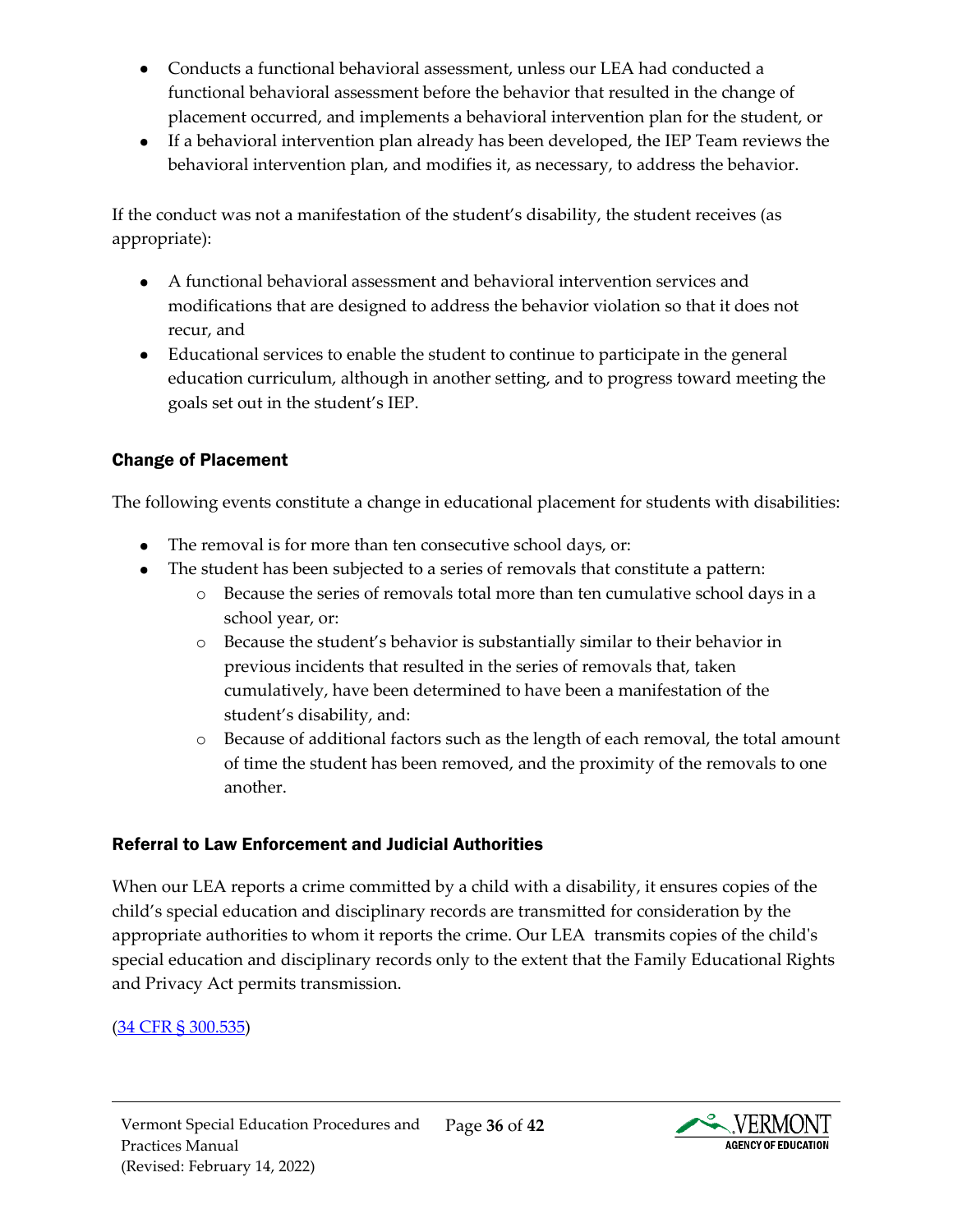#### <span id="page-36-0"></span>Placement During Appeals

If a parent of a student with a disability disagrees with any decision regarding a disciplinary change in placement or a manifestation determination, they may appeal the decision by requesting a hearing. If our LEA believes that maintaining the current placement is substantially likely to result in injury to the student or others, they may also appeal a decision by requesting a hearing. During such appeal, the student will remain in the placement to which the student was removed pending the decision of the hearing officer or until the expiration of the disciplinary placement, whichever occurs first. The parent and our LEA may agree to a different placement during the appeal.

Unless our LEA and the parents agree in writing to waive the resolution meeting or agree to use the mediation process, our LEA will conduct a resolution meeting within seven days of receiving notice of the parent's due process complaint.

## (34 CFR [§ 300.532,](https://sites.ed.gov/idea/regs/b/e/300.532) [300.533\)](https://sites.ed.gov/idea/regs/b/e/300.533)

## <span id="page-36-1"></span>Protections for Students Not Yet Eligible for Special Education and Related Services

Our LEA provides the protections asserted for a student under the Individuals with Disabilities Education Act (Part B) to a student who has not been determined to be eligible for special education and related services, who has engaged in behavior that violated a code of conduct of our LEA, if our LEA had knowledge (as determined in accordance with the provisions below) that the student was a student with a disability before the behavior that precipitated the disciplinary action occurred.

Our LEA has knowledge that a student is a student with a disability if before the behavior that precipitated the disciplinary action occurred:

- The parent of the student expressed concern in writing to supervisory or administrative personnel of the appropriate educational agency, or a teacher of the student, that the student needs special education and related services;
- The parent of the student requested an IEP Team evaluation of the student; or
- The teacher of the student, or other personnel of our LEA, expressed specific concerns about a pattern of behavior demonstrated by the student directly to the director of special education of the LEA or to other supervisory personnel of the LEA.

Our LEA does not have knowledge that a student is a student with a disability if:

- The parent of the student has not allowed a special education evaluation of the student or has refused special education services; or
- Our LEA conducted an IEP Team evaluation and determined that the student was not a student with a disability.

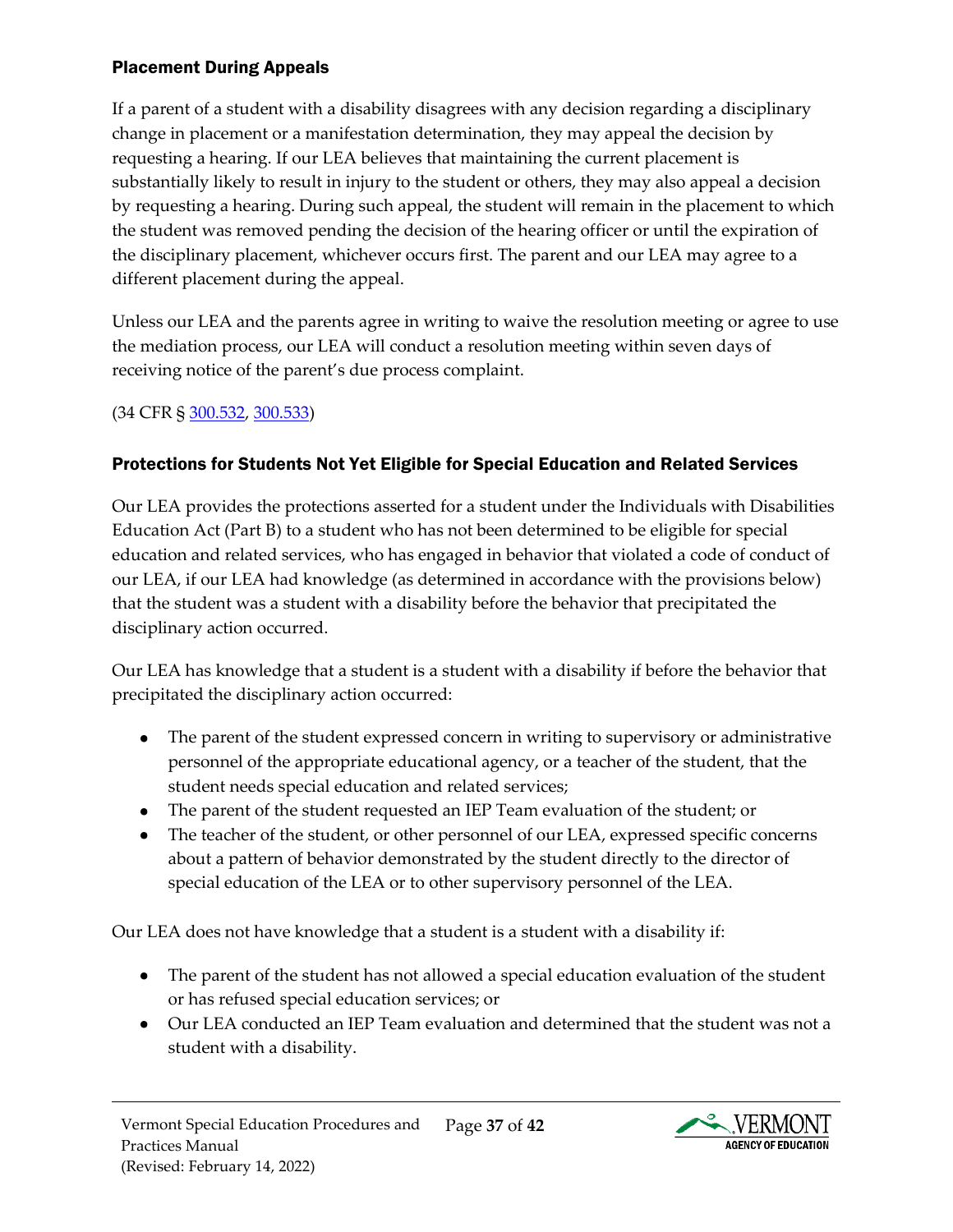If our LEA does not have knowledge that a student is a student with a disability prior to taking disciplinary measures against the student, the student may be subject to the same disciplinary measures as measures applied to students without disabilities who engaged in comparable behaviors.

If a request is made for an evaluation of a student during the time period in which the student is subjected to disciplinary measures, the evaluation is conducted in an expedited manner. Until the evaluation is completed, the student is maintained in the educational placement determined by school authorities, which can include suspension or expulsion without educational services.

If the student is determined to be a student with a disability, taking into consideration information from our evaluation and information provided by the parents, we will provide special education and related services in accordance with the Individuals with Disabilities Education Act (Part B) and state law, including legal requirements relating to discipline and the provision of a free appropriate public education to students with disabilities.

## [\(34 CFR § 300.534\)](https://sites.ed.gov/idea/regs/b/e/300.534)

# <span id="page-37-0"></span>Confidentiality of Information

## <span id="page-37-1"></span>Confidentiality of Educational Records/Information Policy and Procedures

Our LEA will ensure the confidentiality of educational records and the disclosure of the personally identifiable information of students, adult students and families. These rights regarding the collection, storage and destruction of educational records and personally identifiable information as developed under the Individuals with Disabilities Education Act (IDEA) are protected under the Federal Educational Records Privacy Act (FERPA) (20 U.S.C. § 1232g; 34 CFR 99) and state regulations [\(VTSBE Rule 2365.2\)](https://education.vermont.gov/sites/aoe/files/documents/edu-series-2360-special-education-rules.pdf#page=135).

#### Procedures

- 1. Parents are permitted to inspect and review any education records related to their children that are collected, maintained or used by our LEA under the IDEA.
- 2. Our LEA will comply with a request to inspect and review without unnecessary delay and in no case more than 45 days after the request has been made.
	- a. The request includes a right to a response from the LEA for explanations and interpretations of records;
	- b. Request copies if failure to provide copies would effectively prevent the parent from exercising their right to inspect and review records; and
	- c. Parent's representative has a right to inspect and review records.
- 3. Our LEA maintains a record of parties obtaining access to education records excepting parents and authorized employees of the LEA.
- 4. Parents are only entitled to inspect and review information pertaining to their child when records include information on more than one child.

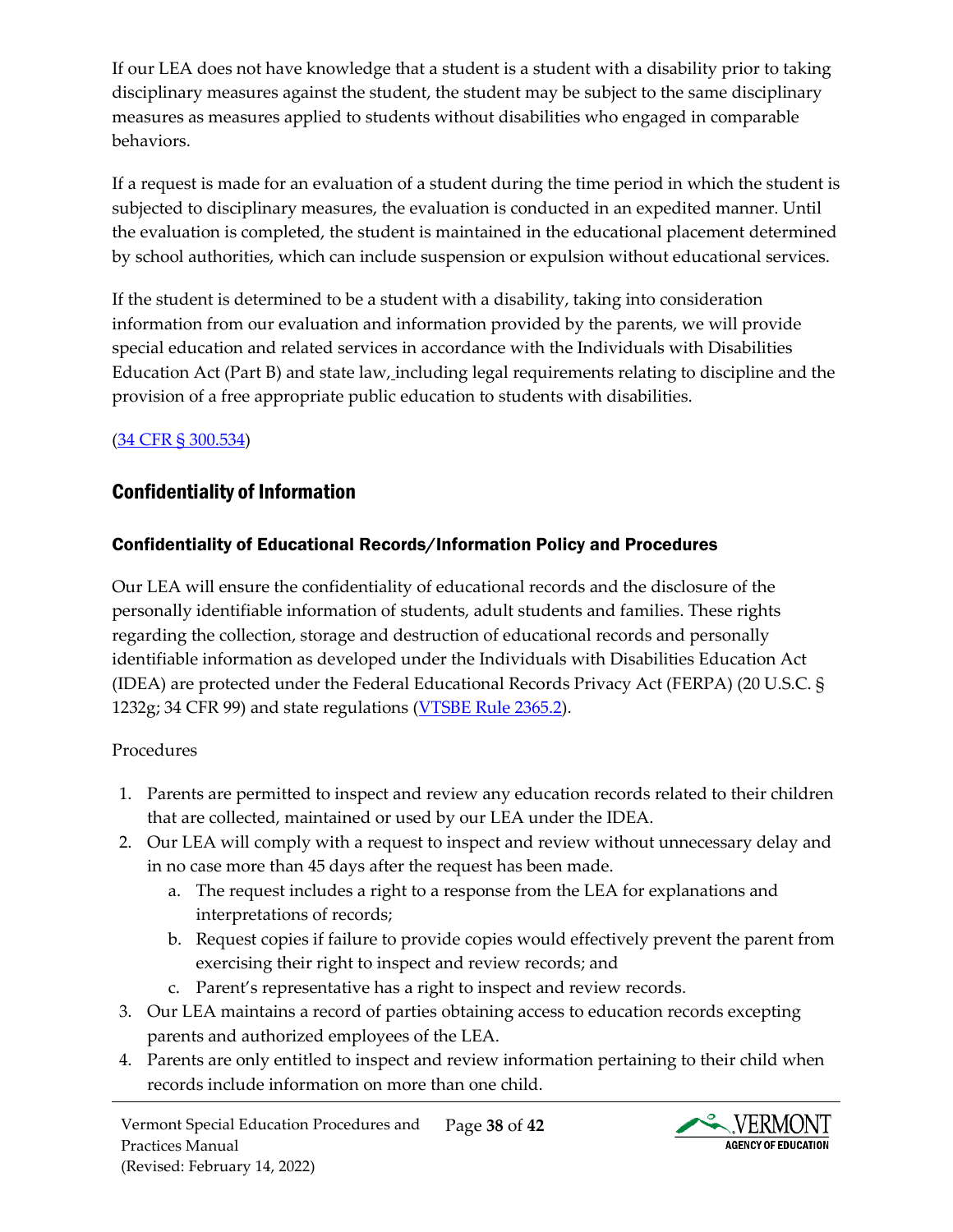- 5. Our LEA will provide parents a written list of the types and locations of education records upon parental request.
- 6. A parent may not be charged a fee for copies if the fee prevents the parents from exercising their right to inspect and review.
- 7. A parent may request amendment of education records the parent believes are inaccurate or misleading and our LEA will decide whether to amend the records in a reasonable period of time of receipt of the request. If our LEA refuses to amend the records as requested, the parents are given notice of their right to a hearing under VTSBE [Rule](https://education.vermont.gov/sites/aoe/files/documents/edu-series-2360-special-education-rules.pdf#page=138)  [2365.2.8](https://education.vermont.gov/sites/aoe/files/documents/edu-series-2360-special-education-rules.pdf#page=138) and [2365.2.9.](https://education.vermont.gov/sites/aoe/files/documents/edu-series-2360-special-education-rules.pdf#page=138)
- 8. If the result of the hearing is that the information to be amended is determined to be inaccurate, misleading or otherwise in violation of the privacy or other rights of the student, our LEA will amend the records as requested and inform the parents in writing.
- 9. If the result of the hearing is that the information is not inaccurate, misleading or otherwise in violation of privacy or other rights of the student, our LEA will inform the parent of their right to place a statement commenting on the information or setting forth their disagreement with the decision of the LEA.
- 10. Our LEA will obtain parental consent prior to disclosing PII to anyone other than officials of participating agencies using the information subject to 1) the participating agency may not further release the information without parental consent or 2) disclosure is otherwise permitted by law:
	- a. Pursuant to a lawful subpoena, provided our LEA makes reasonable attempts to notify parents in advance who may seek a protective order limiting the scope of the subpoena or quashing it;
	- b. The subpoena mandating disclosure specifies the existence or the contents of or the information furnished in response to such subpoena or court order should not be disclosed by the receiving party;
	- c. Disclosure is to law enforcement and the information sought is needed in connection with an emergency or necessary to protect the health and safety of the student or other individuals; and
	- d. If a parent refuses disclosure, our LEA may seek an order from a due process hearing officer permitting disclosure.
- 11. Safeguards. Our LEA will protect the confidentiality of PII at collection, storage, disclosure and destruction. One LEA official shall be identified as responsible for ensuring confidentiality. Employees collecting or using PII shall be trained or instructed regarding FERPA and Vermont's policies and procedures for the protection of PII. Our LEA shall maintain for public inspection a current listing of names and positions of employees who may have access to PII.
- 12. For auditing or monitoring purposes, our LEA follows record schedules addressing the life cycle management, retention, and disposition of school-related records as defined by [Vermont State Archives and Records Administration \(VSARA\).](https://sos.vermont.gov/vsara/manage/retention-disposition/agency-record-schedules)
- 13. For auditing or monitoring purposes, our LEA is required to retain copies of Individualized Educational Programs, Evaluation Plan and Reports, and other material

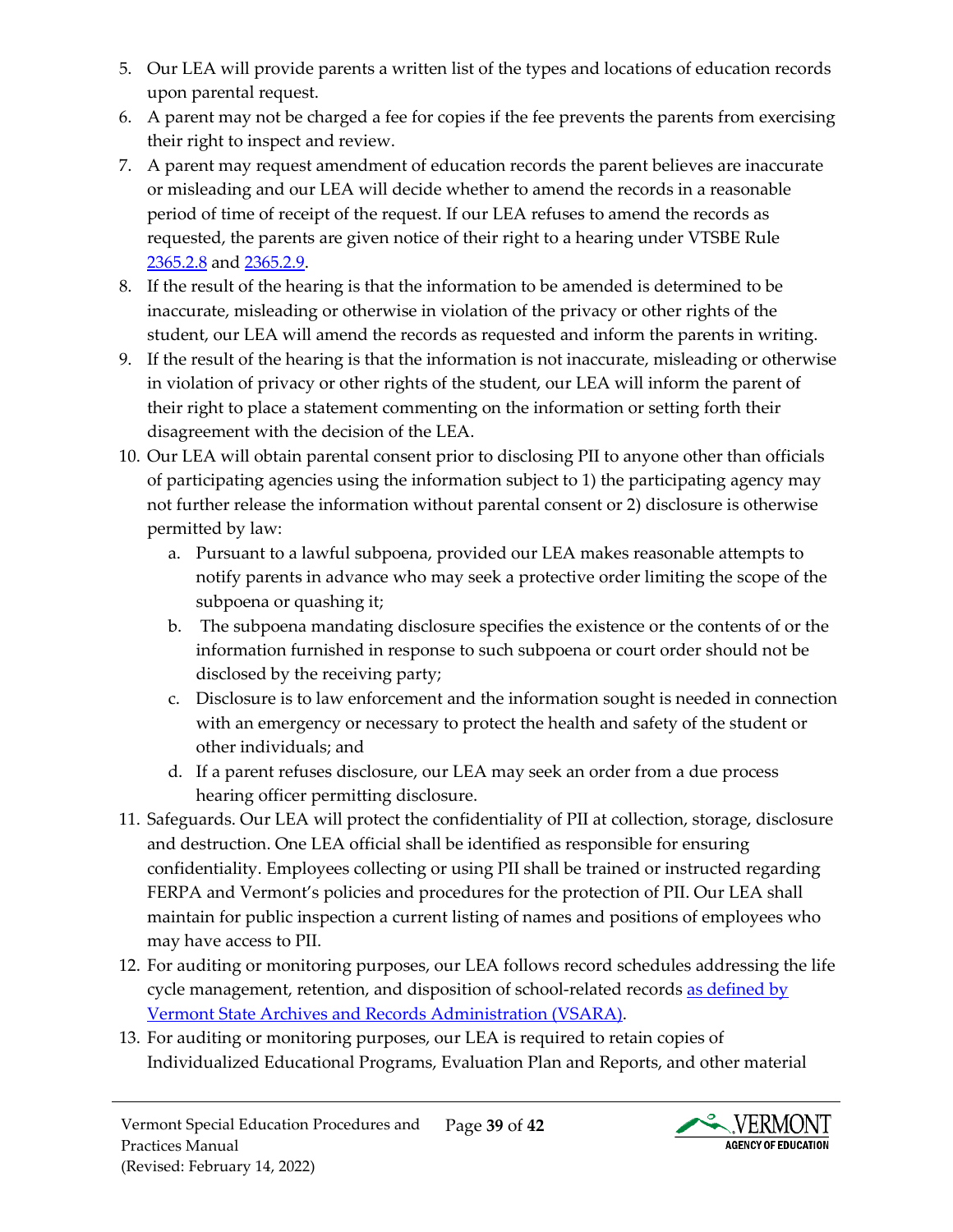maintained in an educational record for a minimum period of five years from the end of the school year where the document was in effect.

- 14. Our LEA shall inform parents or the adult student when educational records (exceeded the five-year requirement above) containing personally identifiable information are no longer needed in the provision of special education services to the student and are to be destroyed. Educational records exceeding the five-year requirement may also be destroyed upon request of the parent or adult student.
- 15. A permanent record of student's name, address, phone number, the years that special education services were provided, and the last IEP and Evaluation Plan and Report should be maintained by our LEA in case of a later need by the student for documentation of a school age disability.

# <span id="page-39-0"></span>Students with Disabilities Parentally Placed in Independent Schools or Home Study Programs

Our LEA follows the requirements concerning students parentally placed in independent schools or home study programs as described in the Vermont Agency of Education's [proportionate share requirements.](https://education.vermont.gov/sites/aoe/files/documents/edu-proportionate-share-requirements-2021_0.pdf)

#### <span id="page-39-1"></span>School Districts Without a Public School

Please refer to **VTSBE Rule 2368.2** regarding school districts without a public school.

# <span id="page-39-2"></span>Local Educational Agency Reporting to State

Our LEA, in providing for the education of students with disabilities within its jurisdiction, has established and implemented policies, procedures and programs that are consistent with state and federal special education requirements, policies and procedures. Our LEA will modify them to the extent necessary to ensure compliance with the law if the provisions of federal or state rules or regulations are amended, if there is a new interpretation of Individuals with Disabilities Education Act by federal or state courts, or if there is an official finding of noncompliance with federal or state rules or regulations.

## [\(34 CFR §](https://sites.ed.gov/idea/regs/b/c/300.201) 300.201)

Our LEA files with the Vermont Agency of Education (AOE) information to demonstrate all personnel necessary to carry out the requirements of state and federal special education rules are appropriately and adequately prepared, subject to the requirements of the personnel requirements of the Individuals with Disabilities Education Act and the Elementary and Secondary Education Act. Our LEA provides to the AOE information needed for the AOE to meet its responsibilities under state and federal special education rules, including information related to the performance of students with disabilities participating in our LEA special education programs.

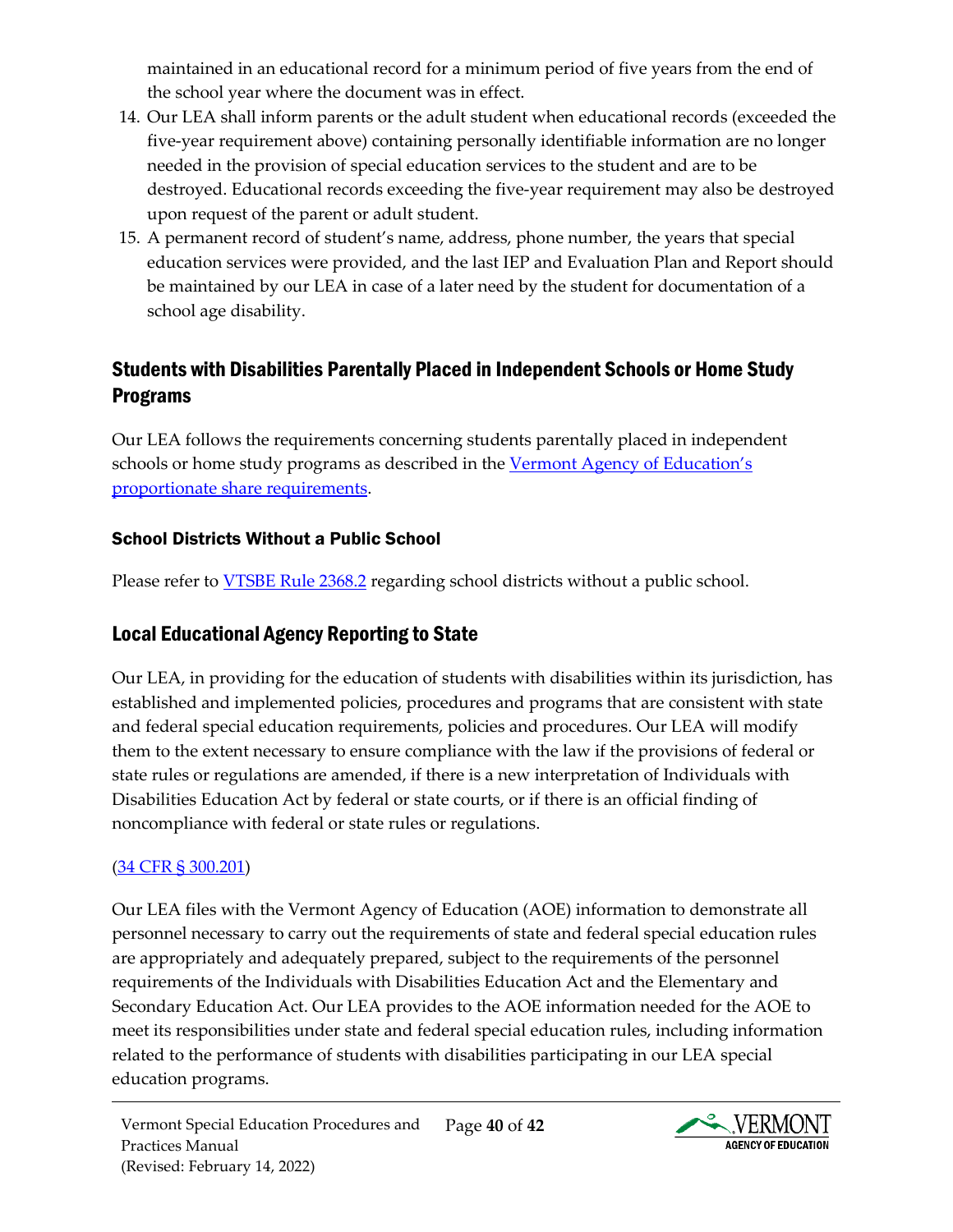Our LEA provides statements of assurances as required by applicable federal law, including assurances that our LEA, in providing for the students with disabilities within its jurisdiction, has in effect policies, procedures and programs that are consistent with applicable federal law.

#### [\(34 CFR §](https://sites.ed.gov/idea/regs/b/c/300.211) 300.211, [300.207\)](https://sites.ed.gov/idea/regs/b/c/300.207)

# <span id="page-40-0"></span>Required Data Collection for General Supervision and Monitoring

Our LEA maintains an education management information system and submits data to the VT Agency of Education. Our LEA's recorded data includes information needed to fulfill reporting requirements for biannual [Child Count collections,](https://education.vermont.gov/calendar/child-count) [Act 173 Special Education Plans,](https://education.vermont.gov/student-support/vermont-special-education/funding) disciplinary actions, and statewide assessments. Additionally, our LEA maintains data necessary to determine if significant disproportionality based on race and ethnicity is occurring in our LEA with respect to the identification of students with disabilities, the placement of students in educational settings and the incidence, duration and type of disciplinary actions.